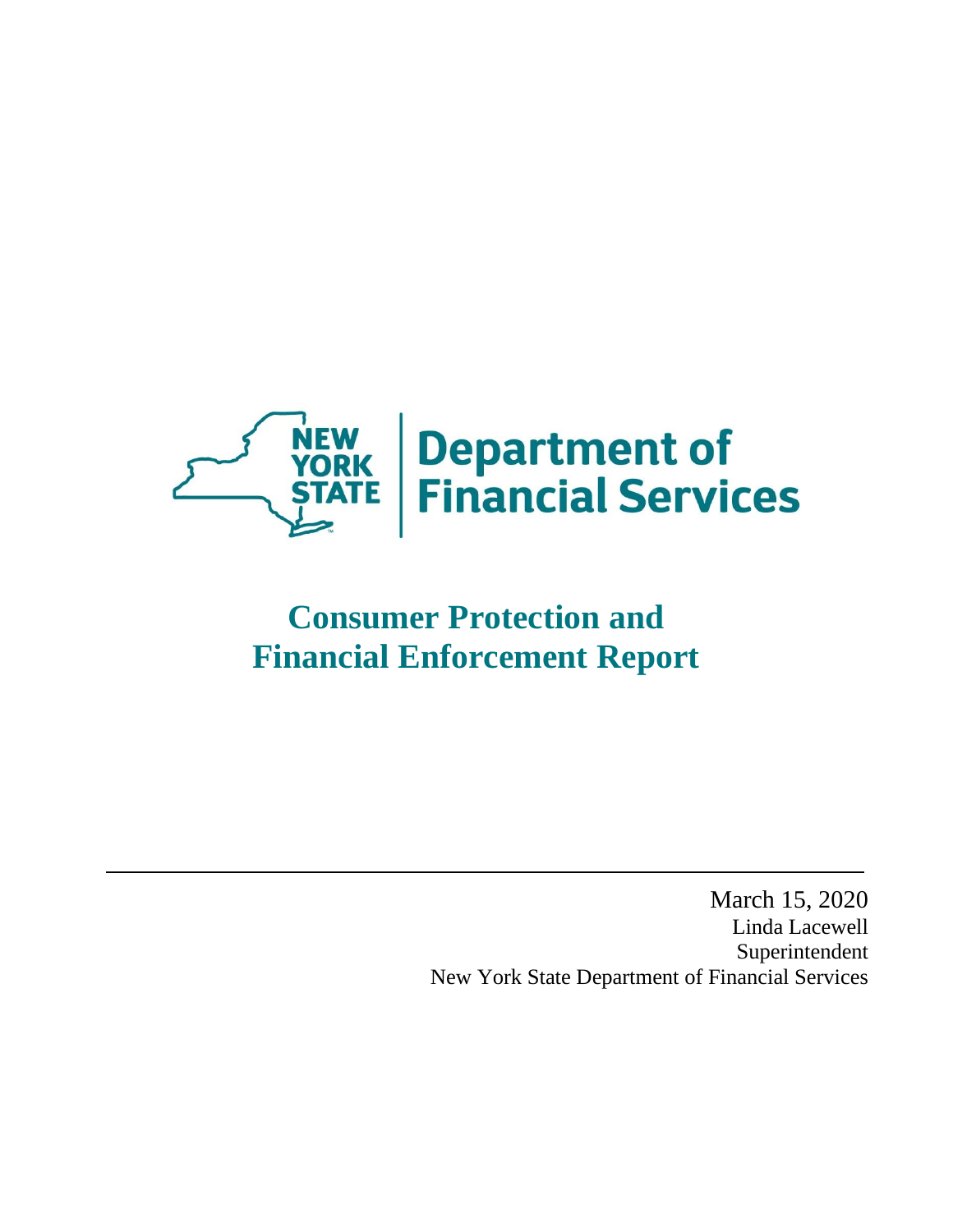<span id="page-1-0"></span>

| 2019 Approved Life Settlement Provider Fraud Prevention Plans on File 39 |  |
|--------------------------------------------------------------------------|--|

# **Table of Contents**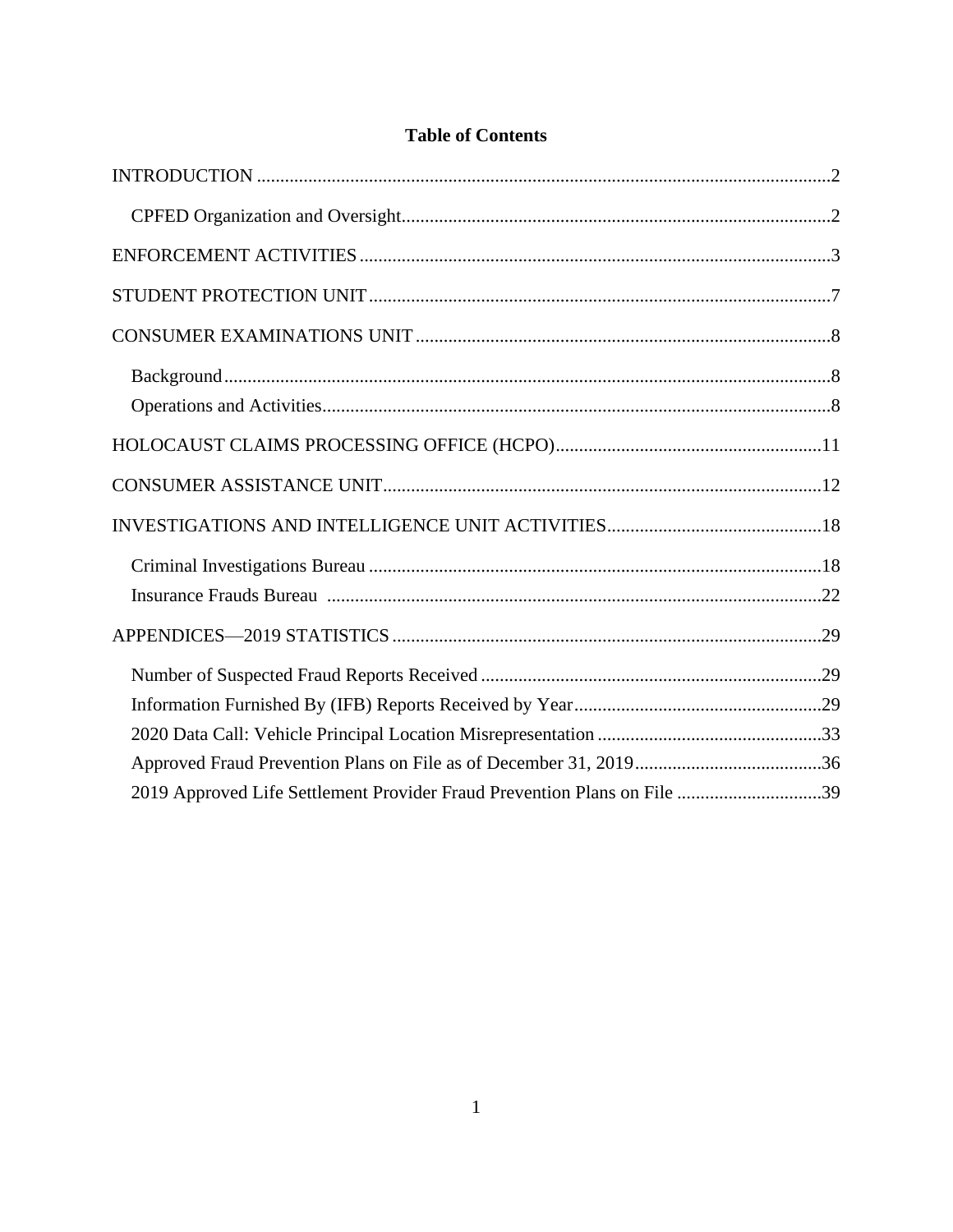# **INTRODUCTION**

This report, required under Section 409(b) of the Financial Services Law, summarizes the activities of the Consumer Protection and Financial Enforcement Division ("CPFED") of the Department of Financial Services ("DFS") during 2019 in combating fraud committed against entities regulated under the Banking and Insurance laws, as well as fraud against consumers, and the Department's handling of consumer complaints. It also summarizes the Department's examination activities in the areas of consumer compliance, fair lending, and the Community Reinvestment Act; and DFS's work to assist Holocaust victims and their heirs. Finally, it reviews the Department's criminal banking and insurance investigations and work.

# <span id="page-2-0"></span>**CPFED Organization and Oversight**

The CPFED encompasses the units described below:

- **Enforcement Unit:** Investigates civil financial fraud and violations of consumer and fair lending laws, the Financial Services Law, the Banking Law, and the Insurance Law;
- **Student Protection Unit:** Protects students from fraud and misrepresentation regarding financial products and services; monitors student-related financial practices in New York; educates student consumers and their families about available financial products and services; and informally mediates complaints by student borrowers and their families against student loan servicers, debt relief companies and debt collectors;
- **Consumer Examinations Unit:** Conducts fair lending, consumer compliance, and Community Reinvestment Act examinations; oversees the Banking Development District Program, as well as the registration and supervision of consumer credit reporting agencies;
- **Holocaust Claims Processing Office:** Advocates on behalf of Holocaust victims and their heirs, seeking the just and orderly return of assets to their rightful owners;
- **Consumer Assistance Unit:** Investigates and informally mediates complaints against regulated entities and individuals except those relating to producers and mortgages, as well as complaints concerning other financial products and services; and manages the deployment and staffing of the DFS Mobile Command Center; and
- **Investigations and Intelligence Unit:** Responsible for a variety of Department-related investigations, including those triggered by Part 500 cyber event notifications, as well as background investigations of licensing applicants in connection with student loan servicing, virtual currency exchanges, and other money services business licenses, and criminal banking and insurance fraud investigations.

Section 404 of the Financial Services Law provides the Superintendent with authority to investigate activities that may constitute violations subject to Section 408 of the Financial Services Law, or violations of the Insurance Law or Banking Law. In addition, the Superintendent is empowered to investigate persons and entities engaged in fraud or other misconduct as defined by the Banking Law, the Insurance Law, the Financial Services Law, and other laws providing the Superintendent with investigatory and enforcement powers.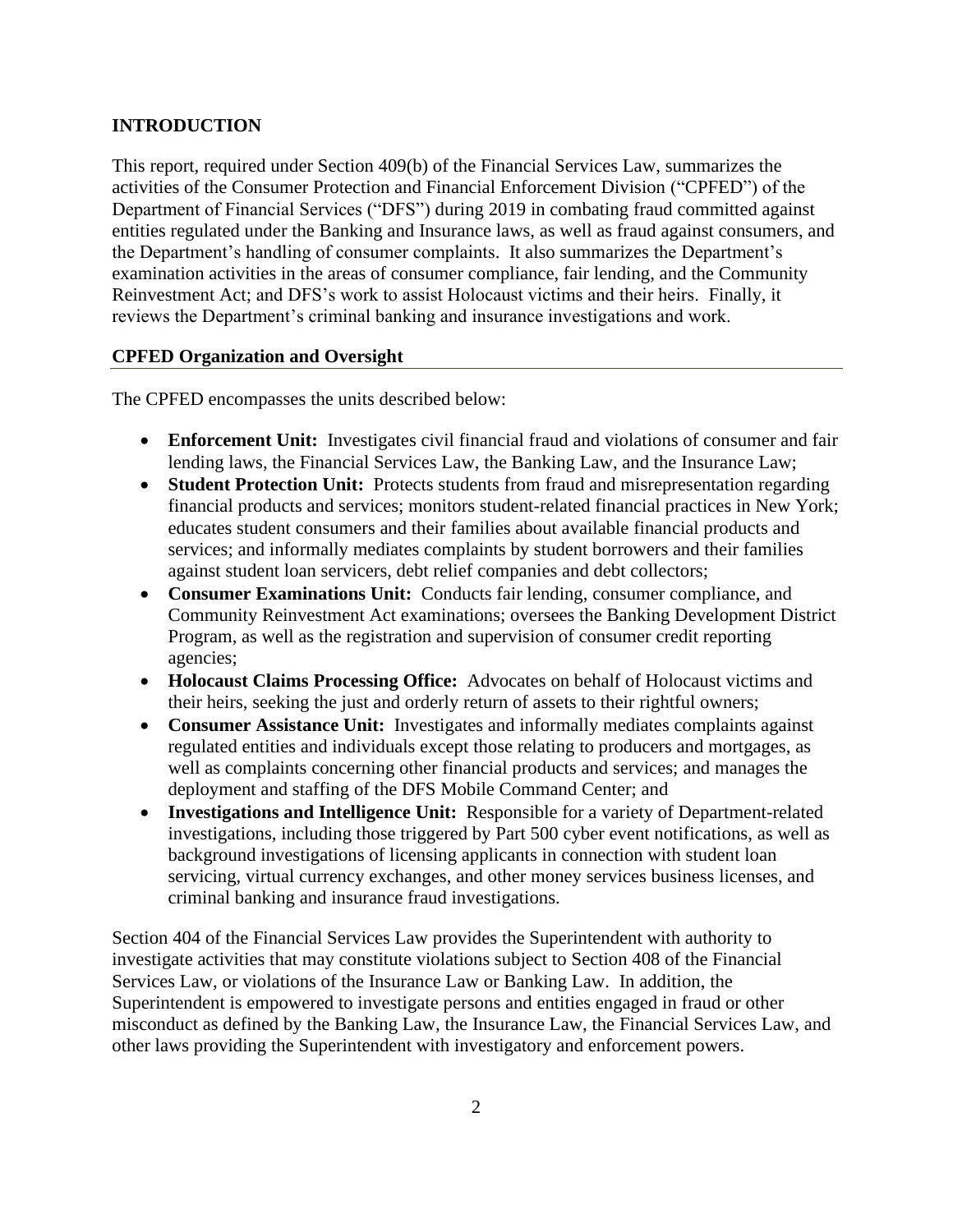## <span id="page-3-0"></span>**ENFORCEMENT ACTIVITIES**

The Enforcement Unit investigates violations of the Financial Services Law, the Banking Law, and the Insurance Law. Discussed below are some of the Unit's investigations, initiatives, and other activities conducted in 2019.

#### **Conduent Education Services, LLC**

DFS finalized a settlement in January 2019 with Conduent Education Services, LLC, f/k/a Xerox Education Services, LLC, f/k/a and d/b/a ACS Education Services, Inc. ("Conduent"), following an investigation to determine whether the company had complied with applicable laws while servicing federally guaranteed and private student loans. DFS's investigation uncovered that Conduent made false representations to borrowers in connection with finding suitable alternative repayment plans. Conduent, for example, steered borrowers into plans which granted forbearance in the short-term but disadvantaged borrowers in the long-term. The DFS investigation also found that Conduent misinformed borrowers regarding eligibility for public service loan forgiveness. DFS further found that Conduent failed to timely or accurately process applications for income-driven payment plans; allocated borrowers' payments in a way that maximized late fees; erroneously billed borrowers; misrepresented borrowers' outstanding balances; reported incomplete and erroneous information to credit reporting agencies; failed to properly recalculate monthly payments for servicemembers when adjusting interest rates under the Servicemember Civil Relief Act; and failed to notify borrowers of their eligibility for a cosigner release.

Pursuant to the January 2019 settlement, Conduent agreed to pay \$1 million in penalties to the State and \$8 million in restitution to New York consumers. Conduent, which has wound down its student loan servicing business, also agreed not to service student loans (except for Perkins Loans) for a period of five years.

#### **Equifax**

DFS finalized a settlement in July 2019 with Equifax Inc., Equifax Information Services, LLC, and Equifax Consumer Services, LLC (collectively "Equifax"), following an investigation into the 2017 Equifax data breach. DFS reviewed Equifax's security practices prior to and at the time of the breach, as well as communications and services provided to consumers after announcement of the 2017 data breach. DFS's investigation uncovered that Equifax's information security program failed to adequately safeguard sensitive consumer information. DFS also found that Equifax failed to detect a critical vulnerability; failed to adequately support database segmentation; possessed an expired security certificate; and possessed inadequate access management controls. DFS further found that Equifax's responses following announcement of the data breach, on September 7, 2017, failed to provide adequate assistance to affected consumers.

Pursuant to the July 2019 settlement, Equifax agreed to pay a civil penalty of \$10 million to New York State. In connection with Equifax's agreement with consumer plaintiffs in a related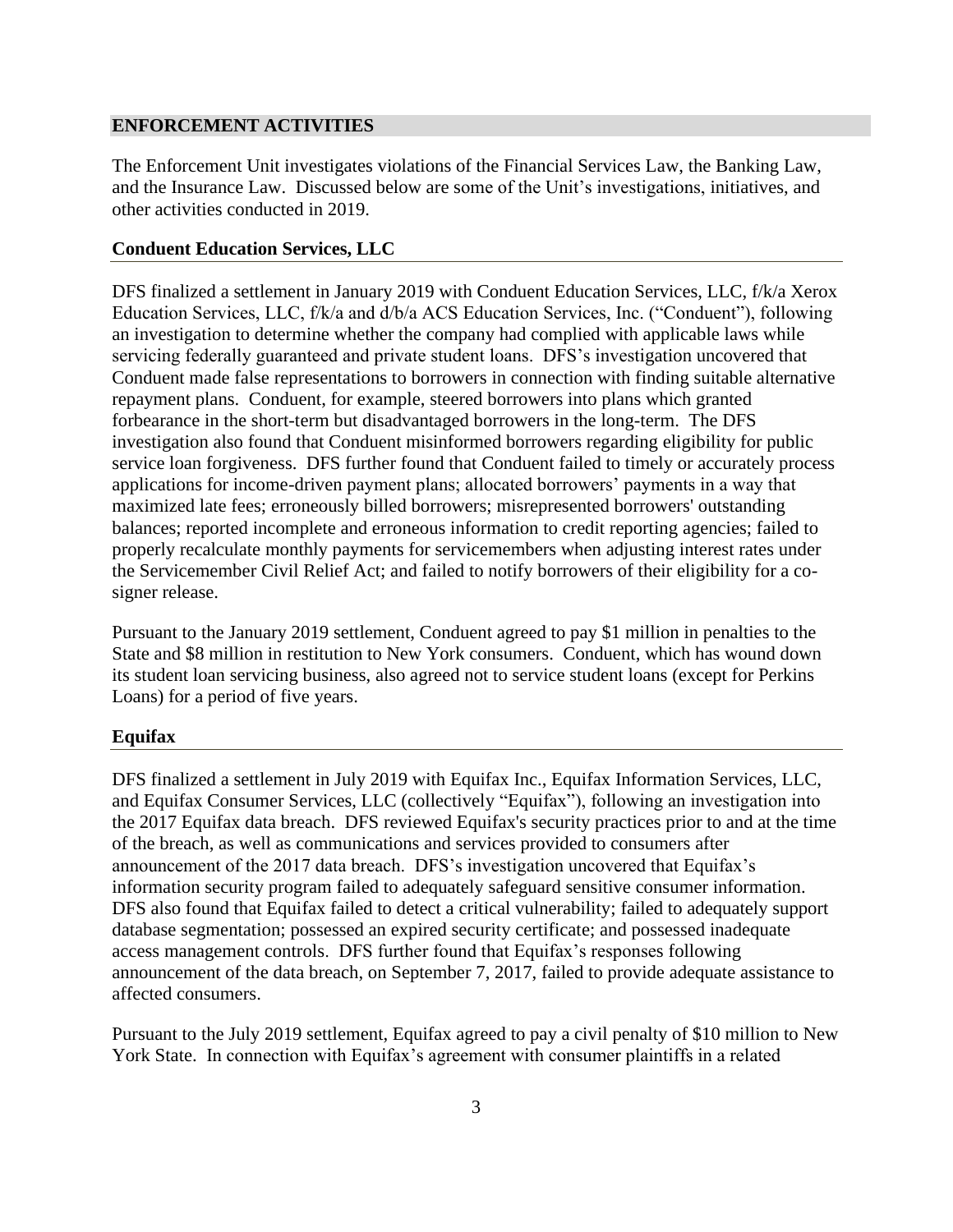litigation, Equifax agreed to provide restitution to New York consumers pursuant to a settlement fund. In addition, Equifax agreed to undertake certain actions with respect to information technology and security practices pursuant to a June 25, 2018 consent order between Equifax Inc. and the Multi-State Regulatory Agencies, to which DFS is a party.

# **Applied Underwriters**

In July 2019, DFS finalized a settlement with Applied Underwriters ("Applied"), in which the company agreed to pay a \$3 million fine for selling to small- and medium-sized employers workers' compensation products that violated New York law. The settlement concluded a yearslong investigation into the company's practice of offering workers' compensation insurance bundled with side agreements called "Reinsurance Participation Agreements" ("RPAs"), which were not filed with or approved by the Department, and which Applied offered from as early as January 2010. The investigation found that pursuant to these RPAs, many employers, including small businesses, paid substantially more than what would have been paid under similar workers' compensation plans, and that the formula by which the RPAs calculated costs was complex and misleading.

Applied agreed to cease offering these products in New York, and to seek Department approval in connection with future products.

# **Deferred-to-Immediate Annuities Investigation**

DFS finalized settlements in September 2019 with six life insurance companies: Companion Life Insurance Co., The Guardian Insurance & Annuity Company, Inc., Northwestern Mutual Life Insurance Co., The Penn Mutual Life Insurance Co., The Prudential Insurance Company of America, and The United States Life Insurance Company in the City of New York for violations of New York insurance regulations in deferred-to-immediate annuity replacement transactions. DFS's investigation found that the six carriers failed to properly disclose to consumers income comparisons and suitability information, causing consumers to exchange more financially favorable deferred annuities with immediate annuities. Many New York consumers received incomplete information regarding the replacement annuities, resulting in less income for identical or substantially similar options. The settlements were the result of DFS's ongoing industry-wide investigation into deferred-to-immediate annuity replacement practices in New York State.

Immediate annuities provide periodic income payments that begin within thirteen months after the annuity is issued, while deferred annuities allow consumers to earn interest on their premium before receiving payments at a future date. The evidence demonstrated that recommending that consumers replace existing deferred annuities with immediate annuities without proper disclosures may cost consumers substantial lifetime income.

In settling with DFS in September 2019, the insurers agreed to pay a collective \$1.15 million in restitution to New York State consumers, and \$673,000 in penalties. As a result of the settlements, many New York consumers will receive additional restitution in the form of higher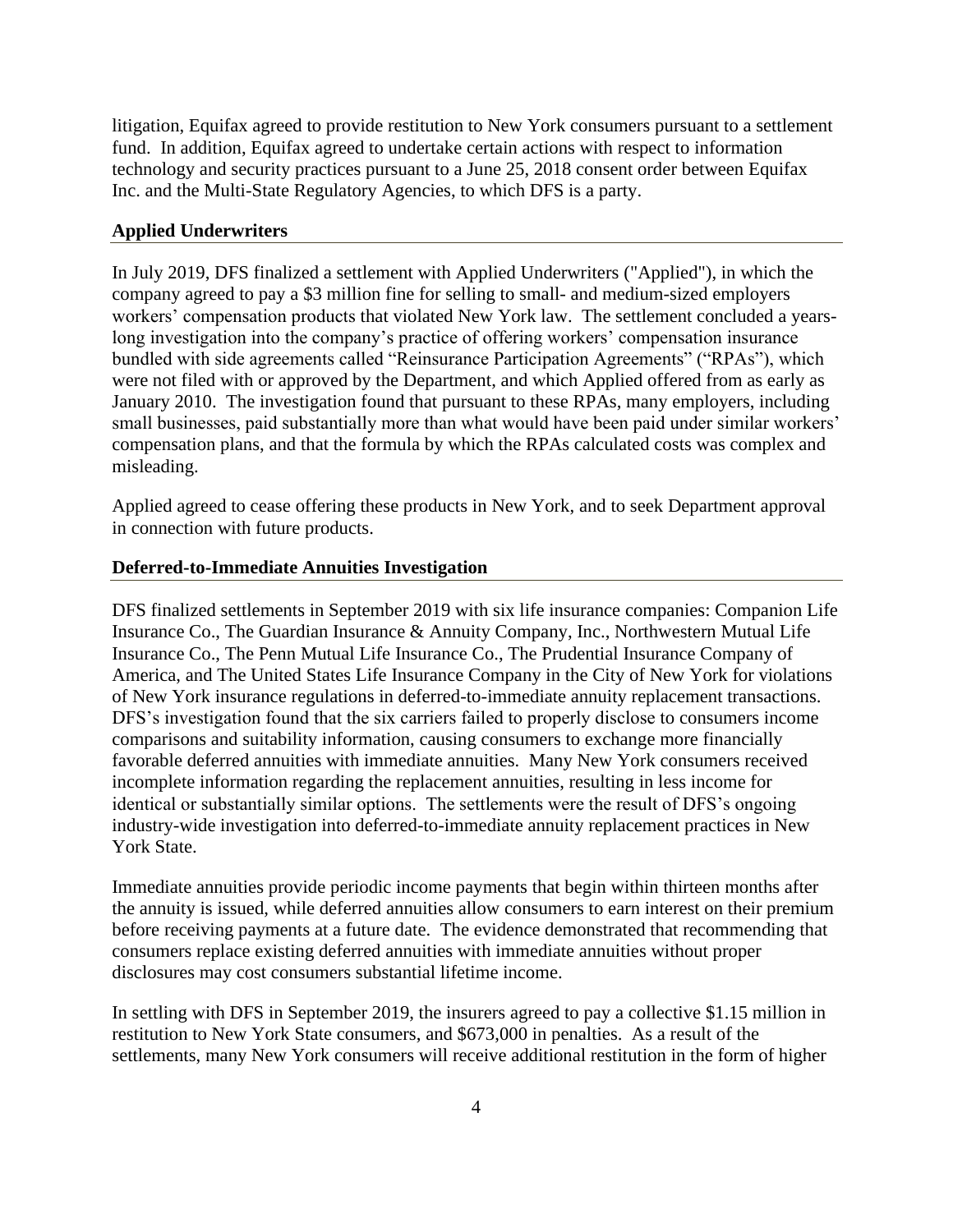monthly payout amounts for the remainder of their contract terms. The insurers also agreed to take corrective actions, including revising their disclosure statements to include side-by-side monthly comparison information and revising their disclosure, suitability, and training procedures to comply with regulations. Investigations into additional life insurance carriers licensed by the Department remain ongoing.

## **Tuition Options LLC and EDvantage LLC**

DFS initiated an investigation into Tuition Options LLC and its parent company, EDvantage LLC, to determine whether Tuition Options LLC had complied with applicable laws while servicing student loans. DFS's investigation found that Tuition Options engaged in the business of a sales finance company without proper Department licensing, and failed to comply with the E-Sign Act before providing Truth in Lending Act disclosures to consumers electronically. DFS further found that EDvantage LLC provided New York consumers with promissory notes that allowed for capitalized interest, which is unlawful in New York.

DFS finalized a settlement in August 2019, in which Tuition Options LLC and EDvantage LLC agreed to pay a civil penalty of \$203,000 and \$33,309 in the form of disgorgement to New York State. Tuition Options LLC agreed to apply for applicable Department licenses. EDvantage LLC also agreed to remove references to capitalization from its promissory note template.

## **Payroll Advance Investigation**

In May 2019, DFS launched a multi-state investigation into whether companies that offer socalled online "payroll advances" are in fact violating New York usury and other lender laws. These payroll advance companies either market their products directly to consumers or integrate their products into a partnered employer's payroll and attendance system. In exchange for the advances, consumers agree to pay membership fees, transaction fees for expedited processing, and/or tips. The Department is investigating, among other things, whether the annualized interest rates on the advances exceed 25%, New York State's criminal usury cap. DFS's investigation is in coordination with 15 other states, as well as the District of Columbia and the territory of Puerto Rico.

## **Standard Chartered Bank Foreign Exchange Investigation**

On January 29, 2019, the Department announced a \$40 million fine and consent order with Standard Chartered Bank for attempting to rig foreign exchange transactions between 2007 and 2013. The foreign exchange, or FX market, is the marketplace where banks and other financial entities seek to service customers and to profit by buying and selling foreign currencies. FX dealers profit when they quote narrow spreads between the bidding and asking prices in currency exchanges.

The DFS investigation found that Standard Chartered traders used chatrooms and other communication methods to coordinate trades and spreads, attempt to manipulate trading benchmarks, share confidential customer information, and engage in non-competitive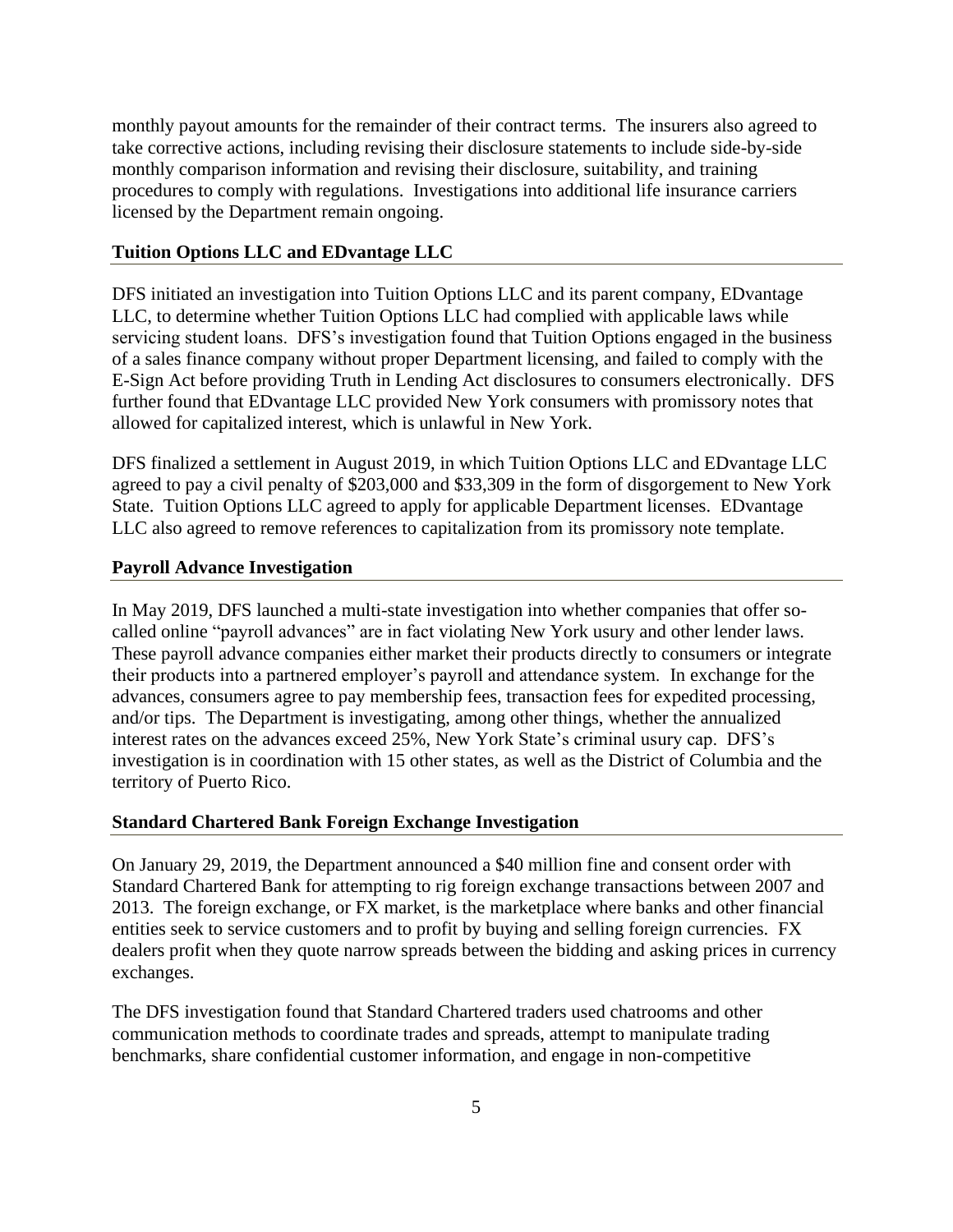agreements among traders on prices and spreads. DFS's investigation found that traders ignored guidance from regulators and the bank and when questioned admitted to improper information sharing. The bank cooperated with the Department's investigation and agreed to continue to improve its internal policies and programs while reporting to the Department. This settlement was the last in a series of actions taken by DFS that have resulted in penalties of more than \$3 billion against several major international financial institutions to resolve unlawful conduct in the foreign exchange trading business.

#### **UniCredit Bank**

In April 2019, DFS entered into a consent order with UniCredit S.p.A. and its New York branch, UniCredit Bank AG and its New York Branch, and UniCredit Bank Austria AG. Pursuant to the settlement, the UniCredit entities agreed to pay a civil monetary penalty of \$405 million. UniCredit S.p.A. further agreed to engage an independent external party with Office of Foreign Assets Control ("OFAC") expertise to conduct an annual OFAC compliance review pursuant to a Cease and Desist Order entered into with the Board of Governors of the Federal Reserve, and to provide the Department with any reports prepared by that independent party.

The Department's investigation found that each of the UniCredit entities violated U.S. sanction laws from as early at 2002. Most egregious was UniCredit AG, which drafted and circulated a written policy (the "OFAC Guide") to circumvent its own filtering tool to execute transactions prohibited by OFAC. For transactions that involved sanctioned countries such as Iran, the OFAC Guide directed employees to convert "OFAC-relevant" information into "OFAC-neutral" terms. A transaction was "OFAC-relevant" if it contained data that appears on the OFAC list; a transaction was rendered "OFAC-neutral" when payments were successfully executed and not temporarily halted or permanently blocked in the U.S. Thus, the OFAC Guide instructed UniCredit AG employees to execute impermissible transactions via non-transparent practices. The Department's investigation identified approximately 2,570 non-transparent USD payment transactions, totaling approximately \$5.4 billion, sent by UniCredit AG through the U.S banking system between 2002 and 2011. The investigation also identified 667 OFAC-prohibited USD payment transactions, totaling approximately \$660 million, sent by UniCredit AG through the U.S. banking system between 2002 and 2011.

The other UniCredit entities also executed impermissible and non-transparent transactions with sanctioned entities. The Department found that UniCredit S.p.A. executed approximately 957 USD transactions, valued at \$79.5 million, in violation of applicable sanctions laws and regulations between 2003 and 2012. During the same time period, UniCredit BA transacted more than 2,500 non-transparent USD payment transactions, totaling approximately \$3.8 billion.

#### **Standard Chartered Bank**

DFS joined the U.S. Departments of Justice and Treasury, the New York County District Attorney's Office, the Federal Reserve Bank of New York, and the Financial Conduct Authority in the United Kingdom, to finalize concurrent settlement agreements with Standard Chartered Bank for a total of more than \$1 billion in fines and forfeiture. As a critical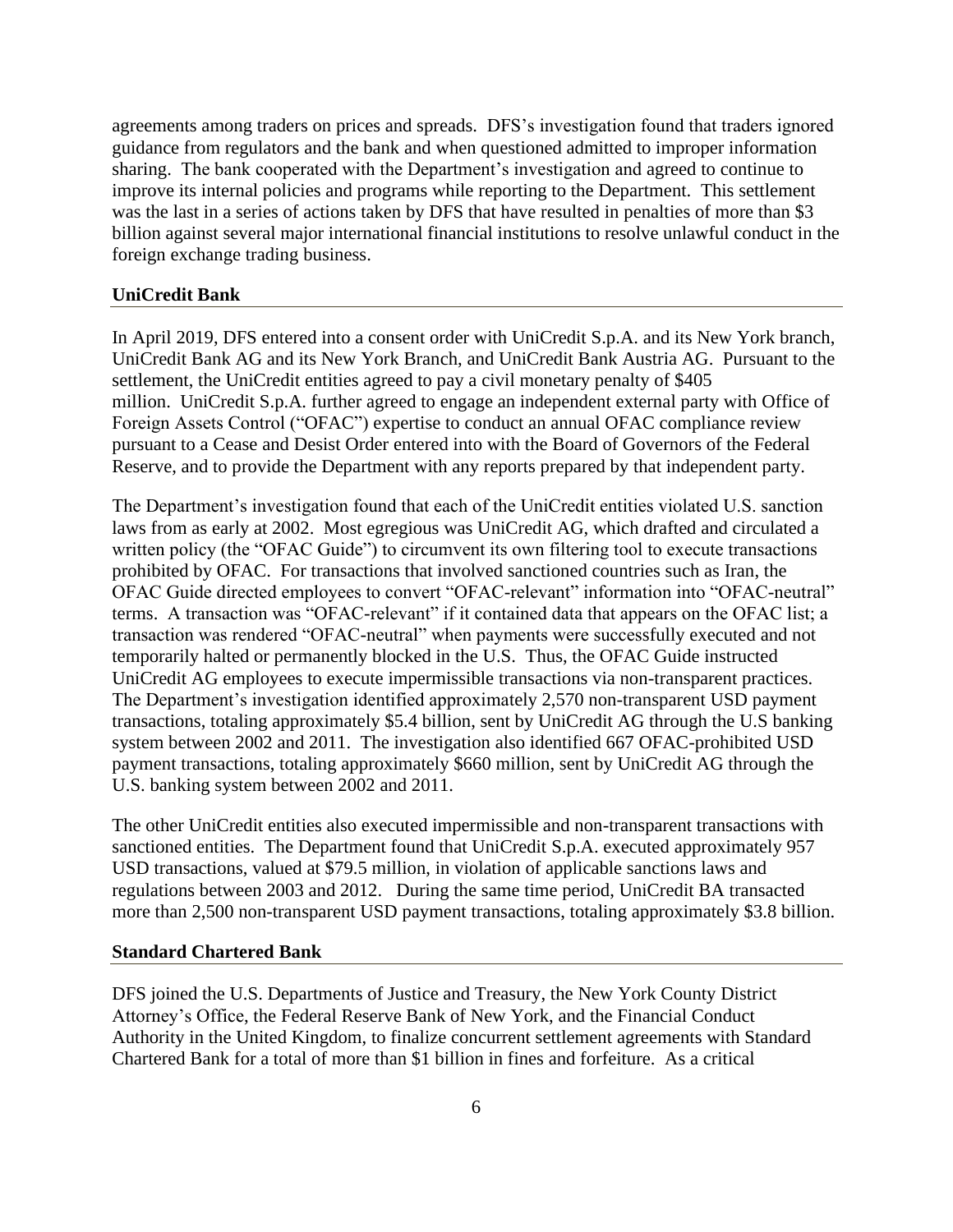component of its enforcement action, DFS further imposed enhanced oversight and remediation of the Bank's compliance function both globally and at its New York branch. These settlements represent the culmination of more than five years of joint investigation among the agencies into the Bank's violations of New York State and federal laws and regulations that restrict certain persons, countries, and entities from accessing the U.S. banking system. In entering into an April 2019 consent order with the Department, the Bank admitted that it failed for years to detect and prevent Iran-connected customers -- many of whom hid behind shell and front companies, and some of whom received assistance from Bank employees -- from engaging in thousands of USD transactions processed by the Bank through the U.S. financial system. The transactions were performed for the benefit of Iranian individuals and entities, totaling hundreds of millions of dollars in illegal payments.

#### **Opioid Drug Industry Investigation**

In September 2019, DFS announced an action against opioid manufacturers, drug distributors and pharmacy benefit managers to secure compensation for New York consumers who have paid for the over-prescription of opioids. DFS's investigation targets the opioid drug industry's decades-old fraudulent and deceptive scheme to promote opioids for medically unnecessary uses with disregard for their highly addictive qualities. The industry's misrepresentations have caused myriad harms including addiction and related adverse health effects, and has triggered the need for costly addiction treatment. DFS seeks restitution and penalties against the industry for the thousands of small businesses and millions of New Yorkers who paid for these harms through, for example, rising health insurance premiums.

#### <span id="page-7-0"></span>**STUDENT PROTECTION UNIT**

Governor Cuomo established the Student Protection Unit ("SPU") as part of his 2014–15 Executive Budget to serve as a consumer watchdog for New York's students. SPU is dedicated to investigating potential consumer protection violations and distributing clear information that students and their families can use to help them make informed, long-term financial choices.

In 2019, SPU conducted 63 workshops at schools, libraries, community centers, and other locations across the state. The workshops provided vital information about the best methods for financing education, as well as available loan repayment options.

SPU also reviewed and successfully resolved complaints regarding student financial products and services, including student loans, student banking products, student debt relief services, and student health insurance. SPU accepted complaints through DFS's online complaint portal and by mail.

Governor Cuomo's 2019 Executive Budget included legislation authorizing the Department to license and examine student loan servicers. The law addresses common abuses, many of which were identified through SPU's complaint handling process, that are found in the student loan servicing industry. In addition, the Department promulgated regulations in October 2019 that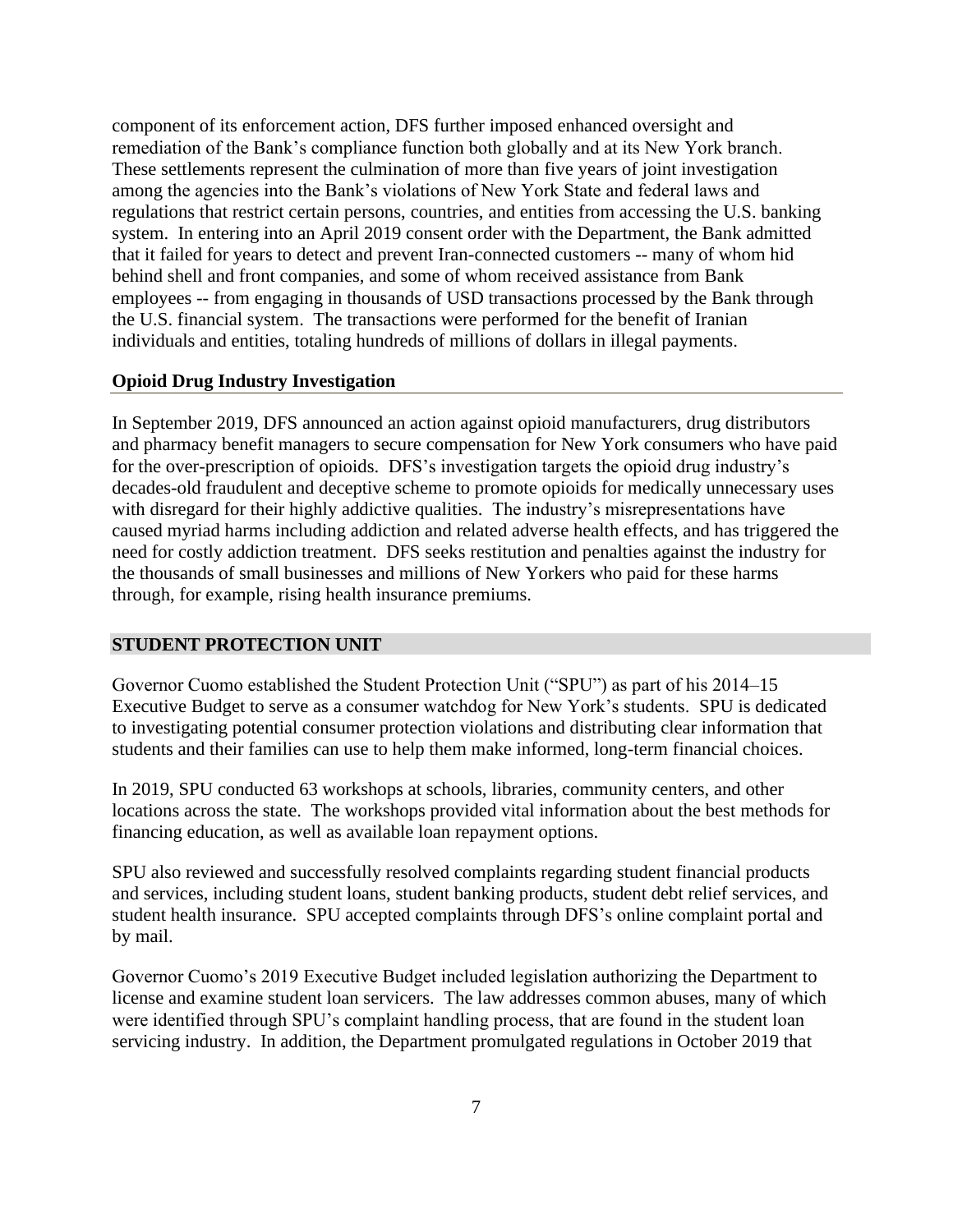include additional measures to protect consumers from unscrupulous practices in the student loan servicing industry.

In August 2019, the Department launched the "Step Up for Students" initiative to educate New Yorkers about the new student loan servicing law and regulations. As part of the initiative, the Department collaborated with state and local officials to hold town hall style events at multiple venues across the state throughout the fall of 2019.

SPU also updated the ["Student Lending Resource Center"](https://www.dfs.ny.gov/consumers/student_protection) on the Department's website to bring it in line with the "Step Up for Students" initiative. The website includes tips for prospective college students, their families, and graduates already in repayment to help them navigate decisions relating to financing and repaying a college education.

In addition, SPU collaborated with the Enforcement Unit on the investigation of multiple student loan consolidation and debt relief companies.

# <span id="page-8-0"></span>**CONSUMER EXAMINATIONS UNIT**

#### <span id="page-8-1"></span>**Background**

The mission of the Consumer Examinations Unit ("CEU") is to maintain and enhance consumer confidence in New York's financial services industry and protect customers. CEU does this by ensuring that regulated institutions abide by the State's consumer protection, fair lending, and Community Reinvestment Act ("CRA") laws and regulations, as well as by increasing consumer access to traditional banking and lending services in under-served communities by administering the Banking Development District program ("BDD") and evaluating regulated institutions' branching, investment, and merger applications for their performance records and community development objectives. Whenever possible, CEU coordinates its examination and enforcement activities with those of federal counterparts.

#### <span id="page-8-2"></span>**Operations and Activities**

#### **Consumer Compliance and Fair Lending Examinations**

CEU conducts consumer compliance and fair lending (CCFL) examinations to review institutions' compliance with consumer protection and fair lending statutes and regulations. CEU's CCFL examination activities include on-site examinations, targeted examinations, and indepth investigations; processing and analyzing pertinent data from regulated entities; and guiding institutions on the content and implementation of their written fair lending plans.

In 2019, CEU conducted 37 CCFL exams. The examinations revealed that most institutions have adequate compliance processes. However, the examinations also showed that several institutions failed to develop and/or properly implement training, policies, and procedures covering relevant New York State consumer protection laws, regulations, and supervisory procedures. CEU examiners uncovered objectionable practices committed by a number of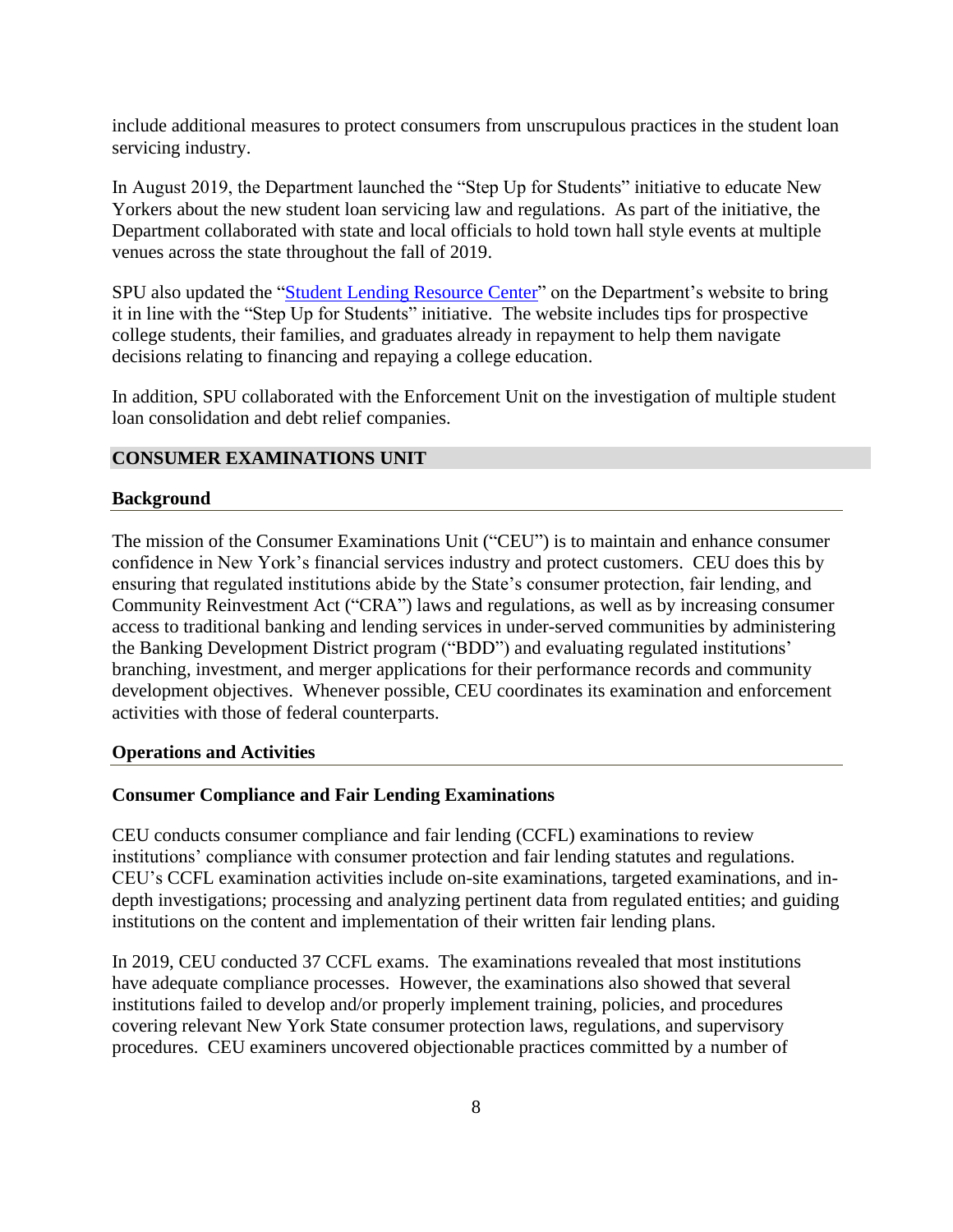institutions, including: unauthorized or illegal account fees, unclear or non-compliant disclosures; improperly calculated penalties; and lack of required disclosures (or disclosures made in improper form) including those mandated by the Truth in Lending Act, the Truth in Savings Act, those relating to the basic banking account or approved alternative account required by New York law, and those relating to safe deposit boxes.

CEU examiners also discovered various improper practices relating to fair lending, including: inadequate fair lending training given to key lending personnel and failure to ensure training adequacy through testing; inadequate safeguards against fair lending violations committed by third parties involved in the lending process; and excessive discretion to individual lending personnel in approving/denying applicants and in pricing loans. Combining the expertise of its fair lending data analysts and examiners, CEU identified and investigated the reasons for statistical disparities among borrowers of protected and non-protected classes. As a result, CEU has sought restitution for consumers and required improvements in fair lending risk monitoring and prevention. CEU also reviewed and recommended improvements to numerous institutions' written fair lending plans.

CEU works with institutions to improve their compliance practices and, where necessary, requires institutions to make restitution to their customers. In the past three years, CEU's CCFL examinations resulted in depository institutions refunding to more than 9,500 New York consumers a total of over \$850,000 in improper and/or illegal fees and interest, and penalties to New York State in excess of \$500,000.

## **Registration of Consumer Credit Reporting Agencies**

In 2018, the Superintendent promulgated Part 201 of Title 23 of the Official Compilation of Codes, Rules, and Regulations of the State of New York, which required the registration of consumer credit reporting agencies ("CCRAs") with the Department and imposed certain reporting and examination requirements and forbade certain practices of CCRAs. On behalf of DFS, CEU identified and contacted CCRAs and processed registrations. Through 2019, CEU has registered 18 CCRAs, including Equifax Information Services, LLC, Experian Information Solutions, Inc., and TransUnion, LLC.

## **Community Reinvestment Act Examinations**

Through CRA examinations, DFS ensures that regulated institutions are providing loans, investments, and services to support the economic stability, growth, and revitalization of the communities they serve, particularly for low- and moderate-income ("LMI") individuals and small businesses and in LMI neighborhoods. The examinations are also a means to ensure that borrowers and businesses at all income levels have access to appropriate financial resources at a reasonable cost, consistent with safe and sound banking practices.

In 2019, the Consumer Examination Unit conducted 24 CRA exams. Through analysis of loan data, CEU assesses how well banks serve the credit needs of their communities. CEU conducts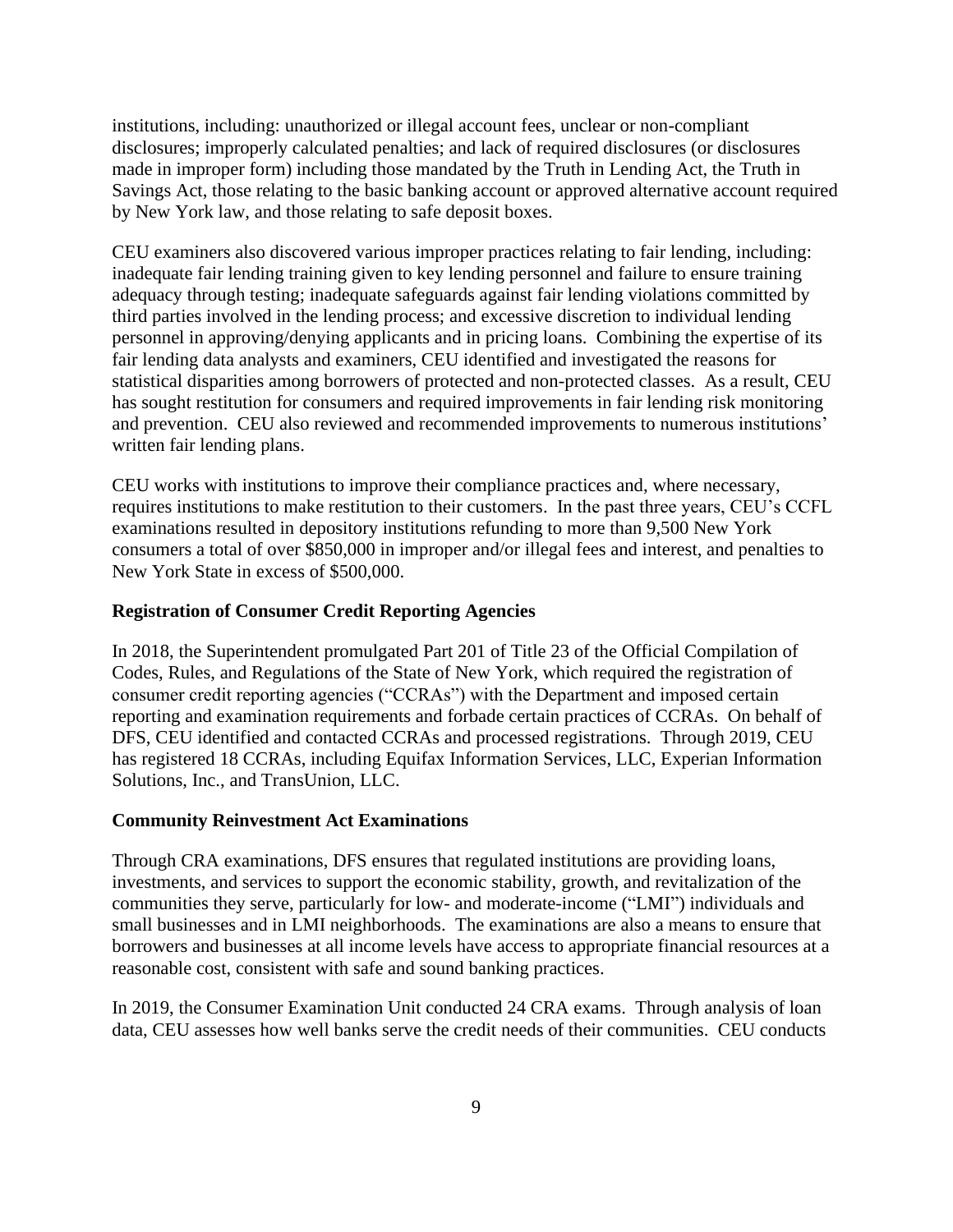intensive on-site examinations to support banks' efforts to comply with New York State's CRA regulations and issues examination ratings and reports that must be shared with the public.

# **Community Development Unit**

The Community Development Unit ("CDU") facilitates the development and preservation of banking services in under-served and LMI neighborhoods. CDU researches and analyzes community demographic information to ascertain the financial needs of consumers. CDU also reviews the impact on communities of applications to merge, convert charters, make community development equity investments, and open, close, or relocate branches. CDU also administers the Banking Development District ("BDD") program, which includes reviewing the requests of participating banks for the renewal of BDD deposits and making recommendations to the Office of the State Comptroller regarding those renewals. In addition, CDU fosters working relationships with community groups, financial institutions, municipal governments, and other regulatory and supervisory agencies to ensure that residents, businesses, and communities throughout New York State have access to the banking information, products, and services they need. CDU ensures DFS's compliance with requirements for participation in the New York State Geographic Information Systems Clearinghouse and provides internal support to DFS divisions and operating units seeking assistance with mapping projects.

## **Banking Development District Applications**

The Banking Development District Program is a DFS priority, as it assists low-to-moderate income communities in obtaining better access to affordable financial services and helps small businesses to develop and grow as part of New York's communities.

CDU approved the designation of three new BDDs in 2019: Hamlet of Bridgeport, Madison and Onondaga counties; Town of Wilson, Niagara County; and Towns of Croghan, Denmark and New Bremen and Villages of Croghan and Castorland, Lewis County. CDU also assisted institutions with pre-application work. In 2019, CDU received new inquiries relating to two communities seeking to establish a BDD. As of December 31, 2019, the BDD designation process has commenced for one of those two. CDU also experienced an increase in inquiries from credit unions, resulting from the amendment to Section 96-d of NYBL which now permits credit unions to participate in the program.

CDU reviewed 13 BDD Request for Renewal of Deposit Applications and in each case issued recommendations for the renewal of deposits. CDU also reviewed five BDD Progress Reports for which it issued responses noting satisfactory progress.

## **Review of Applications for Community Impact**

In 2019, CDU processed 57 branch applications comprised of the following: 38 closings; 2 electronic facility (ATM branch) openings; and 17 full branch openings. In addition, CDU processed 18 specialized applications, including 7 basic banking account alternatives, 2 changes of control, 2 conversions, 4 credit union conversions and field of membership expansions, 2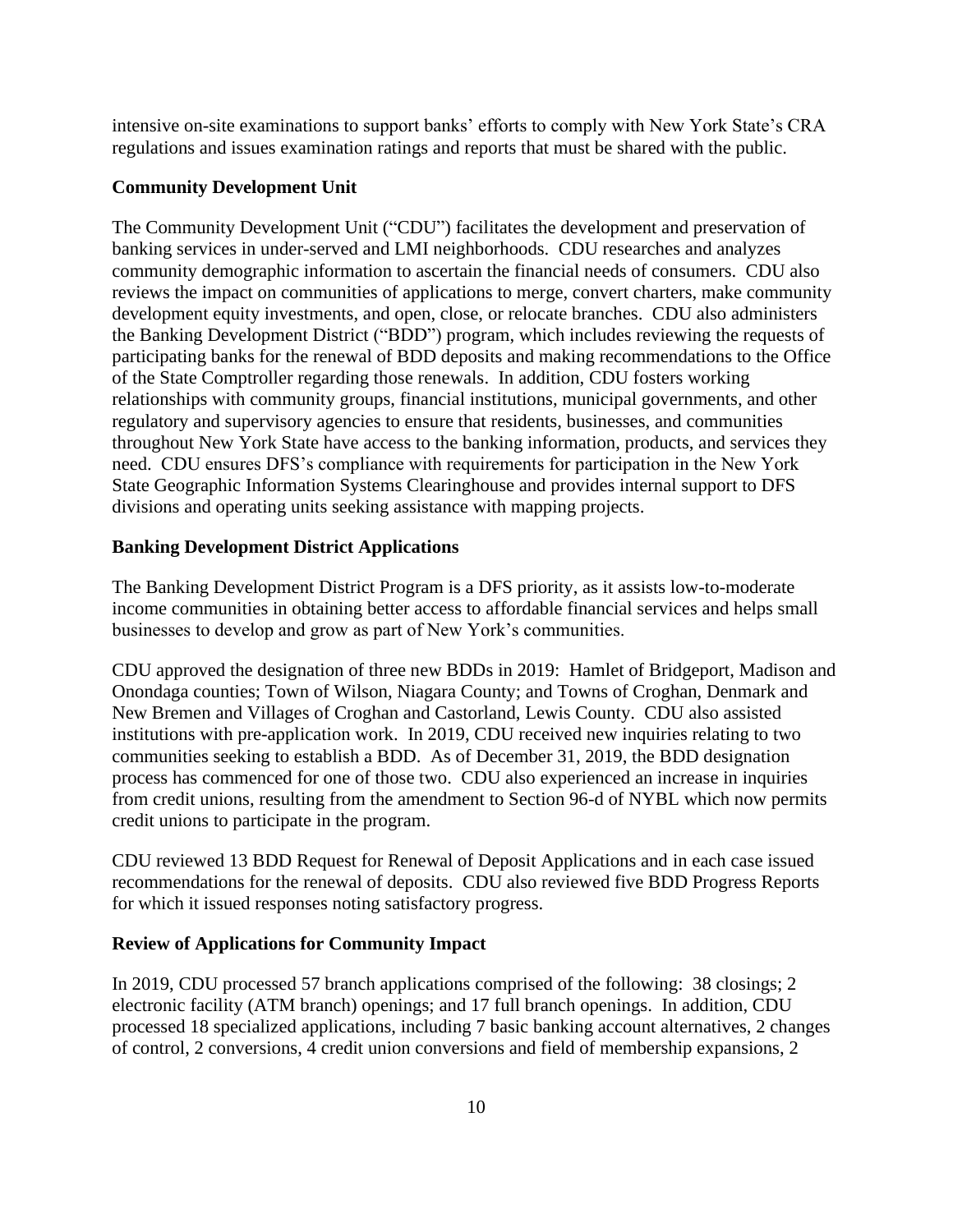mergers, and 1 de novo. Finally, CDU reviewed 18 community development equity investment notifications (including 14 requests for prior approval of investments and 4 self-certification notifications), of which all were either acknowledged or approved.

## **Community Outreach and Special Projects**

CEU management participated in the Federal Deposit Insurance Corporation's ("FDIC") Youth Employment Roundtable, which seeks to identify opportunities for young people in underserved communities to obtain exposure to and experience in the financial services industry and personal financial management. CEU management also presented informational sessions at compliance conferences of the Independent Bankers Association of New York State.

CDU continued to coordinate with New York City's Department of Housing Preservation and Development and the University Neighborhood Housing Program to further DFS's mission to protect tenants of multifamily properties in physical or financial distress through CRA examinations.

CDU actively participated in the CRA Interagency Group, composed of community affairs officials from the FDIC, the Federal Reserve Bank, and the Office of the Comptroller of the Currency. CDU participated in one community reinvestment coalition roundtable in Buffalo, NY.

## **Summary of Consumer Examination Unit Activity**

CEU conducted 37 CCFL exams and 24 CRA exams. CEU processed 87 applications from banks (57 branch applications for openings and closings; 12 specialized applications; and 18 community development equity investment applications) and 18 requests relating to BDD branch deposits.

| <b>Type of Work</b>           | 2019 |
|-------------------------------|------|
| <b>CCFL</b>                   | 37   |
| <b>CRA</b>                    | 24   |
| $CDU$ – applications          | 87   |
| CDU - BDD request for renewal | 13   |
| CDU - BDD progress reports    |      |

# <span id="page-11-0"></span>**HOLOCAUST CLAIMS PROCESSING OFFICE**

The Holocaust Claims Processing Office ("HCPO") provides institutional assistance to individuals seeking to recover assets lost due to Nazi persecution. Claimants pay no fee for the HCPO's services, nor does the HCPO take a percentage of the value of the assets recovered.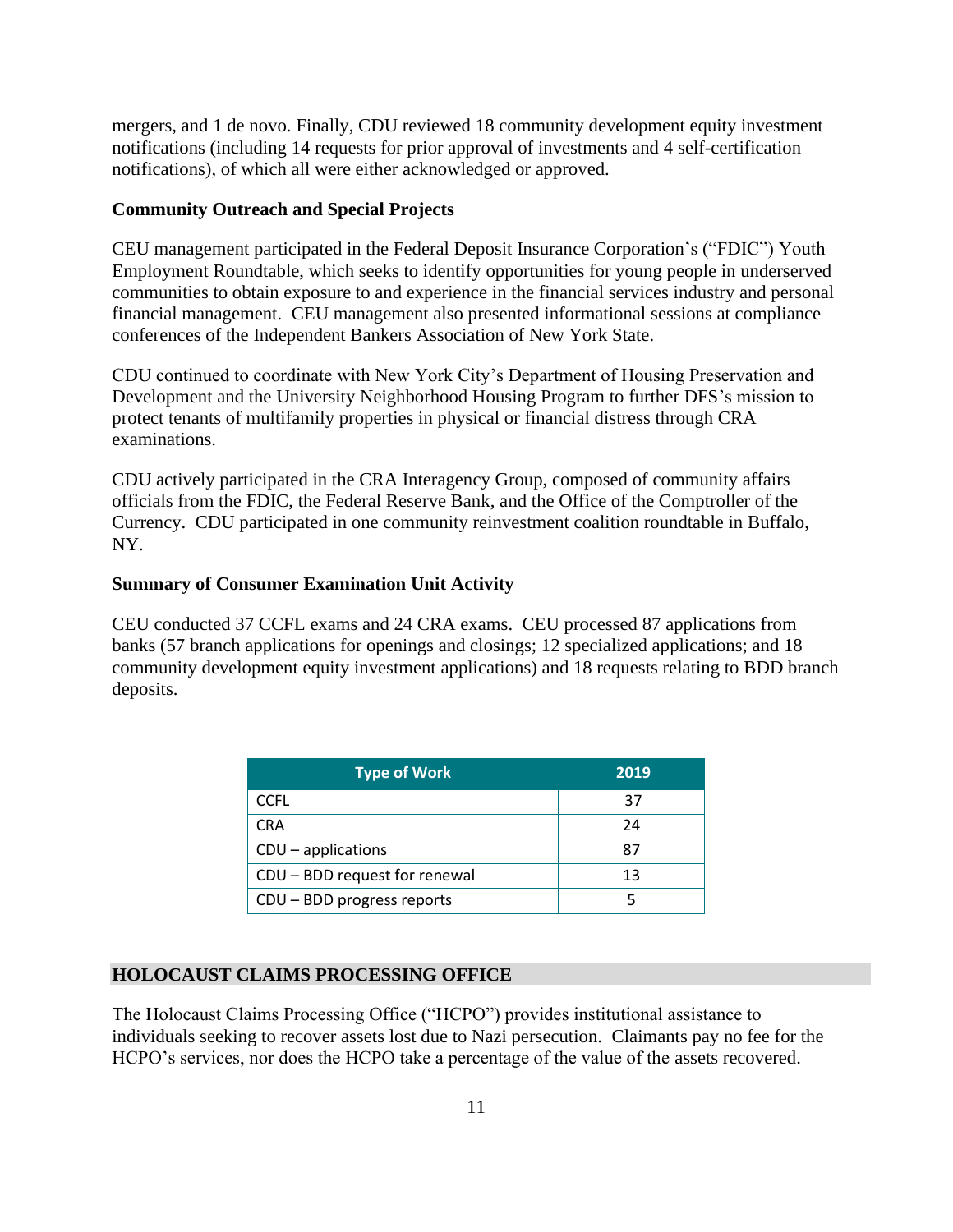The HCPO assists Holocaust victims and their heirs from anywhere in the world. From its inception through December 31, 2019, the HCPO has assisted individuals from 46 states, the District of Columbia, and 40 countries.

To date, the HCPO has secured  $$180,928,105$  in offers<sup>1</sup> for bank, insurance, and other losses. The office facilitated restitution settlements involving 162 cultural objects. In 2019, HCPO claimants received \$2,680,475 in offers and the office coordinated settlements for 10 works of art.

As required by Section 37-a of the Banking Law, HCPO submitted its [2019 Annual Report](https://www.dfs.ny.gov/system/files/documents/2020/01/hcporeport19.pdf) to the Governor and Legislature on January 15, 2020. The report is available on the Department's website.

# <span id="page-12-0"></span>**CONSUMER ASSISTANCE UNIT**

#### **Operations and Activities**

The Consumer Assistance Unit ("CAU") handles complaints against insurance companies, banks and other financial institutions, and providers of financial products and services, such as debt collection, prepaid debit cards and debt settlement. CAU distributes information and alerts to consumers, answers consumer inquiries and resolves disputes that consumers are unable to work out on their own. The unit also manages the deployment and staffing of DFS's Mobile Command Center ("MCC"), an important tool used to inform, engage, and support communities throughout New York State, particularly in the event of emergencies such as regional flooding and other disasters. CAU also acts as an industry watchdog by working closely with companies and financial institutions to investigate and help correct patterns of consumer abuse and fraud.

CAU employs a multifaceted approach to assisting consumers:

• **Enhanced Complaint System:** Allows CAU staff to quickly track and identify trends that arise from the various types of financial complaints received. Once a trend is identified, it is elevated to determine whether a more in-depth review is needed, with the goal of benefiting all consumers affected by the issue. CAU's complaint system also allows urgent, time-sensitive insurance and banking issues to be escalated and handled in a more efficient manner.

<sup>&</sup>lt;sup>1</sup> Processes offer victims or heirs monetary compensation calculated on the value of the lost assets, however, the total amount of funds available to a claims agency may be limited and may not allow for full payment of loss. Thus, the actual payment may be substantially less than the value of the lost asset. The full value noted in a decision is important as it recognizes the actual loss and guides in determining the amount of payment when full payment is not possible. Therefore, the HCPO reports the full value. Sometimes victims do not consider the offer adequate and do not agree to settle. In other cases, the percentage of the full value that is offered is the amount paid.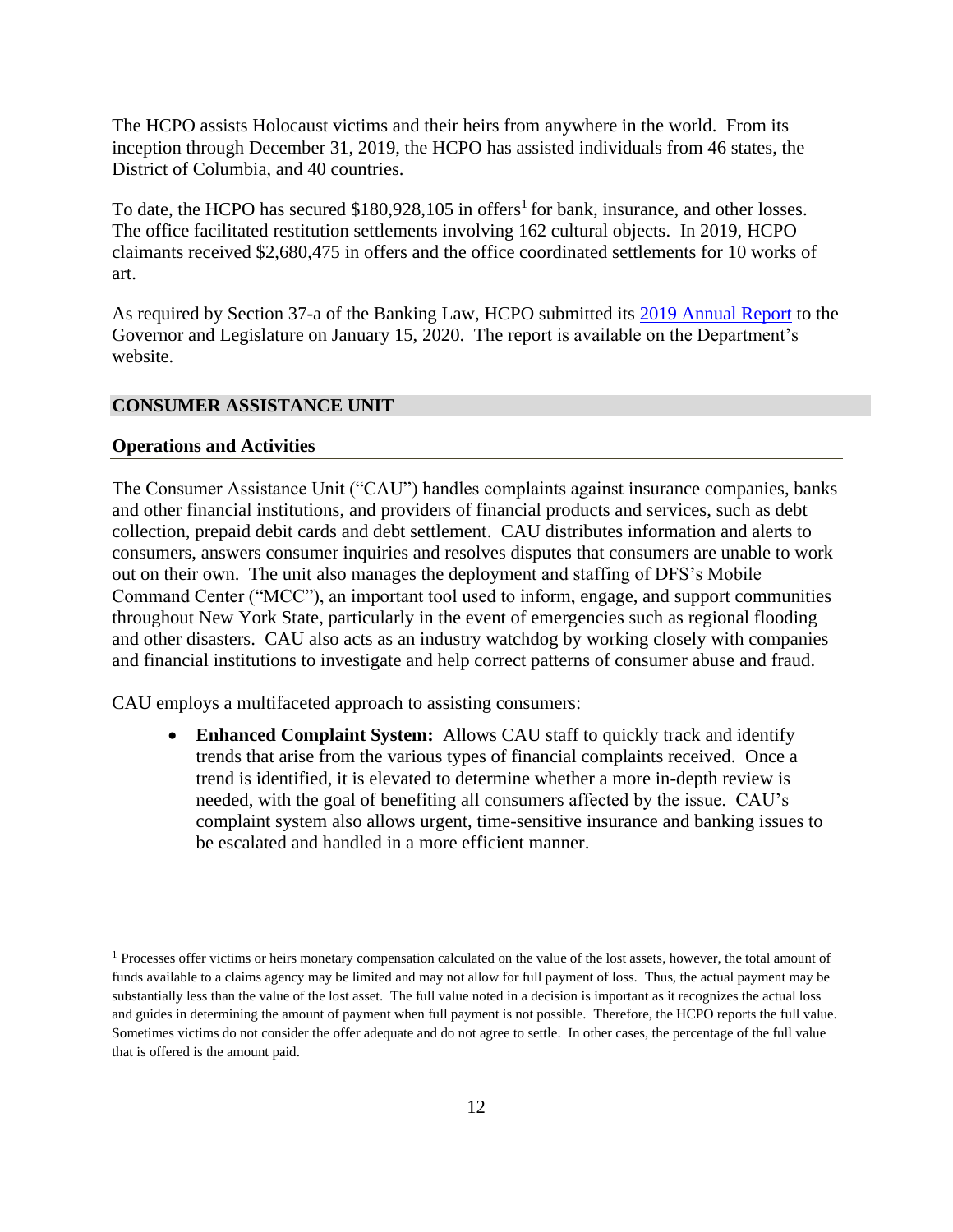- **Complaint Triage:** CAU continuously triages complaints and evaluates staff assignments in an effort to route complaints more quickly and utilize resources and staff as efficiently as possible.
- **Consolidated Call Center (CCC):** The DFS call center is integrated within the Department of Tax and Finance. DFS staff works with the CCC to provide updates and new information to assist callers with their insurance and banking questions. The call center operates from 8:30 a.m. to 4:30 p.m., Monday through Friday, with extended coverage during disasters.

#### **Complaints and Inquiries**

# **Insurance Complaints**

CAU received 28,477 insurance complaints in 2019, closed more than 28,500 insurance complaints and recovered \$67,860,076 on behalf of consumers and providers. CAU also responded to 1,101 insurance inquiries. A detailed breakdown of the complaints is as follows:

|                                        |                     | <b>Positive</b> |                | <b>Recovery</b> |
|----------------------------------------|---------------------|-----------------|----------------|-----------------|
| <b>Type of Insurance</b>               | <b>Total Closed</b> | <b>Consumer</b> | <b>Percent</b> | <b>Amount</b>   |
|                                        |                     | <b>Outcome</b>  |                |                 |
| Auto and No-Fault                      | 4,346               | 1,281           | 29.48%         | \$2,834,022     |
| Health                                 | 2,970               | 1,002           | 33.74%         | \$5,961,235     |
| Prompt Pay                             | 16,159              | 6,717           | 41.57%         | \$46,572,894    |
| <b>Property Casualty &amp; Service</b> | 1,809               | 444             | 24.54%         | \$7,369,430     |
| Contracts                              |                     |                 |                |                 |
| Life                                   | 932                 | 292             | 31.33%         | \$3,216,027     |
| <b>Workers Compensation &amp; Paid</b> | 2,296               | 791             | 34.45%         | \$1,906,468     |
| <b>Family Leave</b>                    |                     |                 |                |                 |
| <b>Total</b>                           | 28,512              | 10,527          | 36.92%         | \$67,860,076    |

CAU was successful in obtaining monetary value for the consumer in approximately 37% of the complaints. This came in the form of increased claim payment, reinstatement of lapsed coverage, payment for denied medical claims, or coverage for a previously denied disasterrelated claim.

# **Banking Complaints, Referrals, and Inquiries (Non-Mortgage)**

In 2019, CAU processed 3,262 non-mortgage-related complaints, referrals, and inquiries, recovering \$1,509,825 for New York consumers. A breakdown is set out below: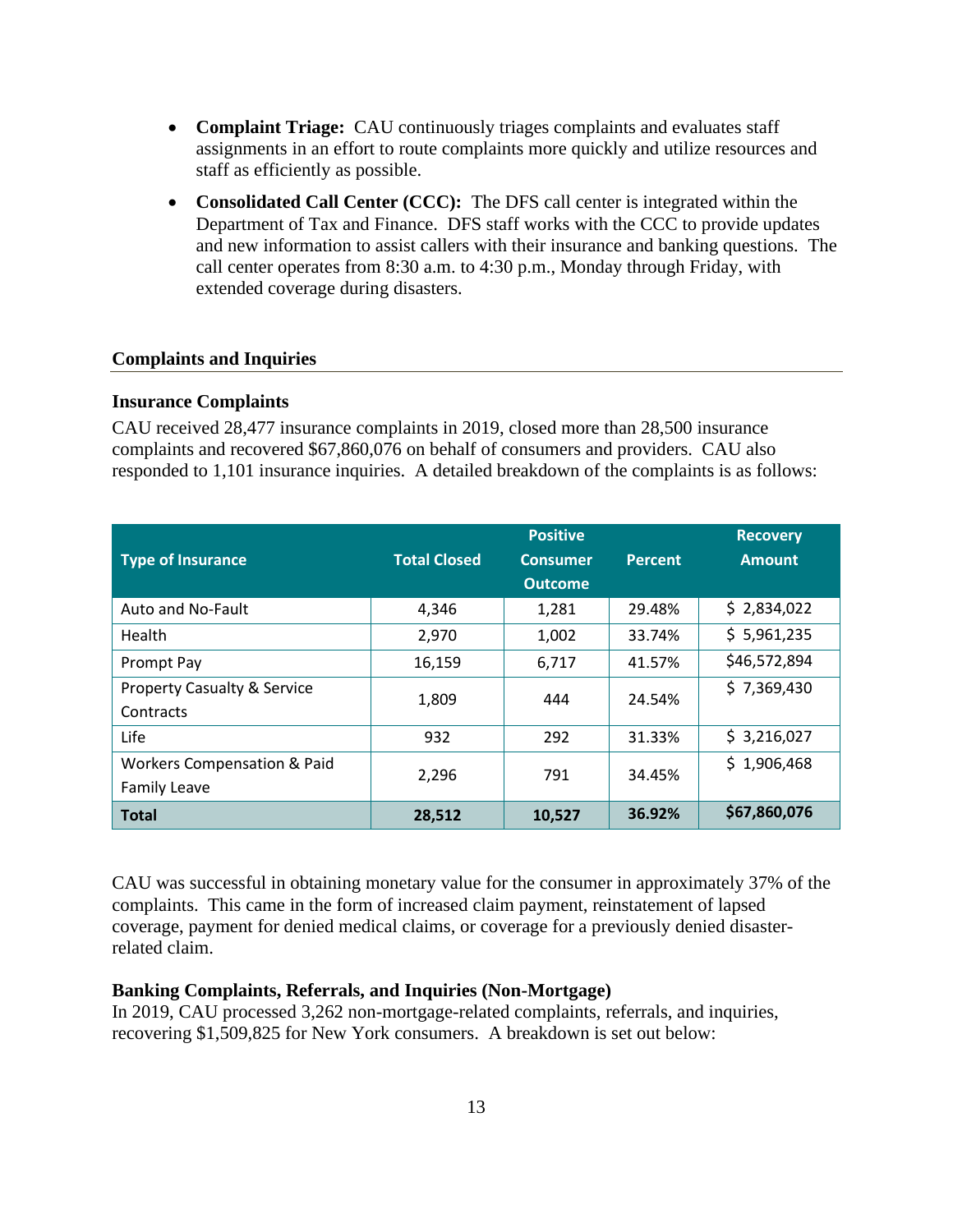|                                 | 2019  | 2018  |
|---------------------------------|-------|-------|
| <b>Complaints and Referrals</b> | 3,214 | 2,659 |
| Written Inquiries               | 48    | 29    |
| <b>Total</b>                    | 3,262 | 2,688 |

# **External Appeals**

Article 49 of the Insurance Law gives consumers the right to request a review of certain coverage denials, known as an external appeal. The reviews are conducted by medical professionals who are independent of the healthcare plan issuing the denial. An external appeal may be requested for the following denials:

- the health plan determines the service is not medically necessary to treat the patient's condition;
- the health plan deems the healthcare services to be experimental or investigational;
- the treatment is for a rare disease;
- the request is for participation in a clinical trial;
- specific situations where a patient requests out-of-network services;
- the patient is requesting a formulary exception; or
- the patient is requesting an override of the health plan's step therapy requirements.

CAU is responsible for screening the external appeal applications for completeness and eligibility. Eligible applications are then randomly assigned to one of three external appeal agents, who are screened for conflicts of interest. Once assigned, DFS monitors the process to ensure that the external appeal agent renders a timely decision and provides proper notice of the decision.

The table below summarizes appeals received and appeals closed for 2019 and the preceding five years:

| <b>Summary of External Appeal Applications Received by Year</b> |                 |               |            |                                     |                                |            |  |
|-----------------------------------------------------------------|-----------------|---------------|------------|-------------------------------------|--------------------------------|------------|--|
| Year                                                            | <b>Received</b> | <b>Closed</b> | Ineligible | <b>Voluntary</b><br><b>Reversal</b> | <b>Denial</b><br><b>Upheld</b> | Overturned |  |
| 2014                                                            | 8,520           | 8,296         | 2,502      | 622                                 | 3,357                          | 1,815      |  |
| 2015                                                            | 9,771           | 9,867         | 2,499      | 721                                 | 4,121                          | 2,526      |  |
| 2016                                                            | 8,602           | 8,620         | 2,255      | 607                                 | 3,349                          | 2,409      |  |
| 2017                                                            | 7,909           | 7,879         | 2,311      | 511                                 | 3,208                          | 1,849      |  |
| 2018                                                            | 8,442           | 8,096         | 2,356      | 363                                 | 3,415                          | 1,962      |  |
| 2019                                                            | 10,783          | 10,869        | 3,520      | 464                                 | 4,279                          | 2,606      |  |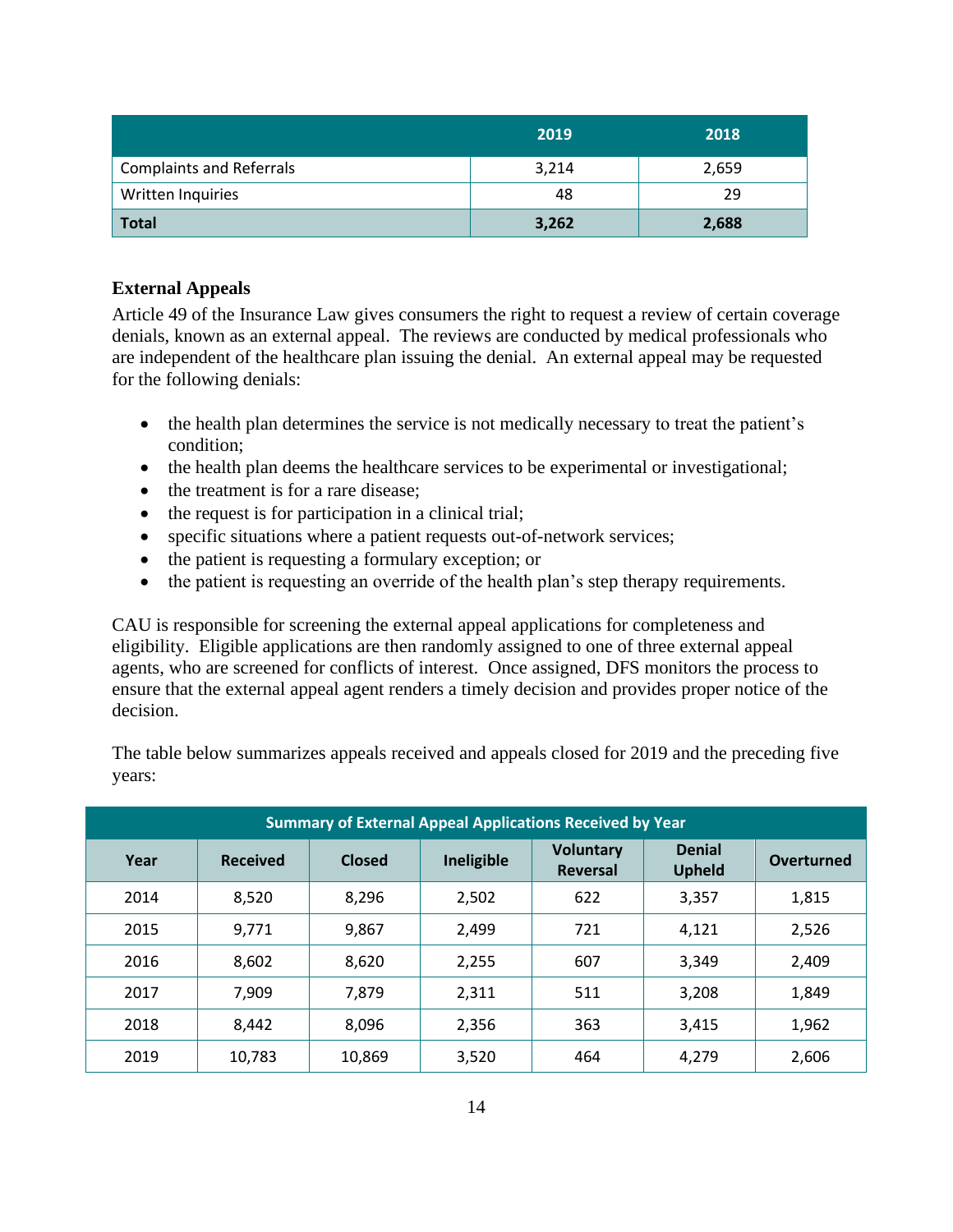**Voluntary Reversals**—plan overturned its denial before the appeal was submitted to a reviewer **Ineligible**—the appeal was not eligible for an external review **Overturned**—includes decisions that overturned the denial in whole and in part

The table below lists the number of external appeal determinations categorized by type of appeal:

| <b>External Appeal Determinations by Type of Appeal in 2019</b> |              |               |                       |               |  |  |  |  |
|-----------------------------------------------------------------|--------------|---------------|-----------------------|---------------|--|--|--|--|
| <b>Type of Denial</b>                                           | <b>Total</b> | Overturned    | Overturned in<br>Part | <b>Upheld</b> |  |  |  |  |
| <b>Medical Necessity</b>                                        | 6,508        | 2,257         | 154                   | 4,097         |  |  |  |  |
| Experimental/Investigational                                    | 233          | 126           | 4                     | 103           |  |  |  |  |
| <b>Clinical Trial</b>                                           | 1            | 1             | 0                     | 0             |  |  |  |  |
| <b>Out-of-Network Service</b>                                   | 5            | $\mathbf{1}$  | 0                     | 4             |  |  |  |  |
| Out-of-network Referral                                         | 48           | 28            | 0                     | 20            |  |  |  |  |
| Rare Disease                                                    | 6            | 5             | 0                     | 1             |  |  |  |  |
| <b>Step Therapy</b>                                             | 12           | 4             | 0                     | 9             |  |  |  |  |
| <b>Formulary Exception</b>                                      | 72           | 27            | 0                     | 45            |  |  |  |  |
| <b>Total</b>                                                    | 6,885        | 2,448 (35.6%) | 158 (2.3%)            | 4,279 (62.1%) |  |  |  |  |

The table below summarizes the external appeals that were rejected:

| 2019 External Appeals Rejected as Ineligible  |          |  |  |  |  |
|-----------------------------------------------|----------|--|--|--|--|
| Reason                                        | Quantity |  |  |  |  |
| <b>Applicant Withdrew Appeal</b>              | 168      |  |  |  |  |
| Contractual Issue                             | 174      |  |  |  |  |
| <b>Coverage Terminated</b>                    | 15       |  |  |  |  |
| Covered benefit issue                         | 74       |  |  |  |  |
| Coding issue                                  | 14       |  |  |  |  |
| <b>Duplicate Application</b>                  | 450      |  |  |  |  |
| Failure to respond to request for information | 1,537    |  |  |  |  |
| Federal Employees Health benefit program      | 11       |  |  |  |  |
| <b>Medicaid Fair Hearing</b>                  | 23       |  |  |  |  |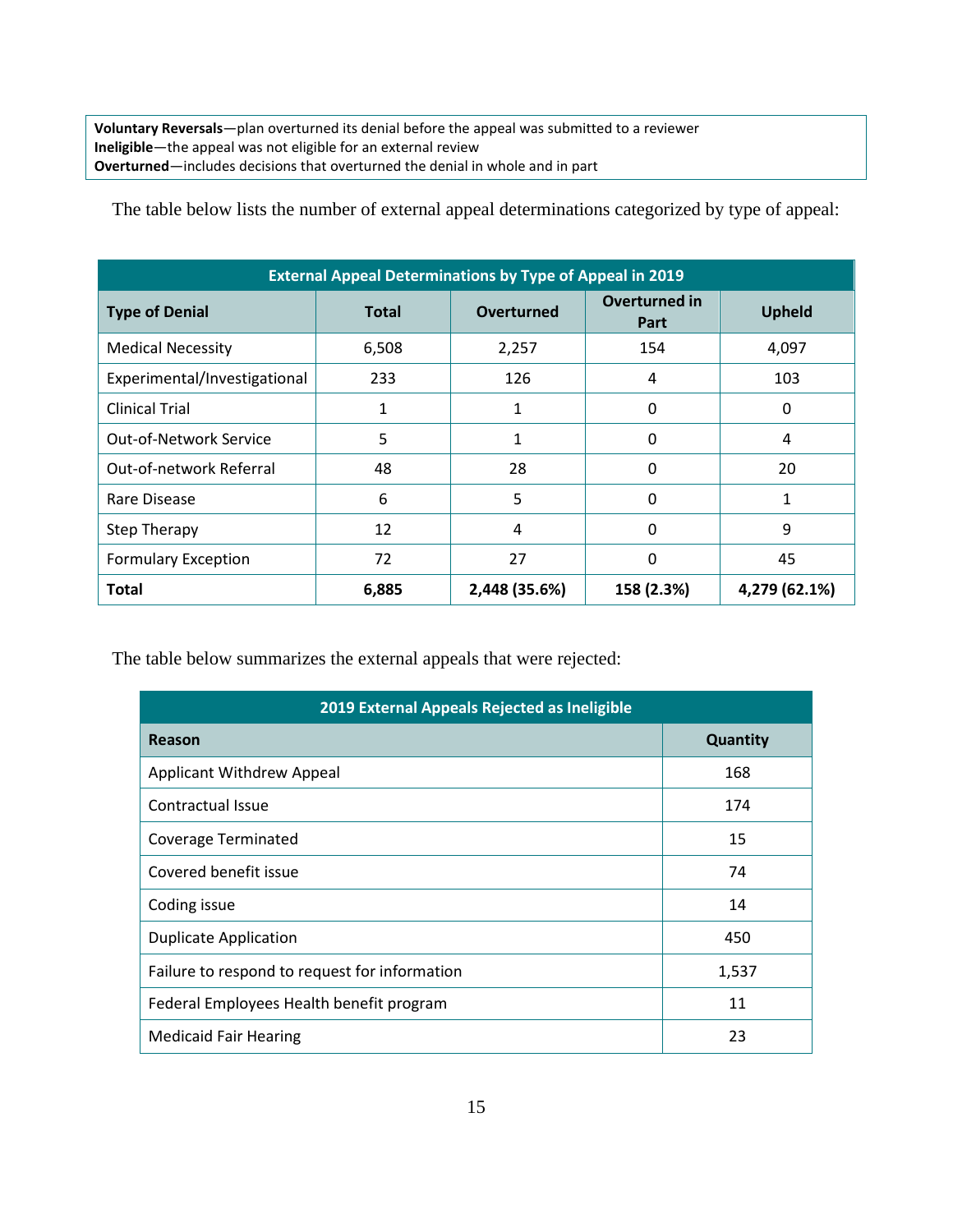| Medicare                      | 97    |
|-------------------------------|-------|
| No internal appeal            | 305   |
| Non-Par Provider              | 1     |
| Out-of-Network denial         | 17    |
| Out-of-state contract         | 64    |
| Overturned on Internal Appeal | 19    |
| Provider ineligible to Appeal | 36    |
| Reimbursement issue           | 97    |
| Self-insured coverage         | 271   |
| Untimely                      | 147   |
| <b>Total</b>                  | 3,520 |

As part of DFS oversight of the External Appeal program, CAU reviews all external appeal decisions received to ensure that the appropriate number of clinical peer reviewers was used, the clinical peer reviewer was board-eligible or board-certified in the appropriate specialty, and that the review was conducted in accordance with the standards set forth in Article 49 of the Insurance Law. When appropriate, DFS contacts the external appeal agent to obtain a response to questions and concerns raised by the consumer or provider regarding a decision.

# **Out-of-Network Law**

Article 6 of the Financial Services Law protects consumers from "surprise bills" (as defined by the law) when services are performed by an out-of-network provider during a scheduled procedure at an in-network hospital or ambulatory surgical center without the patient's knowledge or consent, or when an in-network doctor refers the patient to an out-of-network provider without obtaining the patient's written acknowledgement and consent. The law also provides protection from bills for out-of-network emergency services by limiting the patient's financial responsibility to his or her in-network co-payment, coinsurance, or deductible.

# **Independent Dispute Resolution**

Article 6 of the Financial Services Law allows a provider or health plan to dispute the amounts charged and paid for surprise bills and emergency services through an Independent Dispute Resolution ("IDR") process. An Independent Dispute Resolution Entity assigns a reviewer with experience in healthcare billing, reimbursement, and usual and customary charges to review the dispute in consultation with a licensed doctor in active practice in the same or similar specialty as the doctor providing the service in question.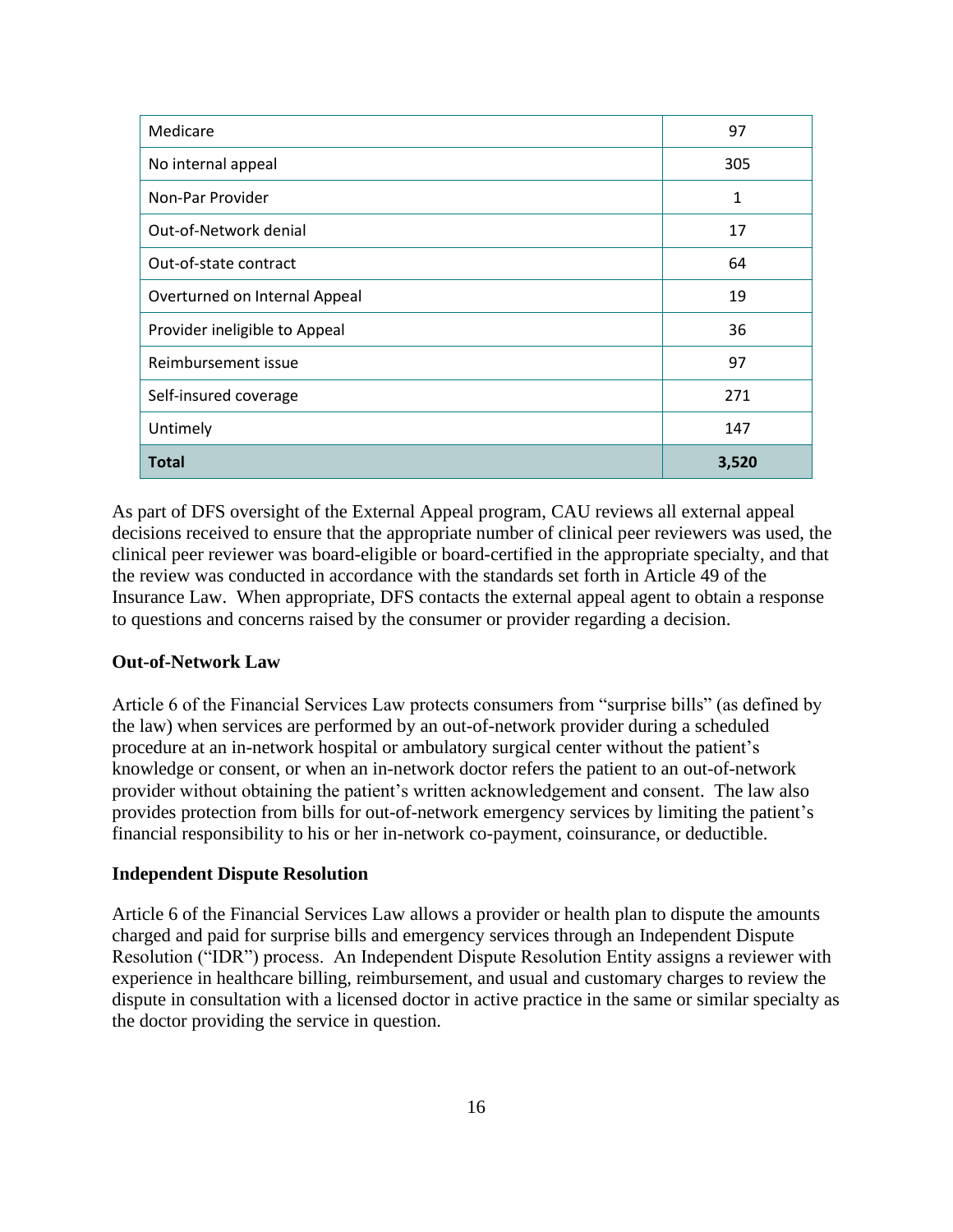The tables below summarize IDR applications filed in 2019:

| Summary of Independent Dispute Resolutions Received in 2019 |     |                                     |      |
|-------------------------------------------------------------|-----|-------------------------------------|------|
| <b>Emergency Services</b>                                   |     | <b>Surprise Bills</b>               |      |
| <b>Total Received</b>                                       | 895 | <b>Total Received</b>               | 1785 |
| Not eligible                                                | 259 | Not eligible                        | 256  |
| Still in process                                            | 33  | Still in process                    | 60   |
| <b>Decision rendered:</b>                                   |     | <b>Decision rendered:</b>           |      |
| Health plan payment more reasonable                         | 114 | Health plan payment more reasonable | 53   |
| Provider charges more reasonable                            | 141 | Provider charges more reasonable    | 951  |
| Split decision                                              | 166 | Split decision                      | 215  |
| Settlement reached                                          | 182 | Settlement reached                  | 250  |

**Not eligible—t**he dispute was not eligible for a review.

**Split decision**—health plan payment more reasonable for one more codes and the provider's charge more reasonable for the remaining codes.

**Settlement reached—**the health plan and provider agreed to settle the dispute prior to a full review.

IDRs rejected as not eligible:

| Independent Dispute Resolutions Rejected as Ineligible in 2019 |                |                                            |    |  |
|----------------------------------------------------------------|----------------|--------------------------------------------|----|--|
| <b>Emergency Services</b><br><b>Surprise Bills</b>             |                |                                            |    |  |
| AOB not signed                                                 | 0              | AOB not signed                             | 88 |  |
| Application not received by IDRE                               | 52             | Application not received by IDRE           | 51 |  |
| Application withdrawn                                          | 16             | Application withdrawn                      | 25 |  |
| Claim paid, Balance patient responsibility                     | $\overline{2}$ | Claim paid, Balance patient responsibility | 0  |  |
| Duplicate submission                                           | $\mathbf{1}$   | Duplicate submission                       | 3  |  |
| Federal Employee coverage                                      | $\overline{2}$ | Federal Employee coverage                  | 5  |  |
| Incorrect Insurer                                              | 14             | Incorrect Insurer                          | 9  |  |
| <b>Medicaid ER Service</b>                                     | $\mathcal{P}$  | <b>Medicaid ER Service</b>                 | 1  |  |
| Medicare                                                       | $\overline{2}$ | Medicare                                   | 3  |  |
| Not a surprise bill                                            | 0              | Not a surprise bill                        | 35 |  |
| Not emergency services                                         | 11             | Not emergency services                     | 0  |  |
| Not OON claim                                                  | 8              | Not OON claim                              | 5  |  |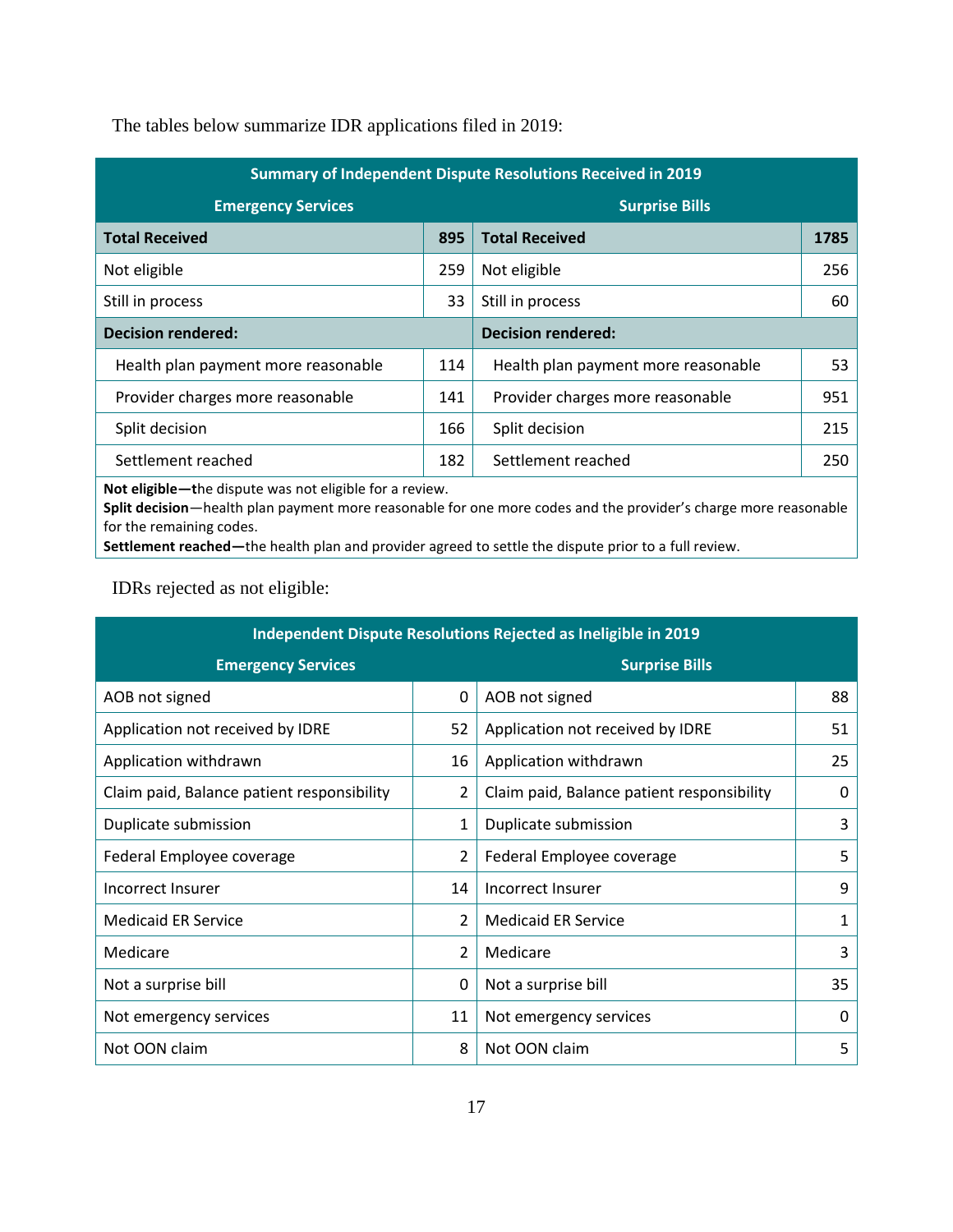| Out of State coverage                | 67  | Out of State coverage                | 16  |
|--------------------------------------|-----|--------------------------------------|-----|
| Out of State Facility                | 5   | Out of State Facility                |     |
| Self-funded coverage                 | 70  | Self-funded coverage                 | 6   |
| Services not rendered by a physician | 4   | Services not rendered by a physician |     |
| Services rendered by a par-provider  | 0   | Services rendered by a par-provider  |     |
| Settlement reached before IDR filed  | 3   | Settlement reached before IDR filed  |     |
| <b>Total</b>                         | 259 | <b>Total</b>                         | 256 |

# **Outreach and Response Efforts in 2019**

CAU staffers participated in more than 60 outreach events in 2019 to disseminate information to the public on topics including elder abuse, identity theft, and health issues. In addition, utilizing DFS's Mobile Command Center, CAU assisted homeowners and small business owners affected by the 2019 Upper Mohawk Valley flooding.

# <span id="page-18-0"></span>**INVESTIGATIONS AND INTELLIGENCE UNIT ACTIVITIES**

DFS's two criminal units, the Criminal Investigations Bureau on the banking side of DFS and the Insurance Frauds Bureau on the insurance side, support the Department's efforts to protect the integrity of New York's financial system by detecting and deterring illegal activities conducted at or through New York State's financial institutions. Through independent investigations, and in partnership with other law enforcement agencies, the units conduct criminal investigations related to our industries, particularly in the investigation of crimes involving violations of the Insurance and Banking Laws, Penal Law, Bank Secrecy Act, Patriot Act and additional state and federal money laundering statutes. In the furtherance of criminal investigations, they also issue administrative subpoenas and respond to grand jury subpoenas and other requests for assistance from law enforcement and prosecutorial agencies, including provision of industry expertise through staff investigators and examiners.

# **Criminal Investigations Bureau**

# **Background**

The Criminal Investigations Bureau ("CIB") investigates potential violations of the New York Banking Law and certain enumerated crimes of the New York Penal Code, violations of antimoney laundering laws, and crimes related to residential mortgage fraud, and takes appropriate action after such investigation. CIB works cooperatively with law enforcement and regulatory agencies at the federal, state, county, and local levels, focusing its investigations in the following areas: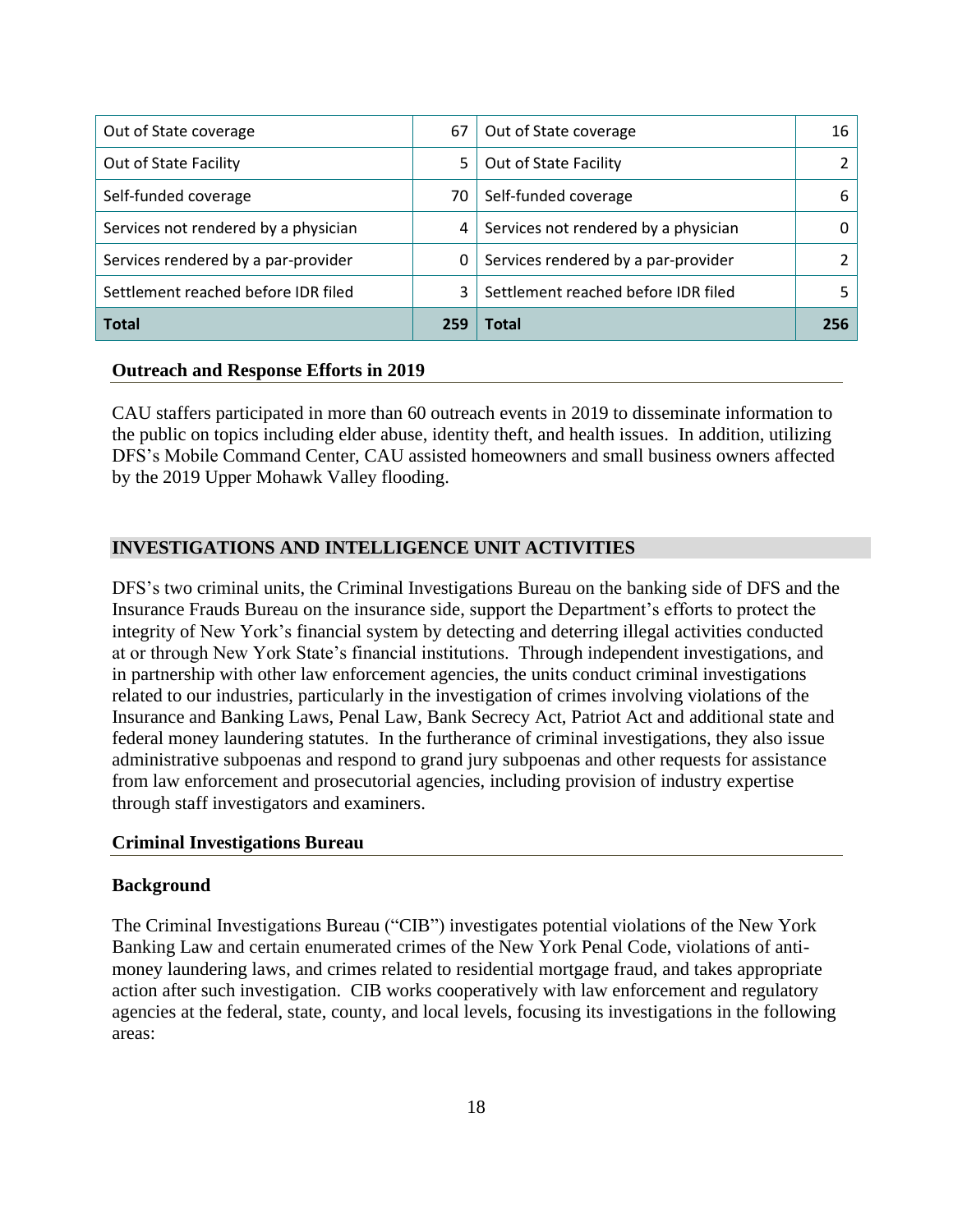# **Major Financial Institutions**

CIB investigates allegations of fraud, theft, and embezzlement at the state-chartered banks and credit unions it supervises, and partners with federal and state prosecutors to assist in the prosecution of insiders who steal from the institutions they are entrusted to run.

# **Money Services Businesses**

CIB works with federal, state, county, and local regulatory and law enforcement agencies to ensure compliance by money services businesses, including licensed check cashers and money transmitters, with federal and state statutes and related regulations designed to detect and eliminate the illegal transmission of money within New York State to prevent money laundering and terrorist financing.

# **Mortgage Fraud Investigations**

CIB investigates mortgage fraud cases throughout New York State to assist local, state, and federal regulatory and law enforcement agencies in the investigation and prosecution of such cases, and to educate law enforcement and the financial sector in identifying, investigating, and prosecuting mortgage fraud.

# **Mortgage Loan Originator Licensing Support**

CIB provides support to the Mortgage Banking Unit's efforts to comply with the federal Secure and Fair Enforcement for Mortgage Licensing Act of 2008 ("SAFE Act"). Under the SAFE Act, states are encouraged to increase uniformity, enhance consumer protection, and reduce mortgage fraud through the establishment of a national mortgage licensing system. One key provision of the SAFE Act is the requirement of a criminal background check of each mortgage loan originator applicant.

During 2019, CIB investigators reviewed 424 criminal history reports related to mortgage loan originator applications filed with DFS.

# **CIB's Additional Operations and Activities**

Due Diligence Support

CIB provides support to various operating units within DFS by vetting license applicants. In that capacity, it conducts due diligence background investigations of companies and control parties seeking student loan servicing, money services business and virtual currency licenses from DFS's Banking Division. In 2019, CIB vetted the businesses and control parties underlying 69 DFS applications.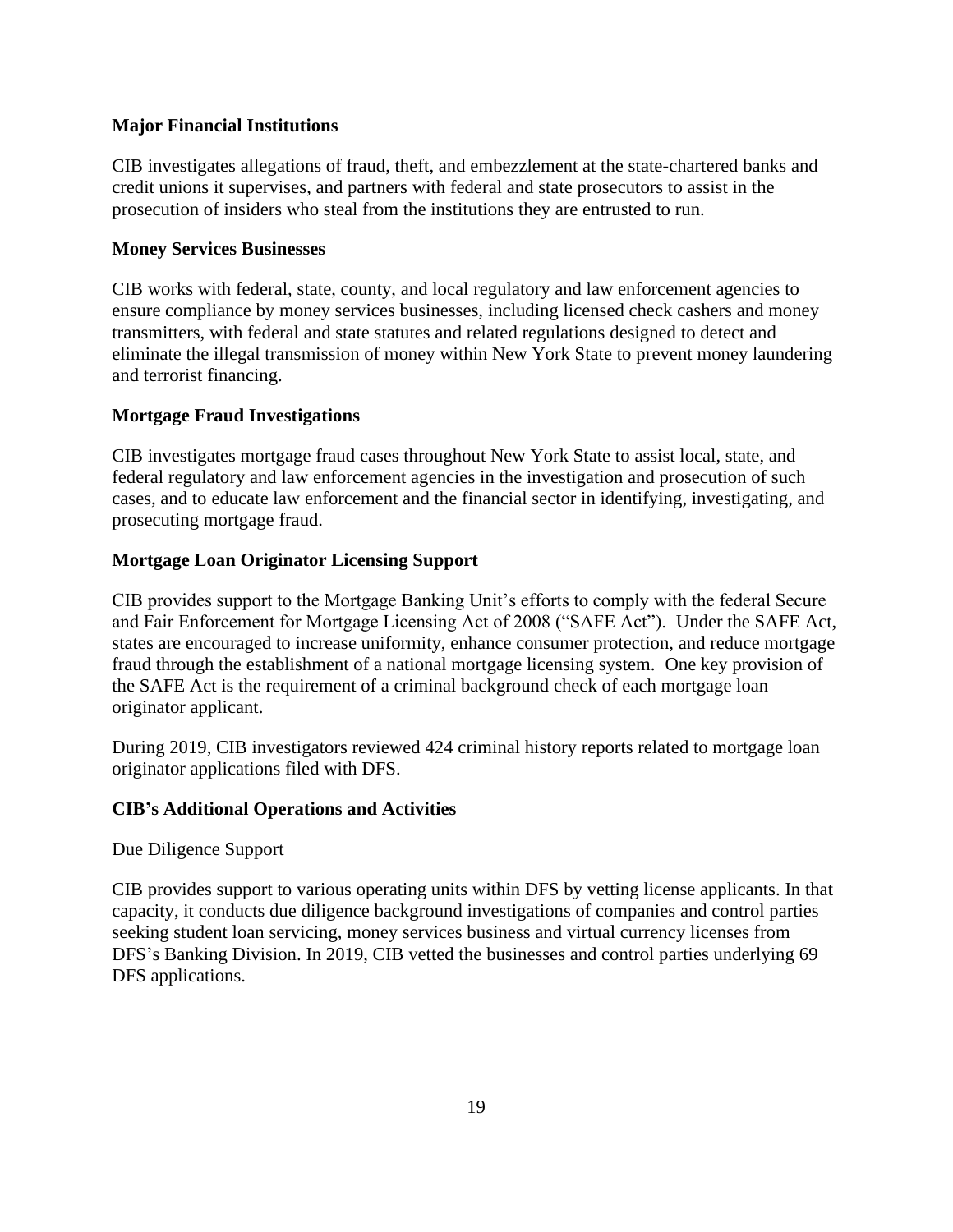# Cyber Event Investigations

DFS cyber investigators review all cybersecurity events reported to DFS pursuant to Section 500.17 of the DFS Cybersecurity Regulations. DFS licensees that are covered entities under DFS Cyber Security Regulations Part 500 report cybersecurity events through the DFS secure cyber portal. Information underlying cyber event notifications is gathered by the cyber investigations team and escalated to the appropriate DFS operating divisions to enhance supervision of the cybersecurity programs of DFS licensees and ensure compliance with the Department's first-ofits-kind Cybersecurity Regulations. 662 cyber events were filed in the portal and reviewed by the cyber investigations team in 2019.

# **Major Criminal Investigations Bureau Cases in 2019**

# **Thirteen Arrested in Gift Card 'Washing' Scheme**

In 2019, CIB joined the New York City Police Department and Queens District Attorney's Office in the investigation, arrest and felony charges for participants in a multimillion-dollar gift card scheme. As charged, the scheme involved the purchase of stolen credit card numbers from the dark web, which were then transferred to gift cards and exchanged from gift cards to cash to hide their illicit source. The perpetrators are charged with using a Bronx check casher to launder the proceeds, valued at approximately \$24 million. Among the 13 arrested was the compliance officer of the DFS-licensed check cashing business.

# **President and CEO of New York City Credit Union Receives Federal Prison Sentence for Embezzlement**

CIB worked with the U.S. Attorney's Office for the Southern District of New York and the New York County District Attorney's Office in an investigation of the credit union's president and chief executive officer who, for at least five years, embezzled millions of dollars belonging to the non-profit credit union. The credit union's earnings are intended to benefit its federal, state and municipal employee-members in the form of more favorable rates and fewer and lower fees for products and services. Upon his admission in federal court that he had (i) submitted sham invoices to receive reimbursement for hundreds of thousands of dollars for dental work never performed; (2) received millions of dollars in cash payments in lieu of a long-term disability insurance policy and millions more for taxes to cover those payments; (3) received reimbursement for repairs to a luxury vehicle the credit union leased to him, for which repair work was already covered by insurance; (4) took cash withdrawals from a credit union business credit card from the credit union's ATMs; and (5) approved substantial educational, housing, and living expenses for family members of his friends hired to be interns by the credit union at his direction, he was sentenced to a five-and-a-half-year prison term and ordered to repay all of the nearly \$10 million of money he stole.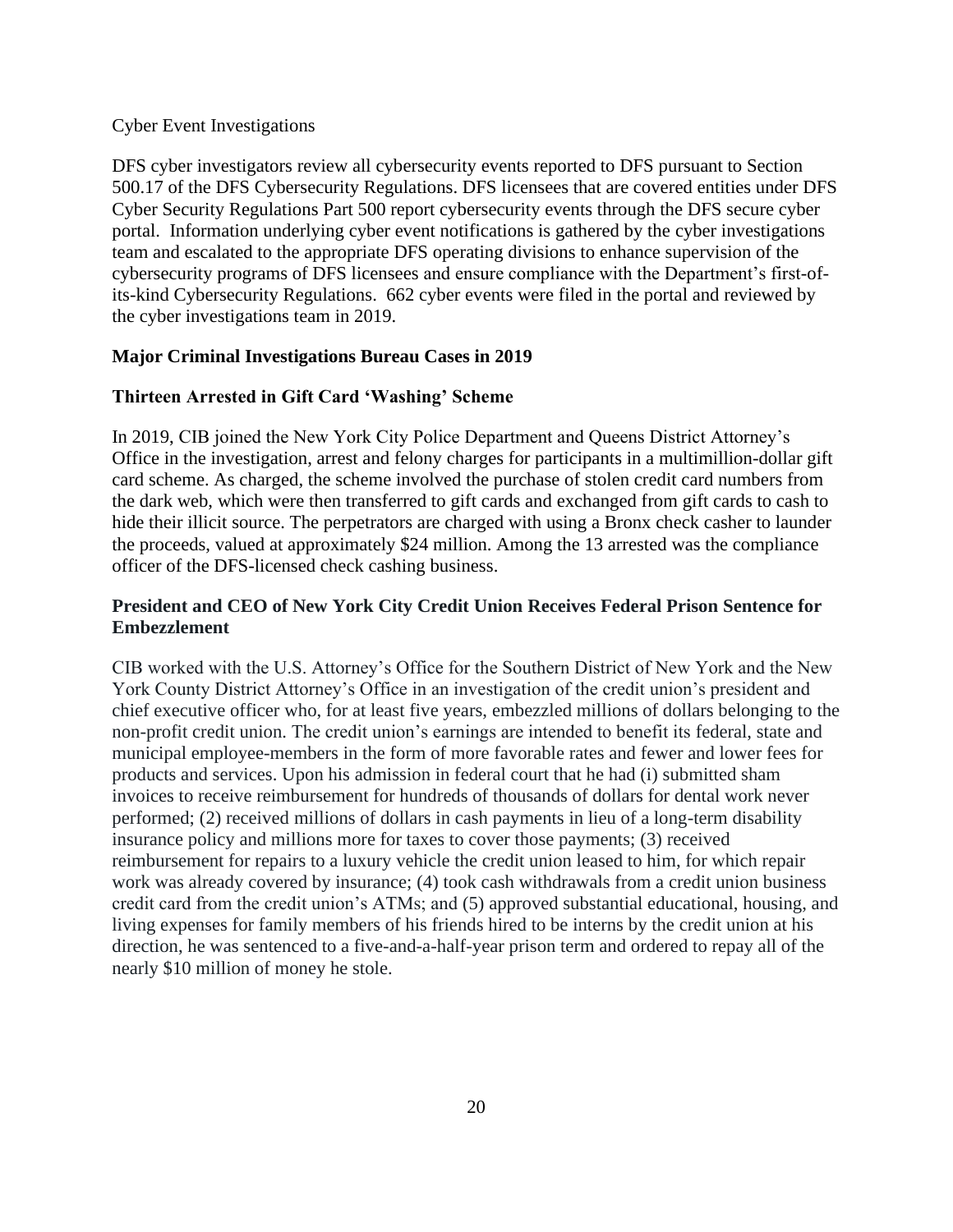## **Arrests of 2 Executive Board Members of New York's Oldest Credit Union**

In addition to the investigation into the credit union's President and CEO, CIB also aided in the investigation of the credit union's former and current executive board members; particularly, a sitting Brooklyn Supreme Court Justice and a retired New York City police officer. Both were arrested in 2019. The judge was charged with conspiracy to commit obstruction of justice, and the retired police officer was charged with embezzlement from a federal credit union, defrauding a financial institution, and distribution of controlled substances. Oversight of the credit union, its board and its officers was required under the New York Banking Law by a board of directors and a supervisory committee, each of which was composed of members who were not to receive compensation. Both parties waived indictment in U.S. District Court, Southern District of New York.

## **Lawyer Sentenced in Large-Scale "Short Sale" Mortgage Fraud Scheme**

CIB assisted the FBI and the U.S. Attorney's Office for the Southern District of New York in the investigation of an attorney who conspired with owners of a real estate investment company to deceive New York City homeowners—some of whom were elderly and in poor health—into signing over their homes by promising loan modifications or similar debt-relief assistance. Unbeknownst to the homeowners, the co-conspirators used fraudulent documents to purchase the homes at vastly reduced prices and then re-sold them for enormous profits. In July 2019, the attorney - who purported to represent the homeowners in the deceptive real estate closings – was sentenced to five years in prison after he was convicted by a federal jury of conspiracy to commit wire fraud and bank fraud. Both owners, who had previously pleaded guilty to conspiracy to commit wire fraud in 2018, received prison sentences, and were ordered to forfeit more than 30 properties and cash from multiple bank accounts. Two lower-level co-conspirators also pleaded guilty and were sentenced in federal court.

#### **Arrest in Long Island Loan Modification Scheme**

CIB helped the Nassau County Police Department investigate and arrest a defendant for felony grand larceny in connection with a fraudulent loan modification scheme that preyed on desperate homeowners. Holding himself out as a mortgage loan modification specialist to homeowners who were "underwater" in their mortgages, the defendant was arrested for pocketing approximately \$150,000 that was supposed to be used to obtain more favorable mortgage terms for his victims.

# **Guilty Plea by Executive of a Long Island Mortgage Loan Company in \$8.9 Million Scheme to Defraud Banks**

CIB assisted the FBI and the U.S. Attorney's Office for the Eastern District of New York with the investigation of executives at a Long Island mortgage lender who were arrested and charged with conspiracy to commit wire and bank fraud in connection with securing more than \$8.9 million of warehouse loans. In 2019, the former President of Sales became the third executive to admit his role in the crime, pleading guilty to conspiring to commit wire fraud and bank fraud in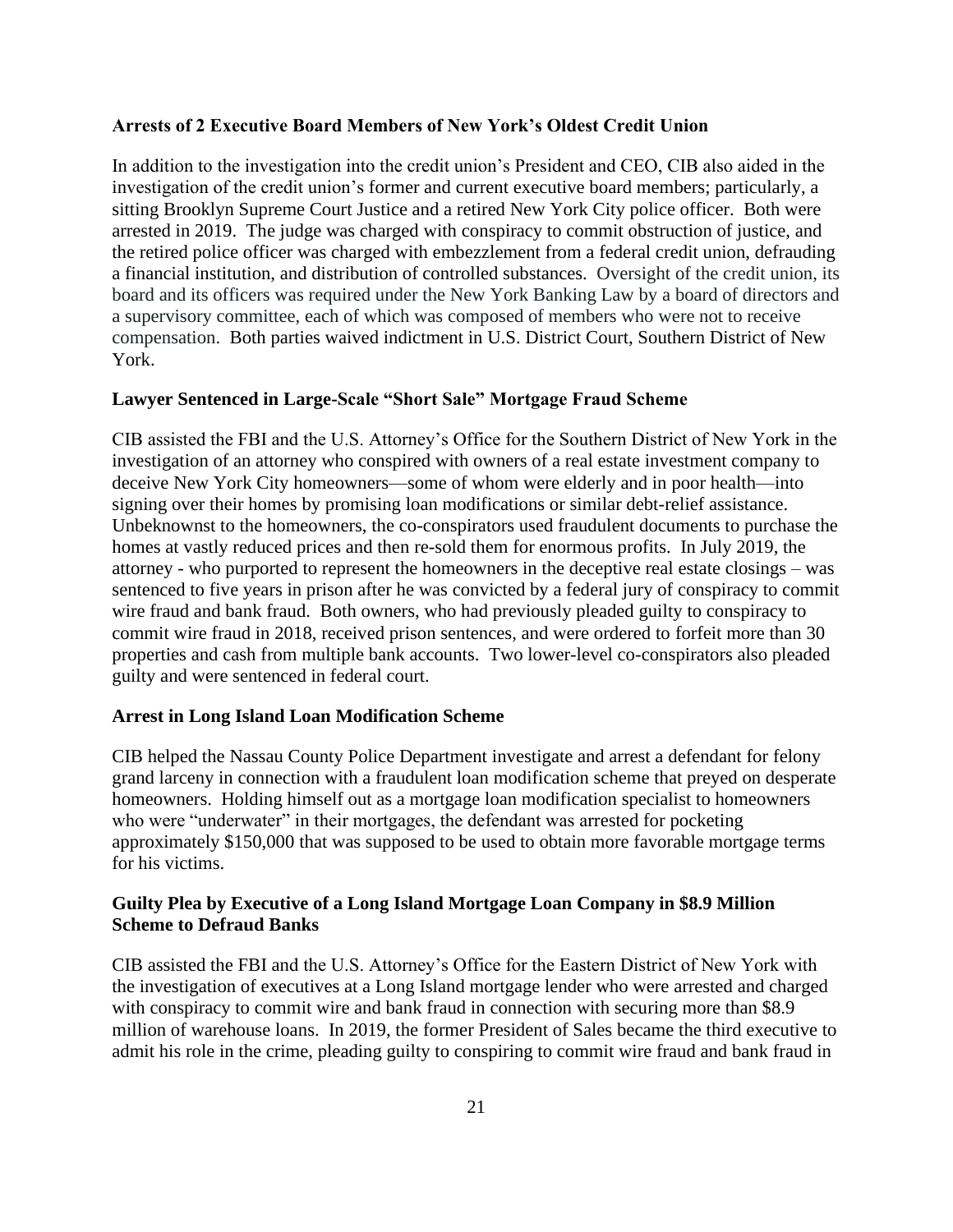connection with a scheme to embezzle \$8.9 million in warehouse loans that were supposed to fund residential mortgage loans.

#### **Arrest and Guilty Plea for Thefts from Two New York Hospitals**

CIB aided the New York State Attorney General's Office in the arrest of a payroll officer of two New York City hospitals who, between 2015 and 2018, used 14 fraudulent bank accounts in the names of other individuals to steal more than \$500,000 from the hospitals. After the transfer of the stolen monies to the fraudulent bank accounts, the defendant used debit cards associated with those accounts to withdraw over \$546,000 in cash from ATM machines throughout New York City. He used the stolen money to live a lavish lifestyle, including multiple trips to the Caribbean and many high-end shopping sprees. As part of his sentence, the defendant forfeited \$129,000 that was seized by the Attorney General and executed a confession judgement for \$325,000.

#### <span id="page-22-0"></span>**Insurance Frauds Bureau**

#### **Background**

The Insurance Frauds Bureau ("the Bureau") has a longstanding commitment to combating insurance fraud. It is responsible for the detection and investigation of insurance and financial fraud and the referral for prosecution of persons or entities that commit those frauds. The Bureau is headquartered in New York City, with offices in Garden City, Albany, Syracuse, Oneonta, Rochester, and Buffalo.

#### **Highlights of 2019**

- Investigations resulted in 481 arrests, an increase of 33% over last year, 125 of which were for healthcare fraud;
- The Bureau opened 526 cases for investigation;
- Investigations led to \$14.9 million in court-ordered restitution;
- Prosecutors obtained 271 convictions in cases in which the Bureau was involved;
- Suspected no-fault fraud accounted for 59% of all fraud reports received by the Bureau.

#### **Reports of Suspected Fraud/Investigations**

The Bureau received 25,985 reports of suspected fraud in 2019. The majority of those reports were from licensees required to submit reports of suspected fraud to DFS. The remaining reports were from other sources, such as consumers and anonymous tips. The Bureau opened 526 cases for investigation in 2019. Tables showing the number of fraud reports received, investigations opened, and arrests by type of fraud appear in the Appendices.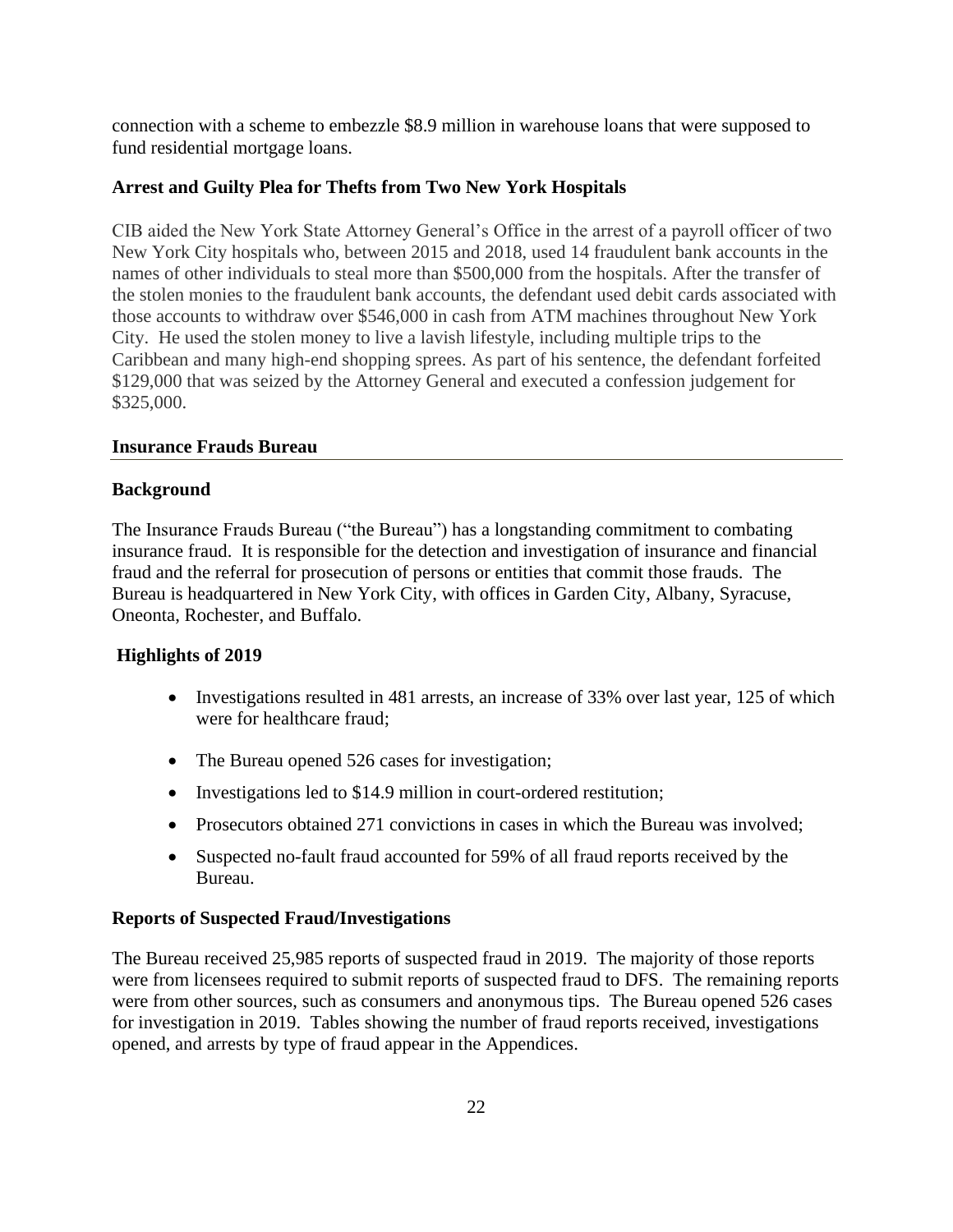In 2019, the Bureau referred 192 cases to prosecutorial agencies for prosecution. Prosecutors obtained 271 convictions in cases in which the Bureau participated.

# **No-Fault Fraud Reports and Investigations**

The number of suspected no-fault fraud reports received by the Bureau accounted for 59% of all fraud reports received by the Bureau in 2019.

![](_page_23_Figure_3.jpeg)

#### **Number of Suspected Fraud Reports Received Compared with Number of Suspected No-Fault Reports Received 2015 - 2019**

Combating no-fault fraud is one of DFS's highest priorities. Deceptive healthcare providers and medical mills that bill insurance companies under New York's no-fault system cost New York drivers hundreds of millions of dollars. DFS maintained its aggressive approach to combating this type of fraud throughout the year.

# **Arrests**

Bureau investigations led to 481 arrests for insurance fraud and related crimes in 2019.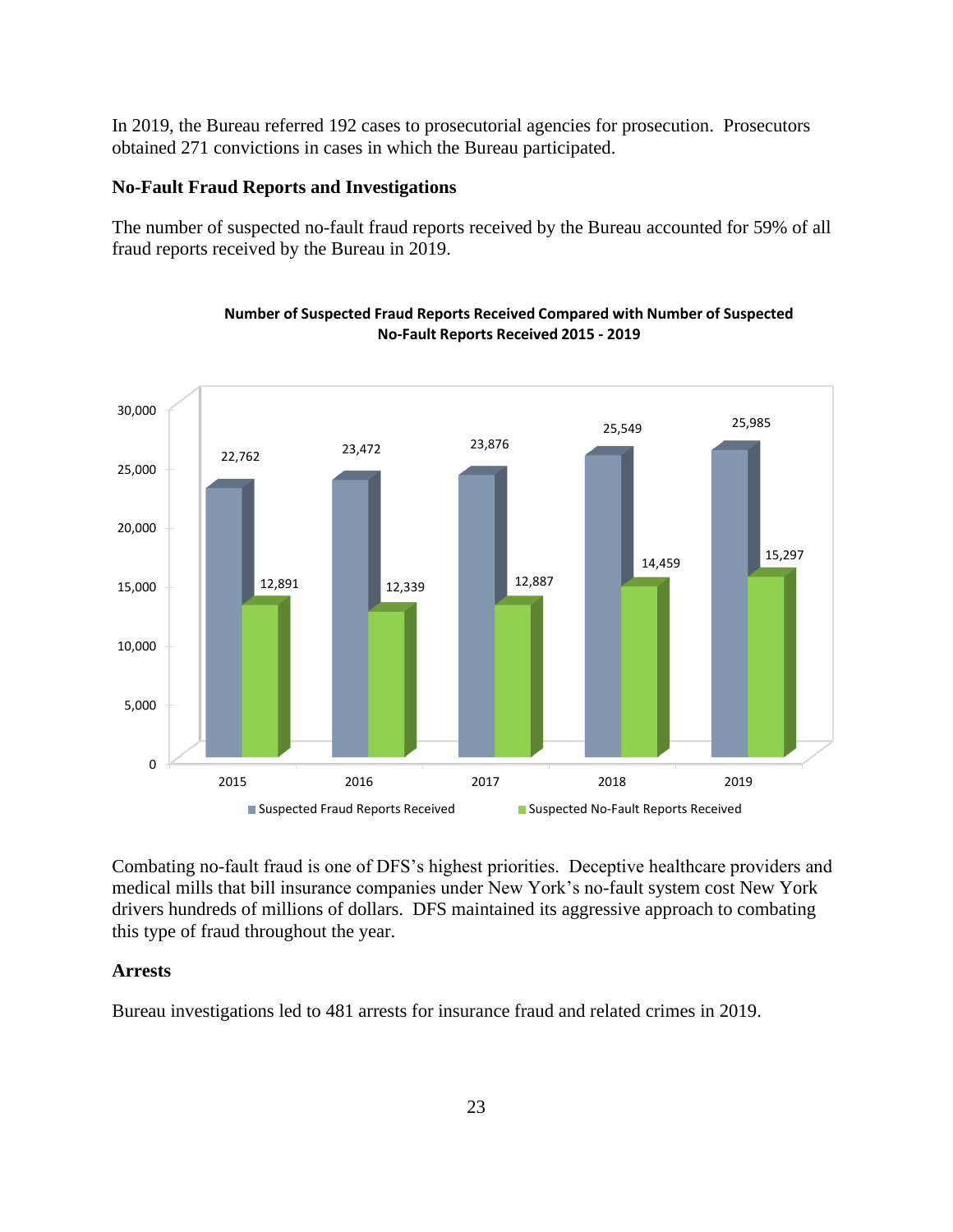# **Restitution**

Criminal investigations conducted by the Bureau resulted in \$14.9 million in court-ordered restitution.

## **Multi-Agency Investigations**

In 2019, the Bureau conducted multi-agency investigations with the following government departments, agencies, and offices:

- New York Police Department's Fraudulent Collision Investigation Squad and Auto Crime Division
- Fire Department of New York's Bureau of Fire Investigations
- Office of the Workers' Compensation Fraud Inspector General
- New York State Office of Fire Prevention and Control
- New York State Insurance Fund
- District Attorney's Offices
- State and local Police and Sheriff's Departments
- U.S. Attorney's Offices
- New York State Comptroller's Office
- New York State Attorney General's Office
- New York State Department of Motor Vehicles
- New York Auto Insurance Plan
- National Insurance Crime Bureau
- U.S. Postal Inspection Service
- U.S. Department of Labor
- Federal Bureau of Investigation
- U.S. Department of Health and Human Services
- Drug Enforcement Administration Tactical Diversion Task Force (Upstate/Downstate)

# **Task Force and Working Group Participation**

The Bureau is an active participant in 10 task forces and working groups designed to foster cooperation among agencies involved in fighting insurance fraud. Participation provides the opportunity for intelligence gathering, joint investigations, information sharing, and effective use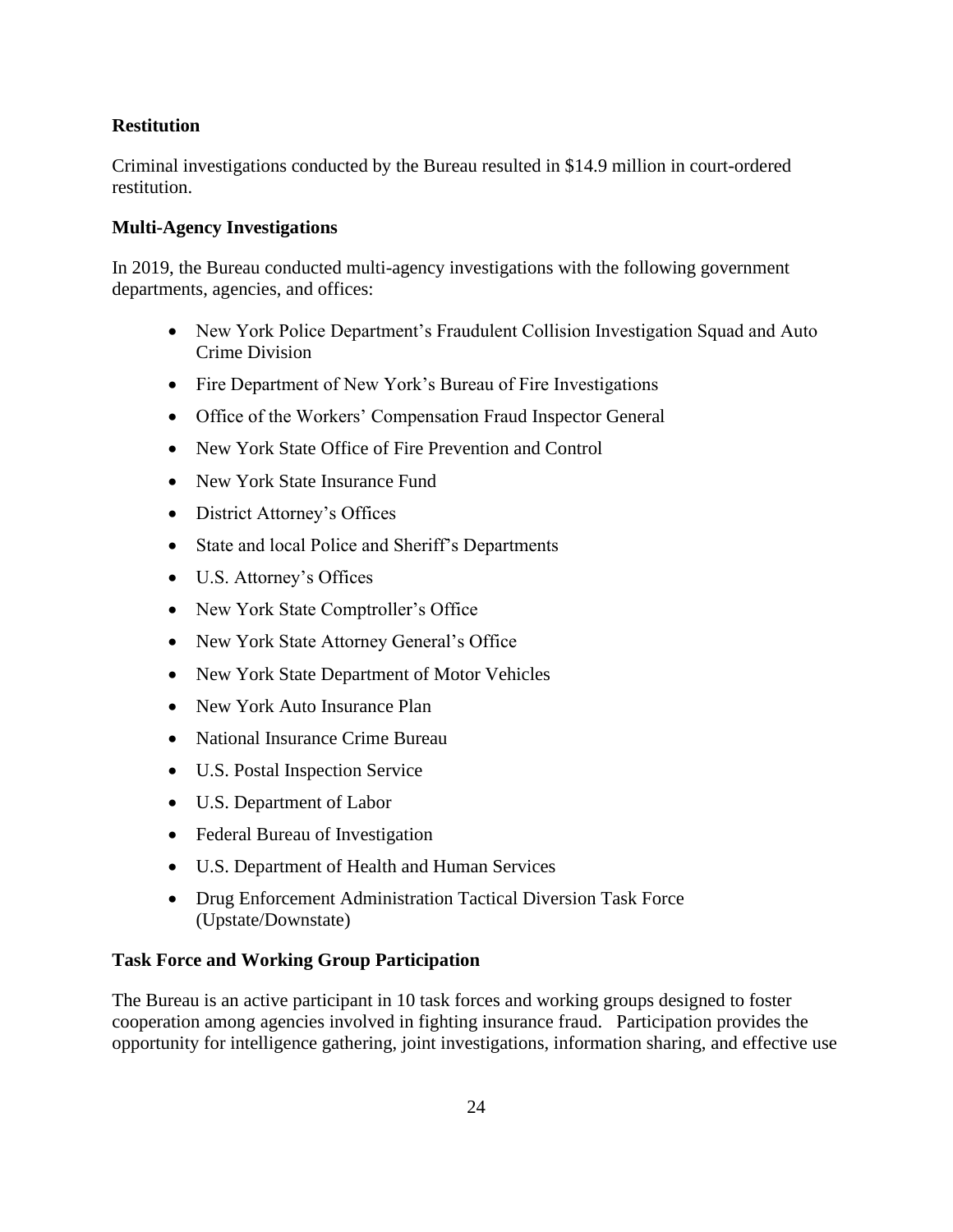of resources. Among the groups in which Bureau staff participated during the past year are the following:

- Western New York Health Care Fraud Task Force
- Central New York Health Care Fraud Working Group
- Rochester Health Care Fraud Working Group
- FBI New York Health Care Fraud Task Force/Medicare Fraud Strike Force
- New York Anti-Car Theft and Fraud Association
- National Insurance Crime Bureau Working Group
- High Intensity Drug Trafficking Area
- Drug Enforcement Administration Tactical Diversion Task Force (Upstate/Downstate)
- Suffolk County District Attorney's Office Insurance Crime Bureau
- New York Alliance Against Insurance Fraud

## **Highlights of Task Force Participation**

A DFS Investigator assigned to the Drug Enforcement Administration Tactical Diversion Squad initiated an investigation into the alleged illegal sale of prescription pills. In 2019, as a result of information received from a confidential source, an investigation was conducted with the use of undercovers and other investigative techniques directed at the activities of a Medical Doctor based in Staten Island, New York. The Tactical Diversion Squad arrested nine subjects for their involvement in the illegal distribution of Oxycodone prescriptions without a legitimate need and for submitting false insurance claims to health insurance carriers.

#### **Consumer Reporting**

DFS encourages consumers to report suspected fraud and maintains a toll-free hotline to facilitate reporting. Consumers may call 1-888-FRAUDNY (1-888-372-8369) for information regarding insurance fraud and how to report it. DFS recorded an average of 22 calls per month in 2019. The "Consumers" section of DFS's website includes a link to a fraud report form and instructions on how to report fraud.

#### **Collection of Rate Evasion Data**

DFS collected data from insurers that wrote at least 3,000 personal lines automobile insurance policies showing the number of instances in which individuals misrepresented the principal location where they garaged and drove their vehicles to obtain lower premiums in 2019. A summary of the data appears in the Appendices under the Section titled "2020 Data Call: Vehicle Principal Location Misrepresentations."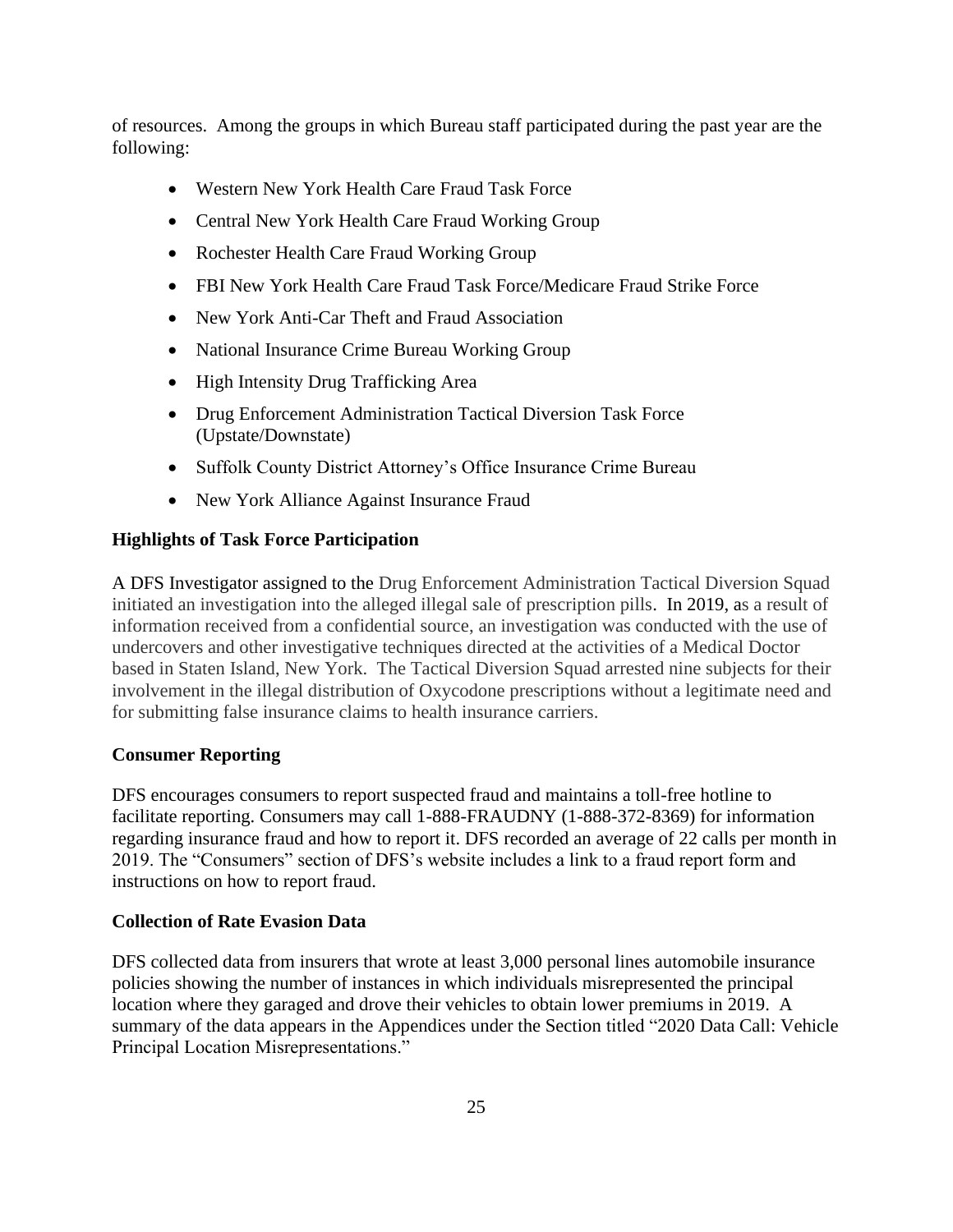# **Approval of Fraud Prevention Plans**

Section 409 of the New York Insurance Law requires insurers that write at least 3,000 individual accident and health, workers' compensation, or automobile policies (or group policies that cover at least 3,000 individuals) issued or issued for delivery annually in New York to submit a Fraud Prevention Plan for the detection, investigation, and prevention of insurance fraud. Licensed health maintenance organizations with at least 60,000 enrollees must also submit a Fraud Prevention Plan. Plans must provide for a full-time special investigations unit ("SIU") and for the following:

- Interface of SIU personnel with law enforcement and prosecutorial agencies;
- Coordination with other units of the insurer for the investigation and initiation of civil actions based on information received by or through the SIU;
- Development of a fraud detection and procedures manual to assist in the detection and elimination of fraudulent activity;
- Staffing levels and other resources devoted to the SIU based on objective criteria;
- In-service training of investigative, claims, and underwriting personnel in identification and evaluation of insurance fraud; and
- Development of a public awareness program focused on the cost and frequency of insurance fraud and the methods by which the public can assist in preventing fraud.

Insurers may submit Fraud Prevention Plans for multiple affiliated insurers. A list of insurer Fraud Prevention Plans approved by DFS that were active as of December 31, 2019 appears in the Appendices.

# **Investigation of Life Settlement Fraud and Review of Fraud Prevention Plans**

The Bureau collaborates with industry and law enforcement in the investigation and prevention of life settlement fraud. A life settlement is the sale of a life insurance policy to a third party, known as the life settlement provider. The owner of a life insurance policy may sell his or her policy for an immediate cash benefit, making the life settlement provider the new owner of the policy, which entails paying future premiums and collecting the death benefit when the insured dies.

The Life Settlement Act of 2009 brought the New York life settlement industry under regulation by DFS. The Act provides a comprehensive regulatory framework and created rules requiring the disclosure of crimes for acts of life settlement fraud and aggravated life settlement fraud.

Life settlement providers must submit Fraud Prevention Plans with their licensing applications. Section 411(e) of the Insurance Law also requires that they submit an annual report by March 15th of each year that describes the provider's experience, performance, and cost effectiveness in implementing its plan. There were 22 licensed life settlement providers in New York as of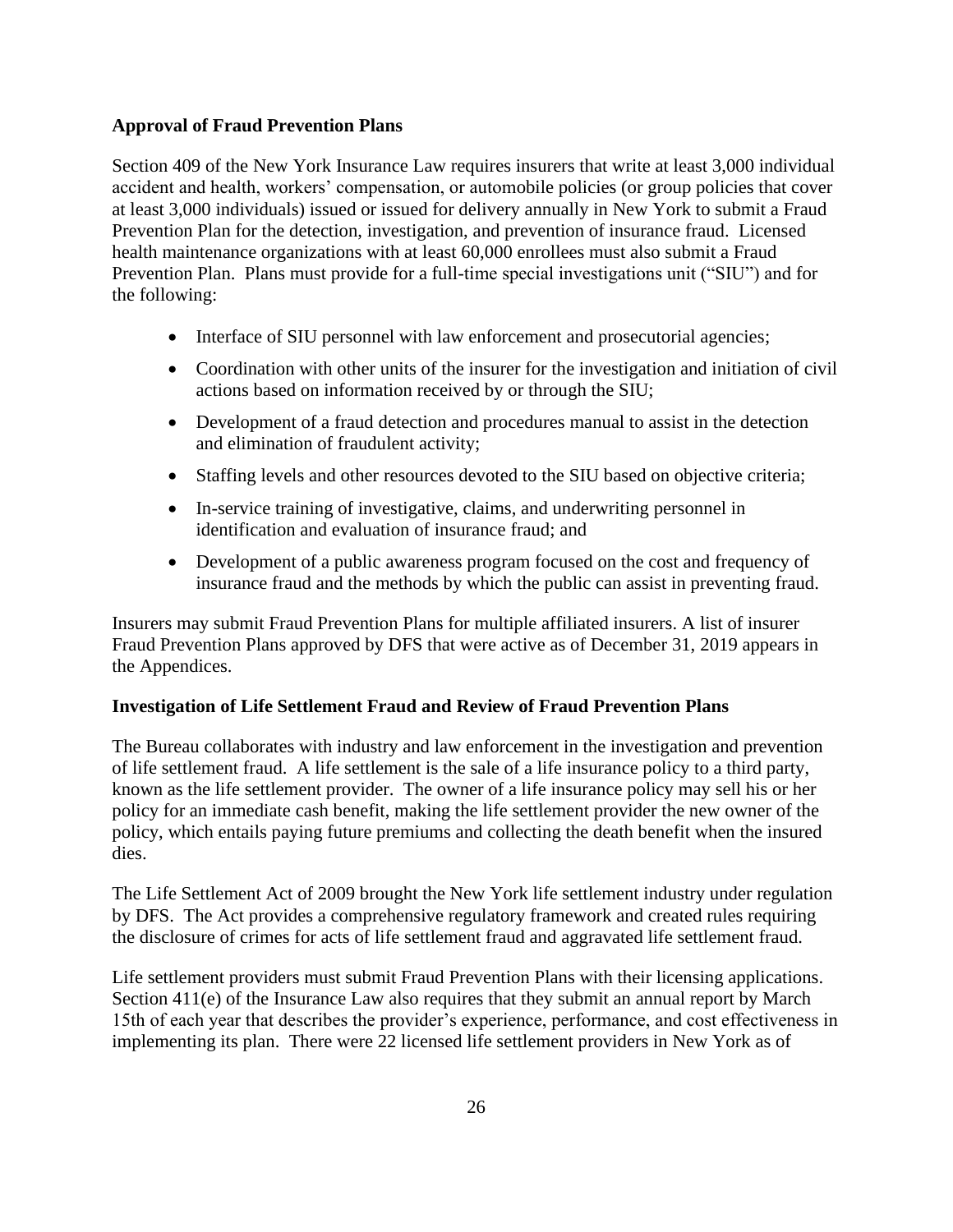December 31, 2019 with approved plans on file. A complete list of those life settlement providers appears in the Appendices.

## **Major Insurance/Financial Fraud Cases in 2019**

- In 2019, NYPD Auto Crime requested assistance from the DFS with an investigation involving the theft of motorcycles. This investigation involved a group of eleven (11) individuals who operated out of an undercover sting location and who were involved in street level thefts. DFS assisted the NYPD in proving that there was no Insured involvement. Numerous arrests were made, and the subjects were convicted in May 2019 and ordered to pay restitution in the amount of \$7,650.
- In 2018, DFS, working with the Manhattan District Attorney's Office of New York, indicted an unlicensed Labor Broker and an Insurance Broker for an extensive insurance fraud scheme. The Brokers had under-reported the size of the Labor Broker's companies and lied to insurance carriers about the work being performed by his employees, in order to evade more than \$1 million in insurance premiums. In one case, a construction worker died at a construction site to which the Labor Broker had supplied services. The company plead guilty to Manslaughter for causing the construction worker's death. In order to secure cheaper rates, the Brokers had falsely told insurance companies that they were providing coverage for a handful of cleaners or interior carpenters, thereby misleading the insurance carriers about the true size and nature of work performed by the Labor Broker. The Brokers also generated fraudulent "certificates of insurance" which the Labor Broker then sent to his clients as proof that he had adequate workers' compensation insurance. On September 5, 2019, the Brokers were arrested for Insurance Fraud and four other Felonies.
- In 2018, DFS opened a case at the request of the FBI office located in Rochester, New York, to assist with an investigation into five Subjects who conspired with each other to defraud multiple victims located throughout the United States. The victims targeted were retirees and the Subjects tricked them into cashing in their retirement accounts and moving the funds into bogus investments. The Subjects have stolen approximately \$102 million dollars between January 2014 and July 2018. The primary victims were in New York, Pennsylvania, and Ohio.

Search warrants were executed at multiple residences and business locations. One Subject was interviewed, confessed and was charged with Conspiracy to Commit Mail Fraud, Mail Fraud, and Conspiracy to Commit Money Laundering. The Subject plead guilty (Federal Charge) on October 2, 2019 in the Western District of New York. Presently, additional Subjects (Co-Conspirators) are being interviewed and additional arrests are anticipated in this case at a later date.

• In 2018, DFS working with the Suffolk County District Attorney's Office initiated an undercover operation targeting a body repair shop located in Suffolk County, New York, that was allegedly enhancing damages to vehicles brought there. Information obtained by the Suffolk DA's Office has identified the shop as doing "shop enhancements".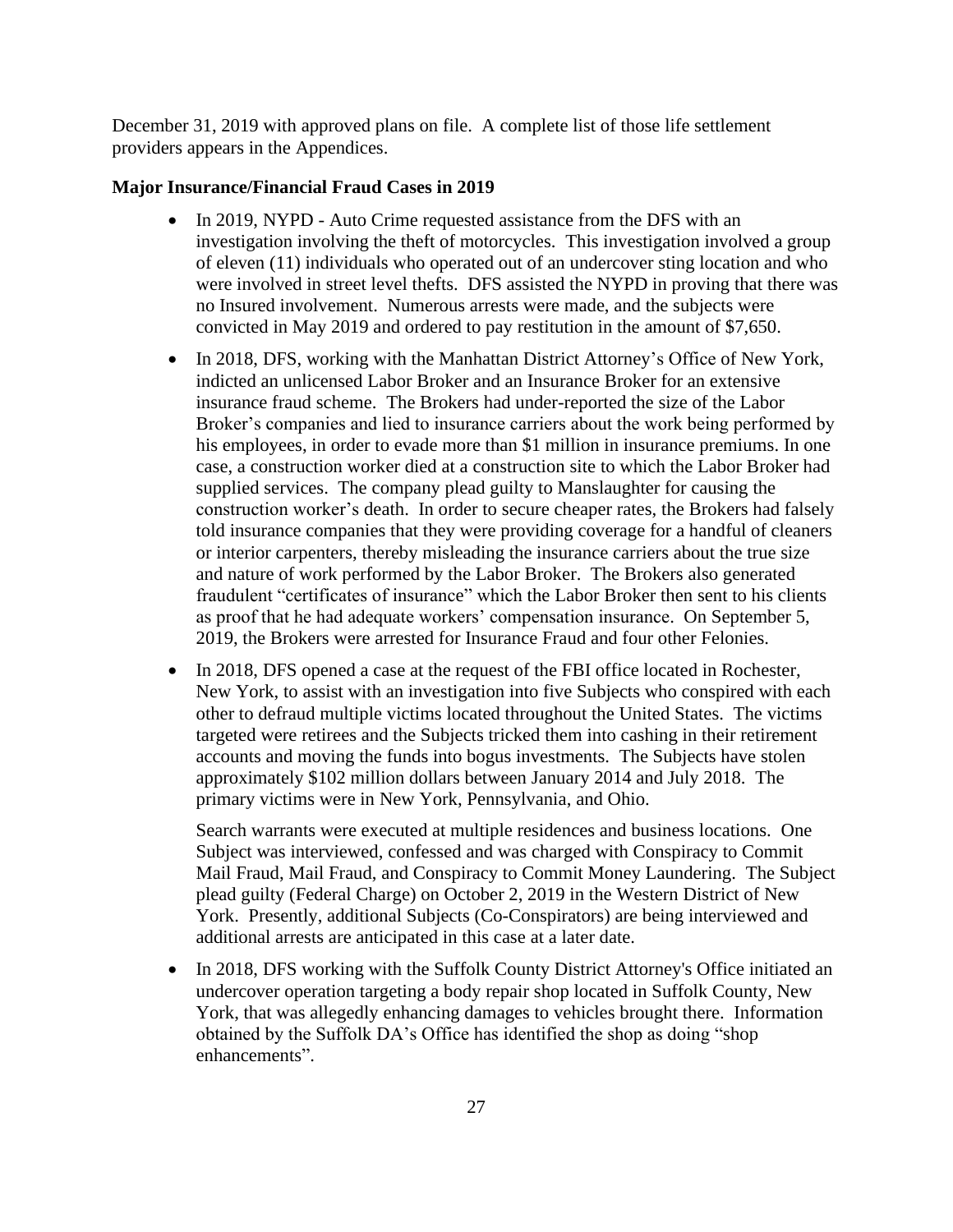An undercover vehicle was utilized and was taken to the target shop for repairs. The vehicle was retrieved after the repairs were completed. The vehicle damage was found to have been substantially enhanced. The owner was arrested and subsequently pled guilty on December 3, 2019 to Insurance Fraud and was sentenced on the same date to a Conditional Discharge.

• The New York State Insurance Fund (NYSIF) informed DFS of a "Premium" investigation case involving an Insured, the Subject Corporation, which had "off the books" payroll to avoid paying their actual insurance premium. The Subject was insured for workers compensation coverage through the NYSIF, for the period commencing June 1, 2013 through June 1, 2016. The Subject Insured was obligated to disclose for every year, their gross sales made for that period. The amount of gross sales determines the amount of insurance premium the Insured must pay in order to obtain coverage. For the concerned period, the Subject, by under-reporting the gross sales, had in effect under-reported his insurance premium in the amount of \$371,000 to the NYSIF. The Subject Insured was arrested on February 27, 2019 and charged with 3 counts of Insurance Fraud and 2 counts of Class C Felony. The principal owner of the Subject Corporation, payed to the NYSIF, in court-ordered premium restitution, penalty and interest, in the amount of \$421,740.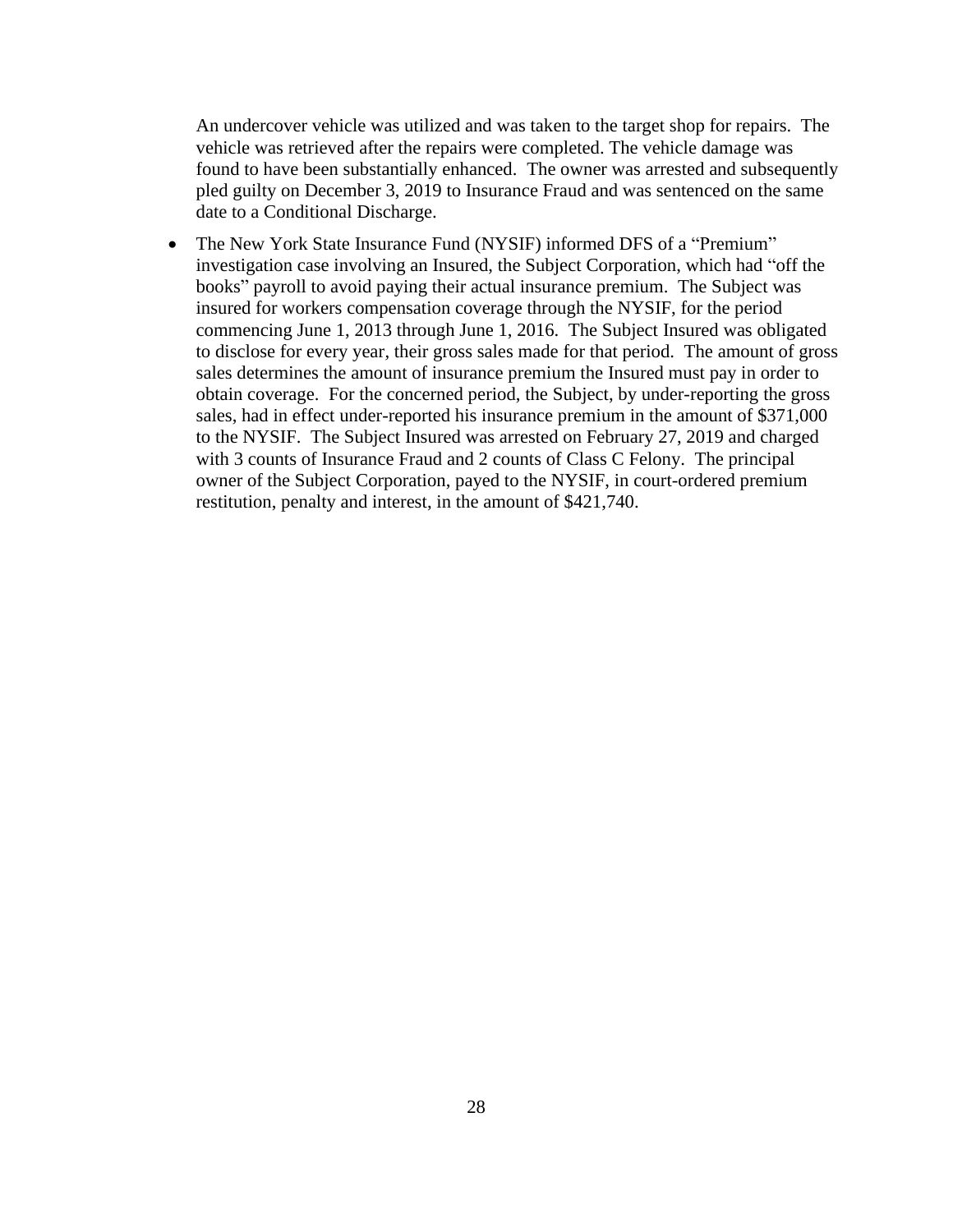# <span id="page-29-0"></span>**APPENDICES—2019 STATISTICS**

The Bureau received 25,985 reports of suspected fraud in 2019 compared with 25,549 in 2018.

![](_page_29_Figure_2.jpeg)

# **Number of Suspected Fraud Reports Received**

# **Information Furnished By (IFB) Reports Received by Year**

| <b>IFBs Received by Year</b> | 2015  | 2016     | 2017           | 2018  | 2019  |
|------------------------------|-------|----------|----------------|-------|-------|
| <b>Boat Theft</b>            | 8     | $\theta$ | $\overline{4}$ |       |       |
| Auto Theft                   | 721   | 613      | 559            | 610   | 547   |
| Theft From Auto              | 26    | 22       | 28             | 32    | 55    |
| <b>Auto Vandalism</b>        | 308   | 372      | 324            | 331   | 272   |
| <b>Auto Collision Damage</b> | 1,933 | 2,542    | 2,293          | 2,211 | 2,297 |
| <b>Auto Fraudulent Bills</b> | 201   | 111      | 114            | 76    | 76    |
| Auto Miscellaneous           | 1,273 | 1,433    | 1,342          | 1,360 | 1,358 |
| Auto I.D. Cards              | 8     | 4        | 6              | 7     | 5     |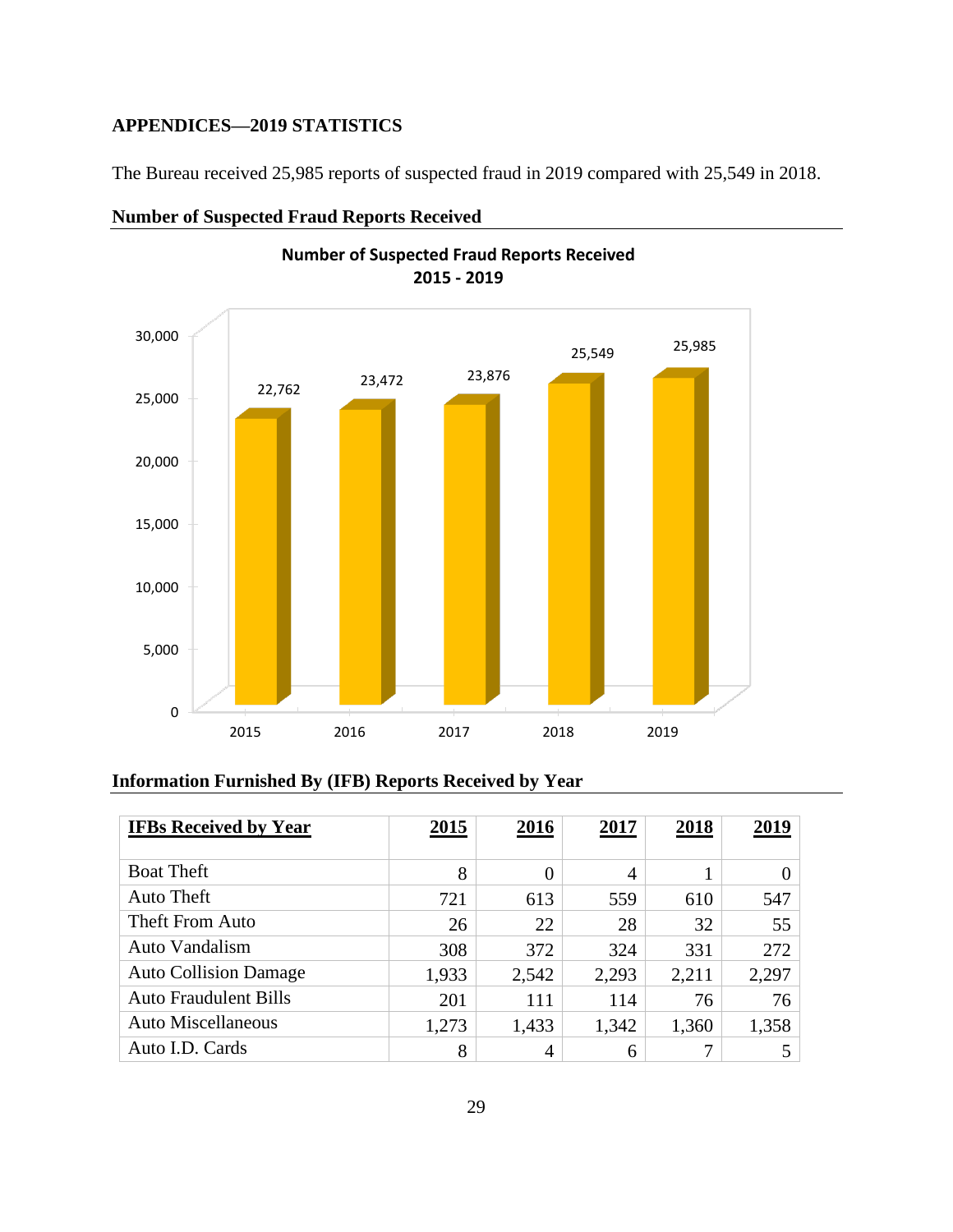| <b>Total - Auto Unit</b>             | 4,478          | 5,097          | 4,670          | 4,628        | 4,610          |
|--------------------------------------|----------------|----------------|----------------|--------------|----------------|
|                                      |                |                |                |              |                |
| Workers' Compensation                | 1,230          | 1,650          | 1,147          | 1,044        | 803            |
| <b>Total - Workers' Comp Unit</b>    | 1,230          | 1,650          | 1,147          | 1,044        | 803            |
|                                      |                |                |                |              |                |
| <b>Disability Insurance</b>          | 205            | 267            | 235            | 163          | 247            |
| <b>Health Accident Insurance</b>     | 1,356          | 1,535          | 1,500          | 1,562        | 1,641          |
| <b>No-Fault Insurance</b>            | 12,891         | 12,339         | 12,887         | 14,459       | 15,297         |
| <b>Total - Medical/No-Fault Unit</b> | 14,452         | 14,141         | 14,622         | 16,184       | 17,185         |
|                                      |                |                |                |              |                |
| <b>Boat Fire</b>                     | 1              | $\overline{2}$ | $\overline{0}$ | $\mathbf{1}$ | $\theta$       |
| <b>Auto Fire</b>                     | 153            | 113            | 126            | 87           | 99             |
| Fire – Residential                   | 104            | 106            | 99             | 86           | 136            |
| Fire – Commercial                    | 23             | 24             | 36             | 14           | 22             |
| <b>Total - Arson Unit</b>            | 281            | 245            | 261            | 188          | 257            |
|                                      |                |                |                |              |                |
| Burglary - Residential               | 196            | 194            | 179            | 122          | 184            |
| <b>Burglary - Commercial</b>         | 32             | 33             | 33             | 19           | 22             |
| Homeowners                           | 765            | 674            | 580            | 644          | 639            |
| Larceny                              | 83             | 125            | 214            | 202          | 218            |
| <b>Lost Property</b>                 | 190            | 478            | 1,027          | 1,351        | 834            |
| Robbery                              | 20             | 24             | 15             | 16           | 33             |
| <b>Bonds</b>                         | 1              | 3              | 3              | 5            | $\overline{2}$ |
| Life Insurance                       | 481            | 400            | 517            | 523          | 564            |
| Ocean Marine Insurance               | 15             | 13             | 12             | 13           | 20             |
| Reinsurance                          | 1              | $\overline{0}$ | $\mathbf{1}$   | 1            | $\overline{2}$ |
| Appraisers/Adjusters                 | 17             | 9              | 5              | 8            | 21             |
| Agents                               | 84             | 83             | 71             | 106          | 97             |
| <b>Brokers</b>                       | 45             | 53             | 40             | 35           | 39             |
| Ins. Company Employees               | $\overline{4}$ | $\overline{2}$ | 5              | 33           | 60             |
| <b>Insurance Companies</b>           | 52             | 37             | 81             | 110          | 60             |
| Title/Mortgage                       | $\overline{4}$ | 8              | 17             | 9            | 8              |
| <b>Commercial Damage</b>             | 123            | 110            | 287            | 238          | 239            |
| Unclassified                         | 208            | 93             | 89             | 70           | 88             |
| <b>Total - General Unit</b>          | 2,321          | 2,339          | 3,176          | 3,505        | 3,130          |
|                                      |                |                |                |              |                |
| <b>IFBs Received</b>                 | <u>2015</u>    | <u>2016</u>    | <b>2017</b>    | <u>2018</u>  | <u>2019</u>    |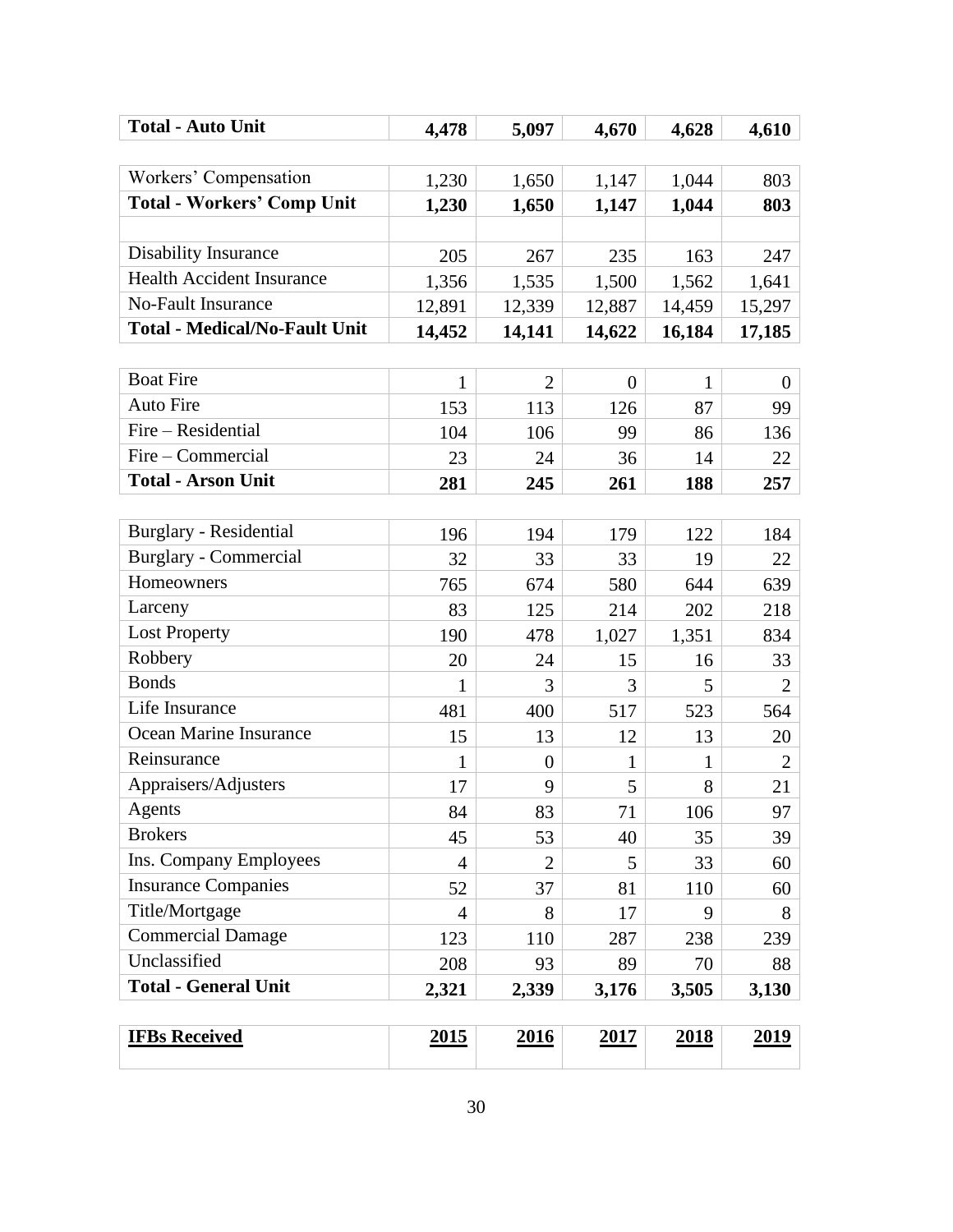| <b>Auto Unit Totals</b>              | 4,478            | 5,097            | 4,670            | 4,628            | 4,610          |
|--------------------------------------|------------------|------------------|------------------|------------------|----------------|
| <b>Workers Comp Unit Totals</b>      | 1,230            | 1,650            | 1,147            | 1,044            | 803            |
| Medical/No-Fault Unit Totals         | 14,452           | 14,141           | 14,622           | 16,184           | 17,185         |
| <b>Arson Unit Totals</b>             | 281              | 245              | 261              | 188              | 257            |
| <b>General Unit Totals</b>           | 2,321            | 2,339            | 3,176            | 3,505            | 3,130          |
| <b>Grand Total</b>                   | 22,762           | 23,472           | 23,876           | 25,549           | 25,985         |
|                                      |                  |                  |                  |                  |                |
|                                      |                  |                  |                  |                  |                |
| <b>Cases Opened by Year</b>          | 2015             | <u>2016</u>      | 2017             | 2018             | <u>2019</u>    |
| <b>Boat Theft</b>                    | $\Omega$         | $\overline{0}$   | $\overline{0}$   | $\Omega$         | $\overline{0}$ |
| <b>Auto Theft</b>                    | 85               | 22               | 55               | 78               | 81             |
| Theft From Auto                      | $\overline{2}$   | $\overline{0}$   | $\mathbf{1}$     | $\boldsymbol{0}$ | $\mathbf{1}$   |
| Auto Vandalism                       | $\overline{2}$   | 9                | 11               | $\overline{7}$   | 12             |
| <b>Auto Collision Damage</b>         | 26               | 24               | 26               | 29               | 31             |
| <b>Auto Fraudulent Bills</b>         | $\overline{4}$   | $\boldsymbol{0}$ | 1                | 1                | 3              |
| <b>Auto Miscellaneous</b>            | 23               | 7                | 11               | 14               | 15             |
| Auto I.D. Cards                      | $\overline{0}$   | $\overline{0}$   | $\overline{2}$   | $\theta$         | $\overline{0}$ |
| <b>Total - Auto Unit</b>             | 142              | 62               | 107              | 129              | 143            |
|                                      |                  |                  |                  |                  |                |
| Workers' Compensation                | 99               | 90               | 136              | 194              | 130            |
| <b>Total - Workers' Comp Unit</b>    | 99               | 90               | 136              | 194              | 130            |
|                                      |                  |                  |                  |                  |                |
| <b>Disability Insurance</b>          | 9                | 13               | 10               | $\overline{0}$   | $\overline{3}$ |
| <b>Health Accident Insurance</b>     | 37               | 43               | 39               | 28               | 31             |
| No-Fault Insurance                   | 46               | 58               | 67               | 47               | 39             |
| <b>Total - Medical/No-Fault Unit</b> | 92               | 114              | 116              | 75               | 73             |
|                                      |                  |                  |                  |                  |                |
| <b>Boat Fire</b>                     | $\boldsymbol{0}$ | $\boldsymbol{0}$ | $\boldsymbol{0}$ | $\boldsymbol{0}$ | $\overline{0}$ |
| <b>Auto Fire</b>                     | 17               | 6                | 14               | 11               | 6              |
| Fire - Residential                   | 8                | 16               | 10               | 10               | 17             |
| Fire – Commercial                    | 5                | 5                | 6                | 2                | 5              |
| <b>Total - Arson Unit</b>            | 30               | 27               | 30               | 23               | 28             |
|                                      |                  |                  |                  |                  |                |
| Burglary – Residential               | 9                | 9                | $\overline{4}$   | 9                | 5              |
| Burglary – Commercial                | $\overline{2}$   | $\overline{0}$   | $\theta$         | $\boldsymbol{0}$ | $\mathbf{1}$   |
| Homeowners                           | 15               | 20               | 9                | 9                | 6              |
| Larceny                              | 20               | 26               | 13               | 28               | 45             |
| <b>Lost Property</b>                 | $\overline{2}$   | 6                | 3                | 1                | $\mathbf{1}$   |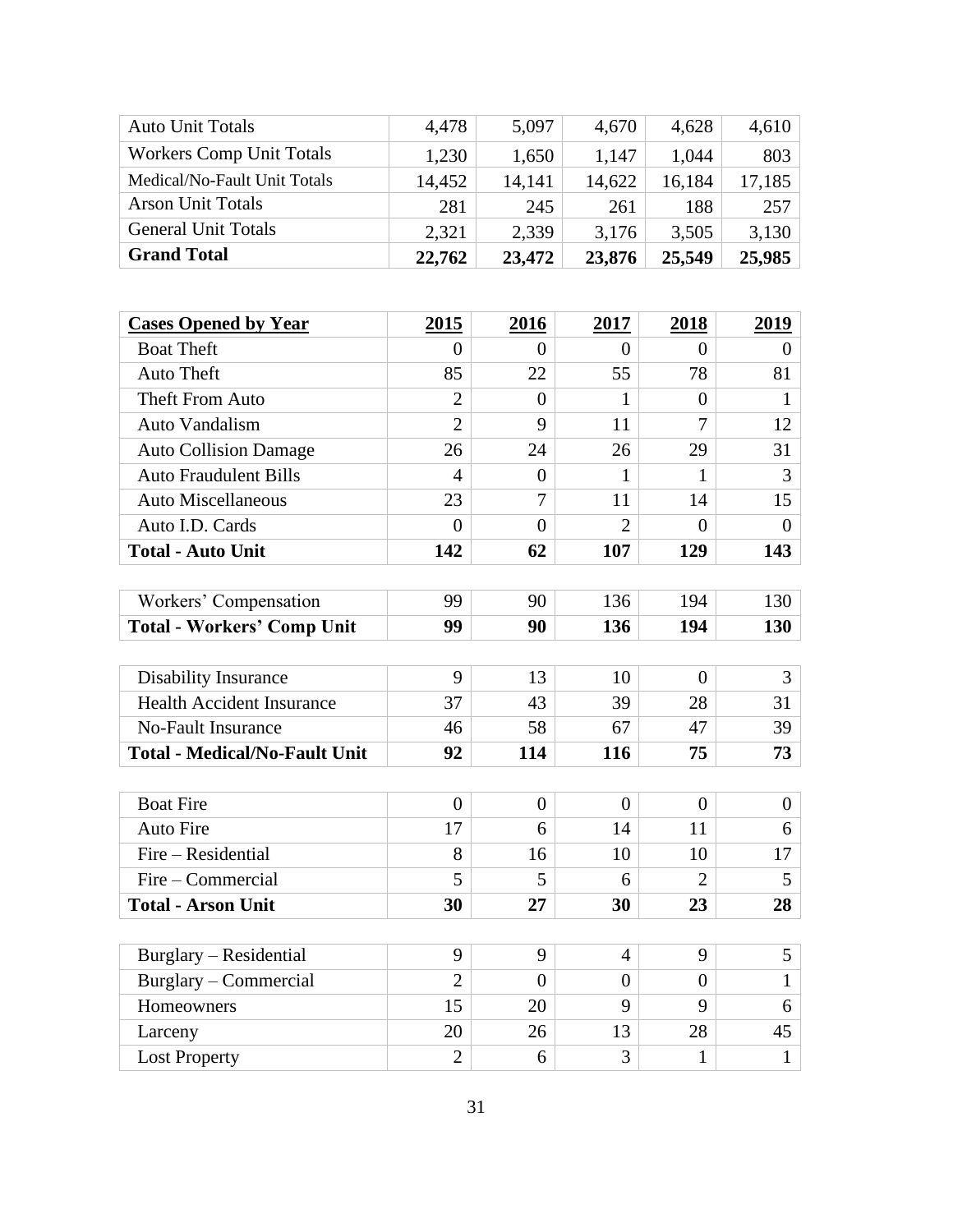| Robbery                     |          | 0              | $\Omega$ | $\theta$       |                |
|-----------------------------|----------|----------------|----------|----------------|----------------|
| <b>Bonds</b>                |          | $\theta$       | $\Omega$ | $\theta$       | 0              |
| Life Insurance              | 17       | 20             | 26       | 18             | 17             |
| Ocean Marine Insurance      | $\Omega$ | $\theta$       |          |                | 0              |
| Reinsurance                 | $\theta$ | $\overline{0}$ | $\Omega$ | $\overline{0}$ | 0              |
| Appraisers/Adjusters        |          | $\theta$       | $\Omega$ |                |                |
| Agents                      | 10       | 6              | 10       | 6              | $\overline{4}$ |
| <b>Brokers</b>              | 10       | 13             | 7        | $\overline{4}$ | 5              |
| Ins. Company Employees      | $\theta$ | 1              |          | $\overline{0}$ |                |
| <b>Insurance Companies</b>  |          | 3              | $\theta$ | $\theta$       | $\overline{2}$ |
| Title/Mortgage              | $\Omega$ | $\overline{0}$ | $\Omega$ | $\overline{2}$ |                |
| <b>Commercial Damage</b>    | 0        | 4              |          | $\overline{2}$ | 7              |
| Miscellaneous               | 38       | 48             | 57       | 52             | 56             |
| <b>Total - General Unit</b> | 127      | 156            | 132      | 133            | 152            |
|                             |          |                |          |                |                |
| <b>Grand Total</b>          | 490      | 449            | 521      | 554            | 526            |

| <b>Cases Opened by Year</b>     | 2015 | 2016 | 2017 | 2018 | 2019 |
|---------------------------------|------|------|------|------|------|
| <b>Auto Unit Totals</b>         | 142  | 62   | 107  | 129  | 143  |
| <b>Workers Comp Unit Totals</b> | 99   | 90   | 136  | 194  | 130  |
| Medical/No-Fault Unit           |      |      |      |      |      |
| Totals                          | 92   | 114  | 116  | 75   | 73   |
| <b>Arson Unit Totals</b>        | 30   | 27   | 30   | 23   | 28   |
| <b>General Unit Totals</b>      | 127  | 156  | 132  | 133  | 152  |
| <b>Total</b>                    | 490  | 449  | 521  | 554  | 526  |

| 2015                        | <b>IFBs</b> | Cases | <b>Arrests</b> |
|-----------------------------|-------------|-------|----------------|
| <b>Auto Unit Total</b>      | 4,480       | 142   |                |
| Workers' Comp Unit Total    | 1,230       | 99    | 38             |
| Medical/No-Fault Unit Total | 14,452      | 92    | 79             |
| <b>Arson Unit Total</b>     | 279         | 30    | 32             |
| <b>General Unit Total</b>   | 2,321       | 127   | 64             |
| <b>Grand Total</b>          | 22,762      | 490   | 330            |

| 2016                        | IFBs   | <b>Cases</b> | <b>Arrests</b> |
|-----------------------------|--------|--------------|----------------|
| <b>Auto Unit Total</b>      | 5.097  | 62           |                |
| Workers' Comp Unit Total    | 1,650  | 90           |                |
| Medical/No-Fault Unit Total | 14,141 | 14           |                |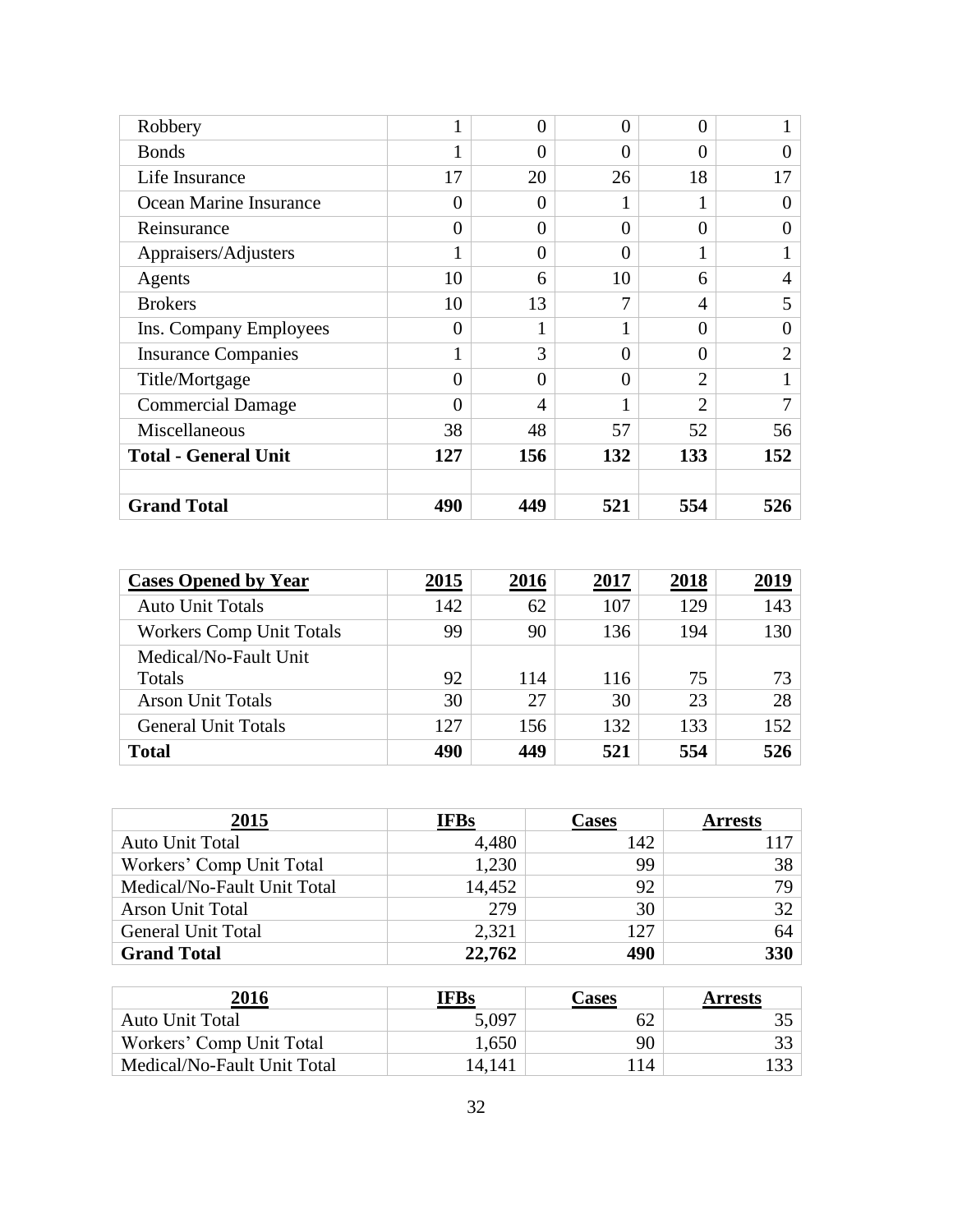| <b>Arson Unit Total</b>   | 245    | רי  |     |
|---------------------------|--------|-----|-----|
| <b>General Unit Total</b> | 2,339  | 156 | 80  |
| <b>Grand Total</b>        | 23,472 | 449 | 295 |

| 2017                        | <b>IFBs</b> | Cases | <b>Arrests</b> |
|-----------------------------|-------------|-------|----------------|
| Auto Unit Total             | 4,670       | 107   |                |
| Workers' Comp Unit Total    | 1,147       | 136   | 38             |
| Medical/No-Fault Unit Total | 14,622      | 116   | 105            |
| <b>Arson Unit Total</b>     | 261         | 30    |                |
| <b>General Unit Total</b>   | 3,176       | 132   |                |
| <b>Grand Total</b>          | 23,876      | 521   | 292            |

| 2018                        | <b>IFBs</b> | Cases | <b>Arrests</b> |
|-----------------------------|-------------|-------|----------------|
| Auto Unit Total             | 4,628       | 129   |                |
| Workers' Comp Unit Total    | 1,044       | 194   | 109            |
| Medical/No-Fault Unit Total | 16,184      | 75    | 91             |
| <b>Arson Unit Total</b>     | 188         | 23    |                |
| <b>General Unit Total</b>   | 3,505       | 133   | 47             |
| <b>Grand Total</b>          | 25,549      | 554   | 363            |

| 2019                        | <b>IFBs</b> | Cases | <b>Arrests</b> |
|-----------------------------|-------------|-------|----------------|
| <b>Auto Unit Total</b>      | 4,610       | 143   | 220            |
| Workers' Comp Unit Total    | 803         | 130   | 31             |
| Medical/No-Fault Unit Total | 17,183      | 73    | 125            |
| <b>Arson Unit Total</b>     | 256         | 28    | 18             |
| <b>General Unit Total</b>   | 3,129       | 152   | 87             |
| <b>Grand Total</b>          | 25,981      | 526   | 481            |

# <span id="page-33-0"></span>**2020 DATA CALL: VEHICLE PRINCIPAL LOCATION MISREPRESENTATION**

The 2020 Vehicle Principal Location Misrepresentation data call concerned misrepresentations by New York insureds of the principal place where their vehicles were garaged and/or driven, during 2019.

# **Summary of Data Reported**

- More than 99% (determined by market share) of the personal line automobile insurance market responded to the data call.
- The total number of reported New York insureds who misrepresented the principal place where their vehicles were garaged and/or driven in 2019 was 27,596.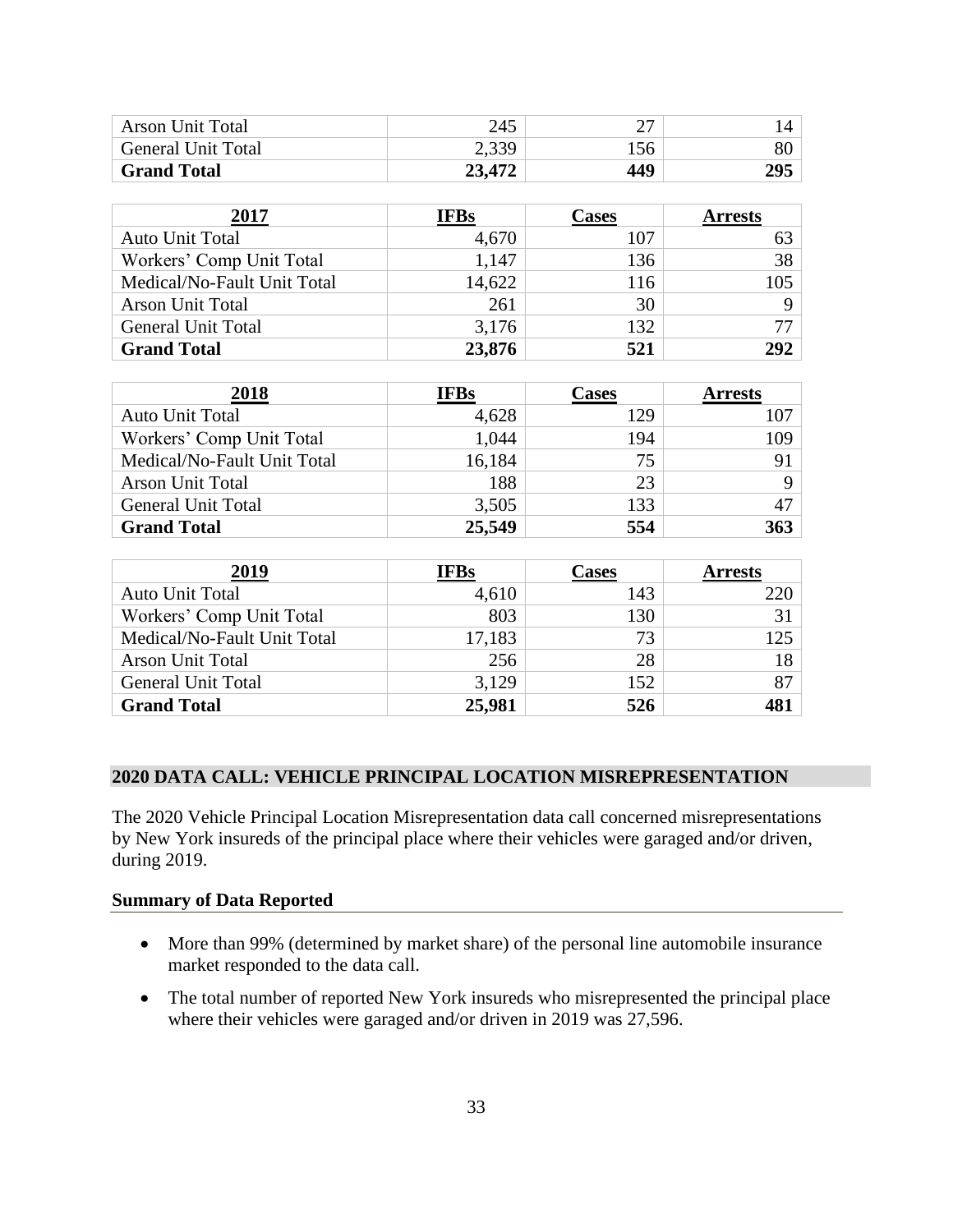- The total amount of reported premium lost in 2019 as a result of New York insureds who misrepresented the principal place where their vehicles were garaged and/or driven was \$49,264,277.
- In 2019, 89% of the reported misrepresentations involved a location within New York State. The remaining 11% involved a location outside of New York State.

# **Misrepresentations Involving a New York State Location**

- Total amount of reported premium lost in 2019 due to misrepresentations that involved a location (county) within New York State was \$46,770,392.
- The top reported New York counties where insureds, who misrepresented the garaging/driving location of their vehicles, actually garaged and/or drove their vehicles in 2019:

| Kings        | 28.18% |
|--------------|--------|
| Queens       | 21.72% |
| <b>Bronx</b> | 16.57% |
| Nassau       | 6.97%  |
| Suffolk      | 4.98%  |
| New York     | 4.02%  |
| Westchester  | 3.56%  |
| Monroe       | 2.33%  |
| Erie         | 1.65%  |
|              |        |

• Top reported New York counties used by insureds to misrepresent where their vehicles were garaged and/or driven in 2019:

| Suffolk         | 11.53% |
|-----------------|--------|
| Westchester     | 8.95%  |
| Monroe          | 6.87%  |
| Albany          | 5.81%  |
| Nassau          | 5.75%  |
| Erie            | 4.21%  |
| <b>Broome</b>   | 3.99%  |
| Orange          | 3.80%  |
| Onondaga        | 3.31%  |
| <b>Dutchess</b> | 3.23%  |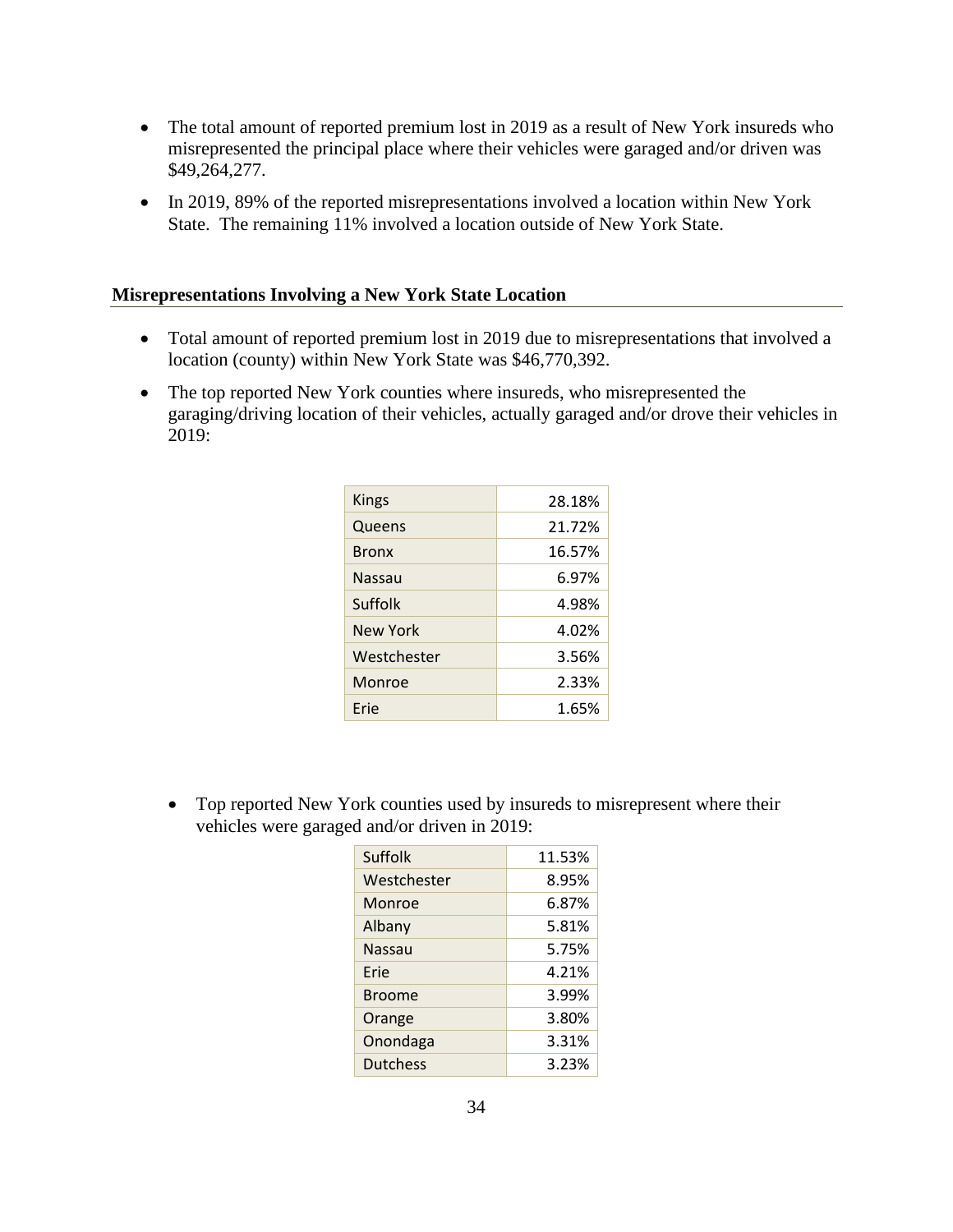| Schenectady | 3.08% |
|-------------|-------|
| Queens      | 3.00% |

# **Misrepresentations that Involved a Location Outside of New York State**

- Total amount of reported premium lost in 2019 due to misrepresentations that involved a location outside of New York State was \$2,493,885.
- The top reported New York counties where insureds, who misrepresented the garaging or driving location of their vehicles, actually garaged and/or drove their vehicles in 2019:

| Suffolk      | 15.82% |
|--------------|--------|
| Kings        | 11.57% |
| Queens       | 11.36% |
| Nassau       | 11.30% |
| New York     | 7.95%  |
| Westchester  | 5.90%  |
| <b>Bronx</b> | 5.50%  |
| Richmond     | 2.61%  |
| Erie         | 2.51%  |

• Top reported states used by insureds to misrepresent where vehicles were garaged and/or driven in 2019:

| Florida        | 48.24% |
|----------------|--------|
| Pennsylvania   | 10.16% |
| Virginia       | 5.33%  |
| Connecticut    | 4.76%  |
| New Jersey     | 4.59%  |
| South Carolina | 4.09%  |
| North Carolina | 2.78%  |
| Georgia        | 2.51%  |
| Arizona        | 2.35%  |
|                |        |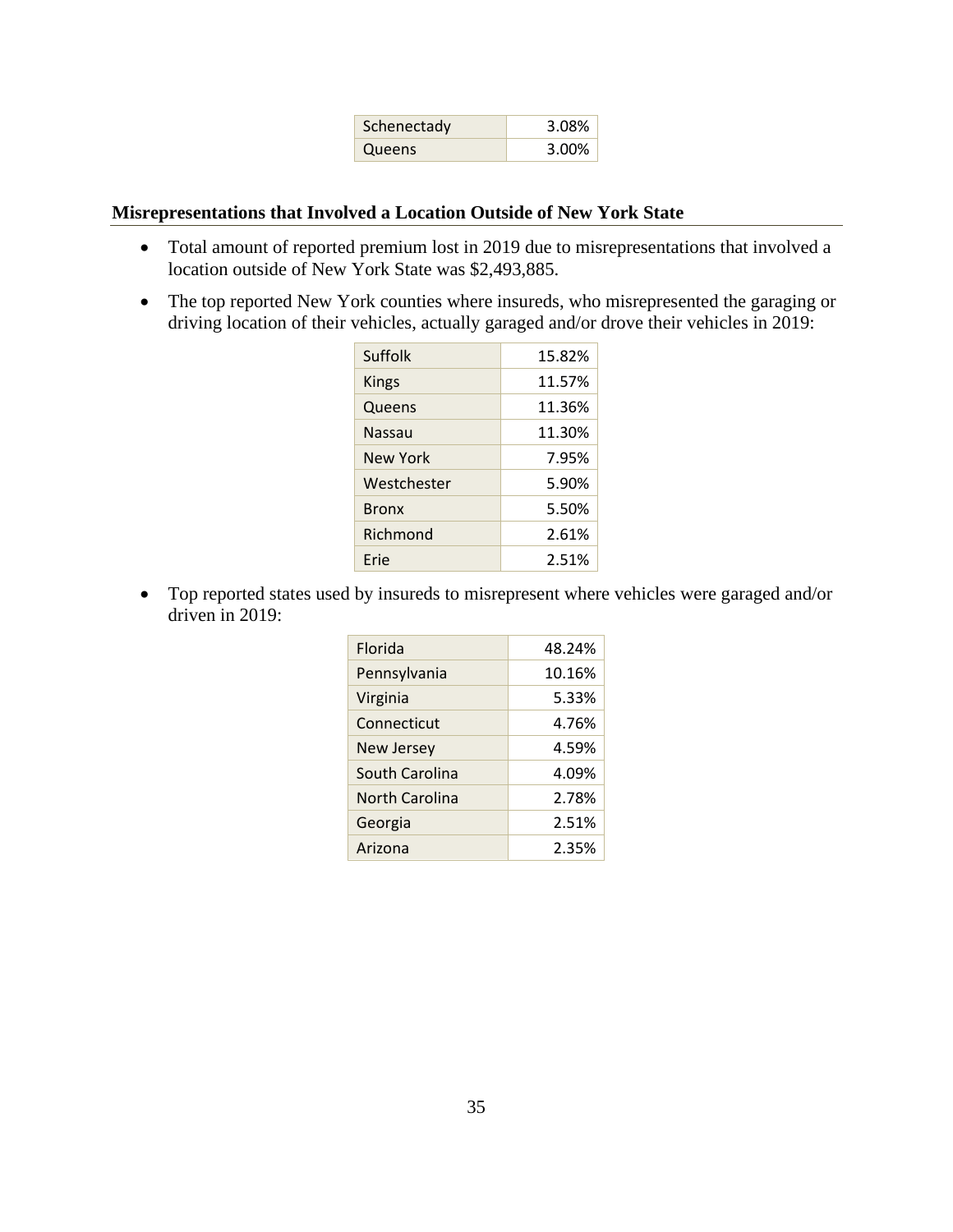#### **Approved Fraud Prevention Plans on File as of December 31, 2019**

Aegis Security Insurance Company Aetna, Inc. AIG Companies Allianz Global Corporate & Specialty Allstate Insurance Group Allstate Life Insurance Company of New York Amalgamated Life Insurance Company American Family Connect Property and Casualty Insurance Company American Family Life Assurance of New York American Modern Insurance Group American Transit Insurance Company Ameritas Life Insurance Corp. of New York AMEX Assurance Company Amica Mutual Insurance Company AMTrust Financial Services, Inc. Anthem, Inc. Arch Insurance Company Assurant Group Atlantic Specialty Insurance Company AXA US AXIS Insurance Company Bankers Conseco Life Insurance Company CareConnect Insurance Company, Inc. CDPHP Central Mutual Insurance Company Chubb Ltd. Group CIGNA Health Group Cincinnati Insurance Company CMFG Life Insurance Company CNA Insurance Companies Commercial Travelers Life Insurance Company Countryway Insurance Company Country-Wide Insurance Company CSAA Fire & Casualty Insurance Company Delta Dental Insurance Company Delta Dental of New York, Inc. Dentcare Delivery Systems, Inc. Electric Insurance Company Emblem Health Inc.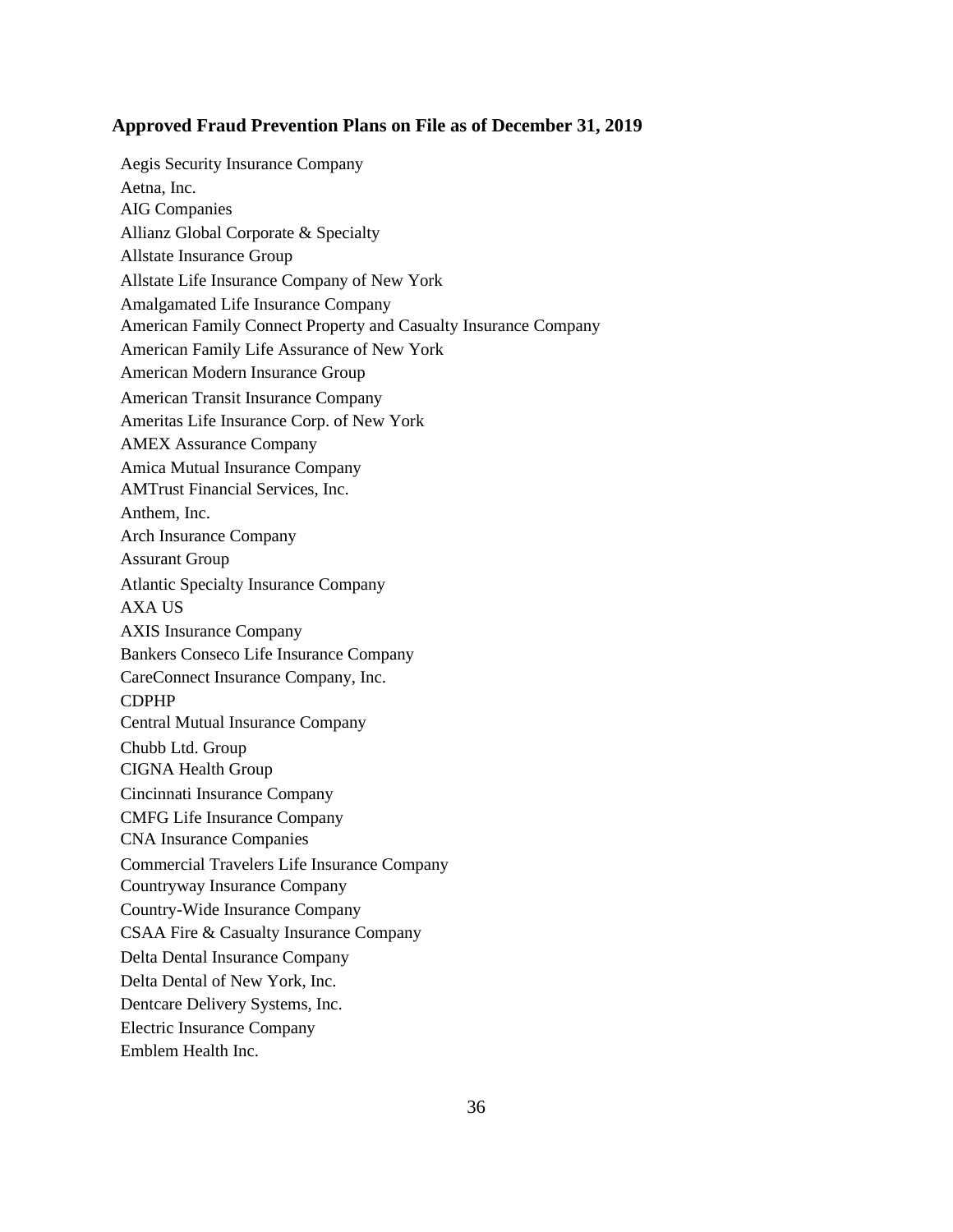Erie Insurance Group Esurance Excellus Health Plan, Inc. and MedAmerica Insurance Company of New York Farm Family Casualty Insurance Company Farmers Insurance Group of Companies Fidelity Security Life Insurance Company/ Fidelity Security Life Insurance Company of New York First Symetra National Life Insurance Company of New York **GEICO** Genworth Life Insurance Company of New York Gerber Life Global Liberty Insurance Company of New York Guard Insurance Group Guardian Life Insurance Company of America Hanover Group HealthNow New York Inc. Healthplex Insurance Company Hereford Insurance Company HM Life Insurance Company of New York Independent Health Association, Inc. Ironshore Indemnity Inc. John Hancock New York Kemper Kingstone Insurance Company Lancer Insurance Company Liberty Mutual Commercial Insurance Liberty Mutual Personal Insurance Life Insurance Company of Boston & New York Lincoln Financial Group Maidstone Insurance Company Main Street America Group Markel North American Insurance Group MassMutual Financial Group Merchants Insurance Group Mercury Insurance Group Metropolitan Life Insurance Company Metropolitan Property and Casualty Insurance Company Mutual of Omaha Insurance Company MVP Health Care National General Insurance

National Liability & Fire Insurance Company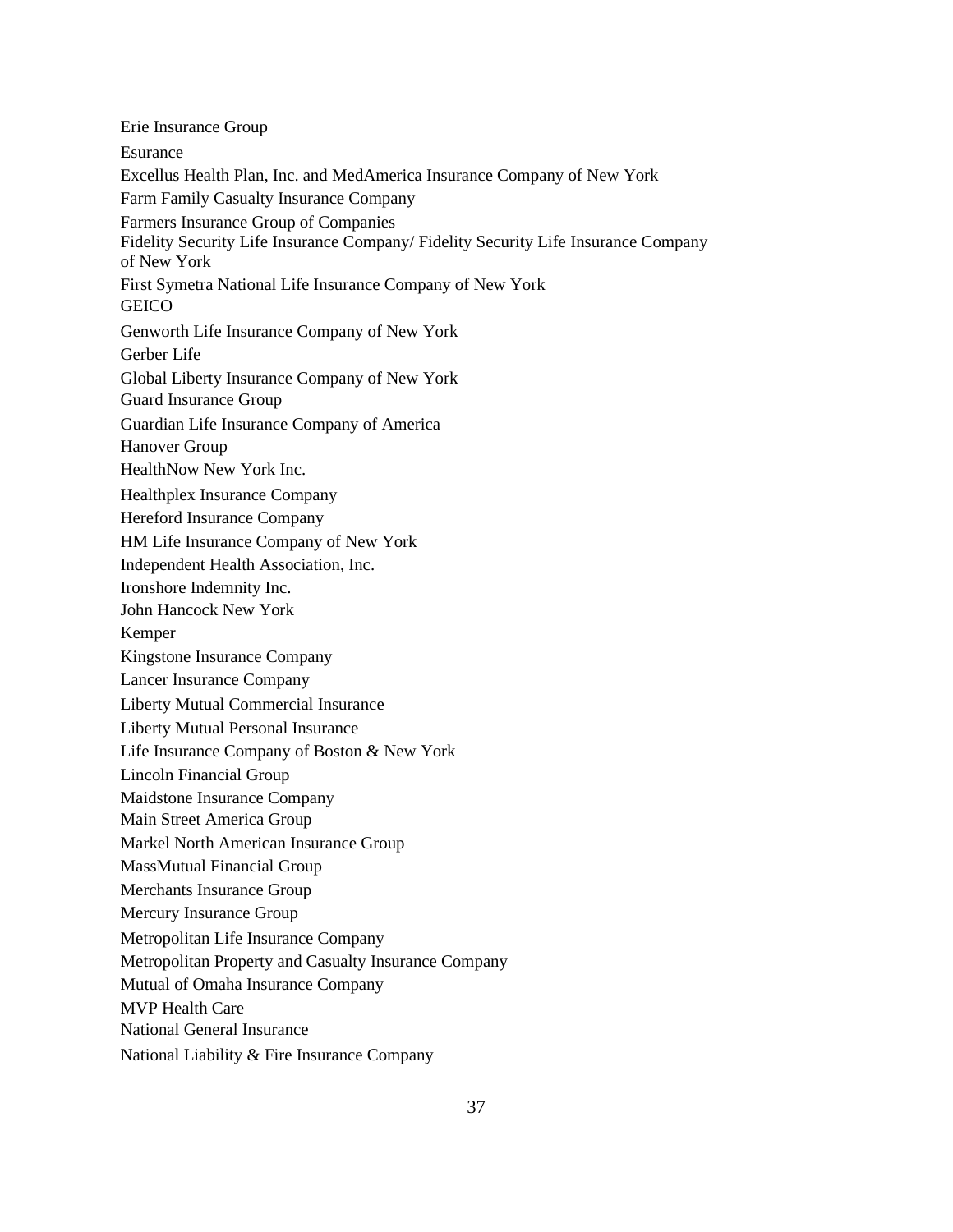Nationwide Mutual Insurance Company New York Automobile Insurance Plan New York Central Mutual Fire Insurance Company New York Life Insurance Company Nippon Life Insurance Company of America Northwestern Mutual Life Insurance Company Oscar Insurance Corporation Oxford Health Plans Philadelphia Indemnity Insurance Company Preferred Mutual Insurance Company Principal Life Insurance Company Progressive Prudential QBE Insurance Group, Ltd. Reliance Standard Renaissance Life & Health Insurance Company of New York SBLI USA Life Insurance Company, Inc. Securian Financial Group Security Mutual Life Insurance Company of New York Selective Insurance Group ShelterPoint Life Insurance Company Standard Life Insurance Company of New York Standard Security Life Insurance Company of New York State Farm Insurance Companies Sun Life and Health Insurance Company (U.S.) The Hartford Financial Services Group The Sentry Insurance Group The State Insurance Fund Torchmark Corporation Transamerica Financial Life Insurance Company Travelers Companies, Inc. Tri-State Consumer Insurance Company Trustmark Mutual Holding Company Group Unimerica Insurance Company of New York, Inc. Union Labor Life Insurance Company Union Security Life Insurance Company of New York United Concordia Insurance of New York United Healthcare Insurance Company of New York United Healthcare of New York, Inc. Universal American Unum Provident Company